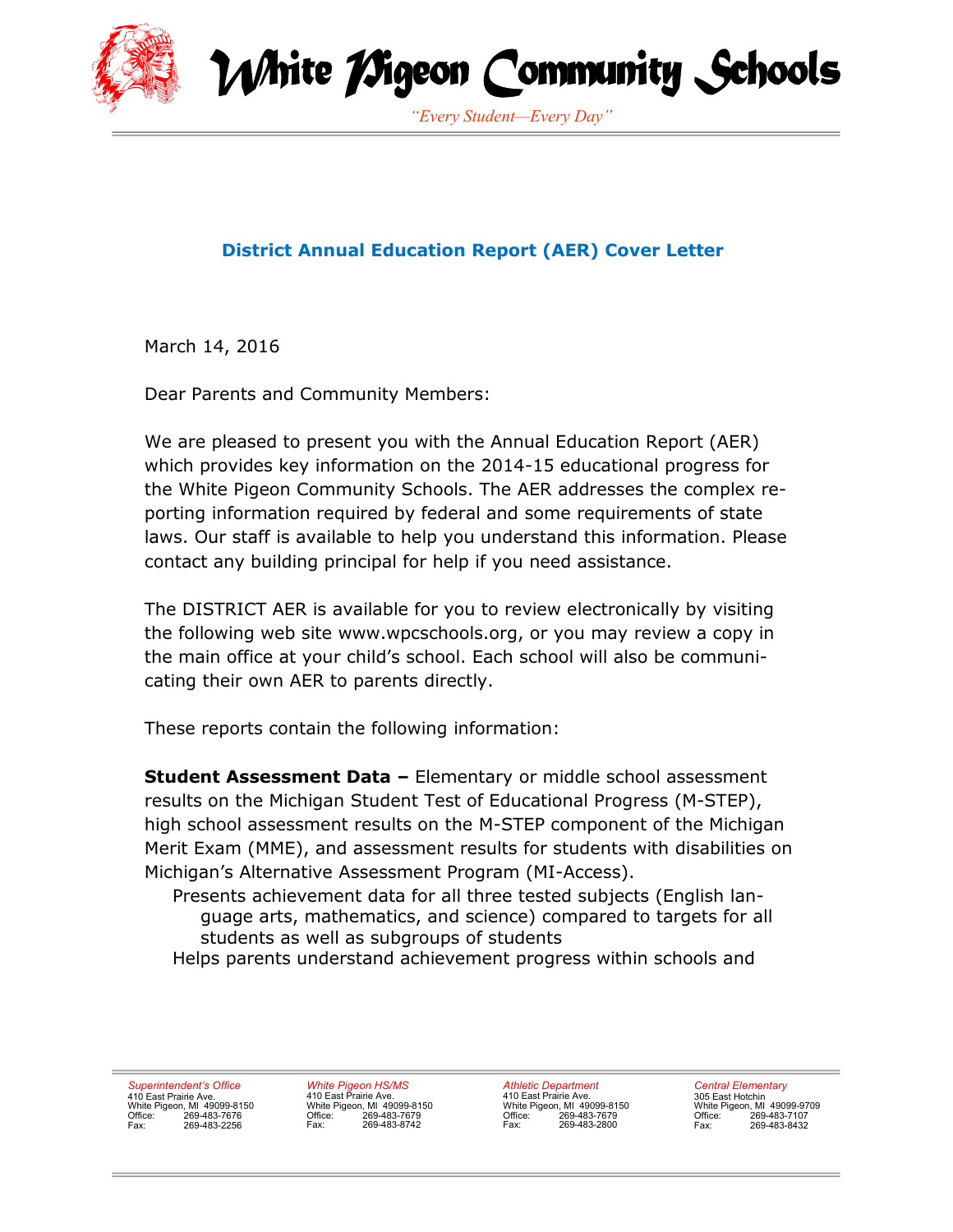compare these to district and state achievement

#### **Accountability Scorecard – Detail Data and Status**

Due to the transition from MEAP tests to the M-STEP test, the accountability portion of the AER is limited to assessment participation and graduation/attendance rates. Full accountability reporting will resume with the 2015-16 AER.

#### **Teacher Qualification Data**

Identifies teacher qualifications at district and school levels Reports percentage of core academic classes taught by teachers not considered highly qualified to teach such classes

#### **NAEP Data (National Assessment of Educational Progress)**

Provides state results of the national assessment in mathematics and reading every other year in grades 4 and 8

We are very proud of student achievement at White Pigeon Community Schools. We have worked very hard as an entire staff to increase student achievement at all levels. We are committed to following our strategic plan, and our slogan *Every Student, Every Day* is now district culture. It is our mission to continue to increase student achievement and make White Pigeon Community Schools the best it can be.

Sincerely,

Jon Keyer **Carrie Erlandson** Superintendent Associate Superintendent

White Pigeon Community Schools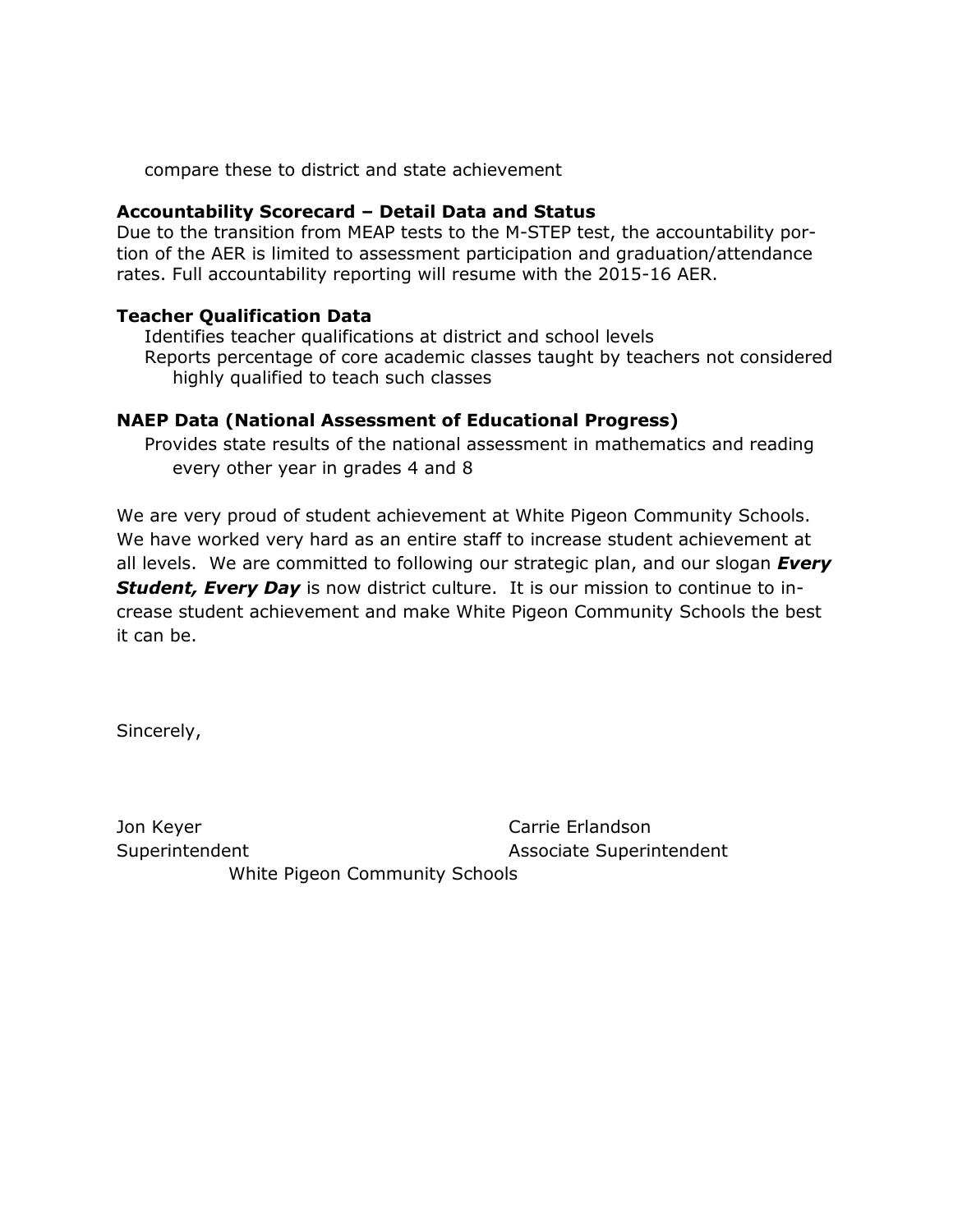

| Subject                            | Grade                | Testing Group School Year |         | <b>State Percent</b><br><b>Students</b><br>Proficient | <b>District</b><br>Percent<br><b>Students</b><br>Proficient | Percent<br>Advanced | Percent<br>Proficient | Percent<br>Partially<br>Proficient | <b>Percent Not</b><br>Proficient |
|------------------------------------|----------------------|---------------------------|---------|-------------------------------------------------------|-------------------------------------------------------------|---------------------|-----------------------|------------------------------------|----------------------------------|
| ELA (M-<br>STEP)/Reading<br>(MEAP) | 3rd Grade<br>Content | All Students              | 2014-15 | 50%                                                   | 30%                                                         | 44%                 | 26%                   | 22%                                | 8%                               |
| ELA (M-<br>STEP)/Reading<br>(MEAP) | 3rd Grade<br>Content | All Students              | 2013-14 | 61.3%                                                 | 59.6%                                                       | 8.5%                | 51.1%                 | 34%                                | 6.4%                             |
| ELA (M-<br>STEP)/Reading<br>(MEAP) | 3rd Grade<br>Content | American Indian 2013-14   |         | 58.4%                                                 | $<10$                                                       | $<10$               | < 10                  | $<10$                              | < 10                             |
| ELA (M-<br>STEP)/Reading<br>(MEAP) | 3rd Grade<br>Content | Hispanic of Any<br>Race   | 2014-15 | 37.2%                                                 | < 10                                                        | $<10$               | < 10                  | $<\!10$                            | $<10$                            |
| ELA (M-<br>STEP)/Reading<br>(MEAP) | 3rd Grade<br>Content | Hispanic of Any<br>Race   | 2013-14 | 46.9%                                                 | < 10                                                        | $<10$               | < 10                  | $<10$                              | < 10                             |
| ELA (M-<br>STEP)/Reading<br>(MEAP) | 3rd Grade<br>Content | Two or More<br>Races      | 2014-15 | 47.7%                                                 | < 10                                                        | $<10$               | < 10                  | $<10$                              | $<10$                            |
| ELA (M-<br>STEP)/Reading<br>(MEAP) | 3rd Grade<br>Content | Two or More<br>Races      | 2013-14 | 61.8%                                                 | < 10                                                        | $<10$               | < 10                  | $<\!10$                            | $<10$                            |
| ELA (M-<br>STEP)/Reading<br>(MEAP) | 3rd Grade<br>Content | White                     | 2014-15 | 58.2%                                                 | 34.1%                                                       | 41.5%               | 24.4%                 | 24.4%                              | 9.8%                             |
| ELA (M-<br>STEP)/Reading<br>(MEAP) | 3rd Grade<br>Content | White                     | 2013-14 | 68.8%                                                 | 56.1%                                                       | 7.3%                | 48.8%                 | 36.6%                              | 7.3%                             |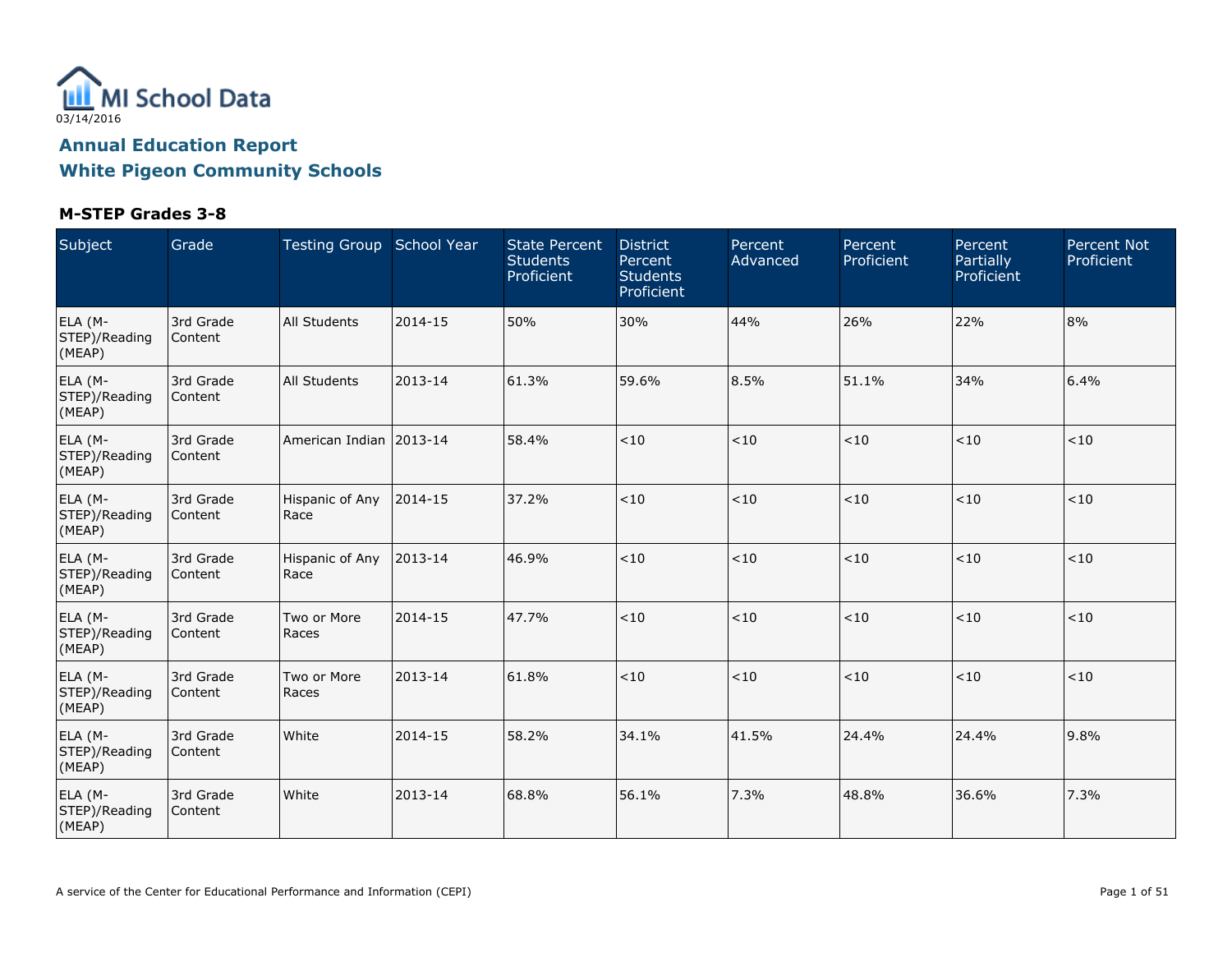

| Subject                            | Grade                | Testing Group School Year                   |         | <b>State Percent</b><br><b>Students</b><br>Proficient | <b>District</b><br>Percent<br><b>Students</b><br>Proficient | Percent<br>Advanced | Percent<br>Proficient | Percent<br>Partially<br>Proficient | <b>Percent Not</b><br>Proficient |
|------------------------------------|----------------------|---------------------------------------------|---------|-------------------------------------------------------|-------------------------------------------------------------|---------------------|-----------------------|------------------------------------|----------------------------------|
| ELA (M-<br>STEP)/Reading<br>(MEAP) | 3rd Grade<br>Content | Female                                      | 2014-15 | 54.7%                                                 | 31.6%                                                       | 42.1%               | 26.3%                 | 15.8%                              | 15.8%                            |
| ELA (M-<br>STEP)/Reading<br>(MEAP) | 3rd Grade<br>Content | Female                                      | 2013-14 | 64.1%                                                 | 68.2%                                                       | 9.1%                | 59.1%                 | 27.3%                              | 4.5%                             |
| ELA (M-<br>STEP)/Reading<br>(MEAP) | 3rd Grade<br>Content | Male                                        | 2014-15 | 45.5%                                                 | 29%                                                         | 45.2%               | 25.8%                 | 25.8%                              | 3.2%                             |
| ELA (M-<br>STEP)/Reading<br>(MEAP) | 3rd Grade<br>Content | Male                                        | 2013-14 | 58.6%                                                 | 52%                                                         | 8%                  | 44%                   | 40%                                | 8%                               |
| ELA (M-<br>STEP)/Reading<br>(MEAP) | 3rd Grade<br>Content | Economically<br>Disadvantaged               | 2014-15 | 35.3%                                                 | 33.3%                                                       | 38.9%               | 27.8%                 | 25%                                | 8.3%                             |
| ELA (M-<br>STEP)/Reading<br>(MEAP) | 3rd Grade<br>Content | Economically<br>Disadvantaged               | 2013-14 | 47.9%                                                 | 48.4%                                                       | 3.2%                | 45.2%                 | 45.2%                              | 6.5%                             |
| ELA (M-<br>STEP)/Reading<br>(MEAP) | 3rd Grade<br>Content | <b>Students With</b><br>Disabilities        | 2014-15 | 23.3%                                                 | $<10$                                                       | $<\!10$             | < 10                  | < 10                               | $<10$                            |
| ELA (M-<br>STEP)/Reading<br>(MEAP) | 3rd Grade<br>Content | <b>Students With</b><br><b>Disabilities</b> | 2013-14 | 35.1%                                                 | $<10$                                                       | $<10$               | < 10                  | < 10                               | < 10                             |
| ELA (M-<br>STEP)/Reading<br>(MEAP) | 4th Grade<br>Content | <b>All Students</b>                         | 2014-15 | 46.6%                                                 | 42.6%                                                       | 37.7%               | 19.7%                 | 23%                                | 19.7%                            |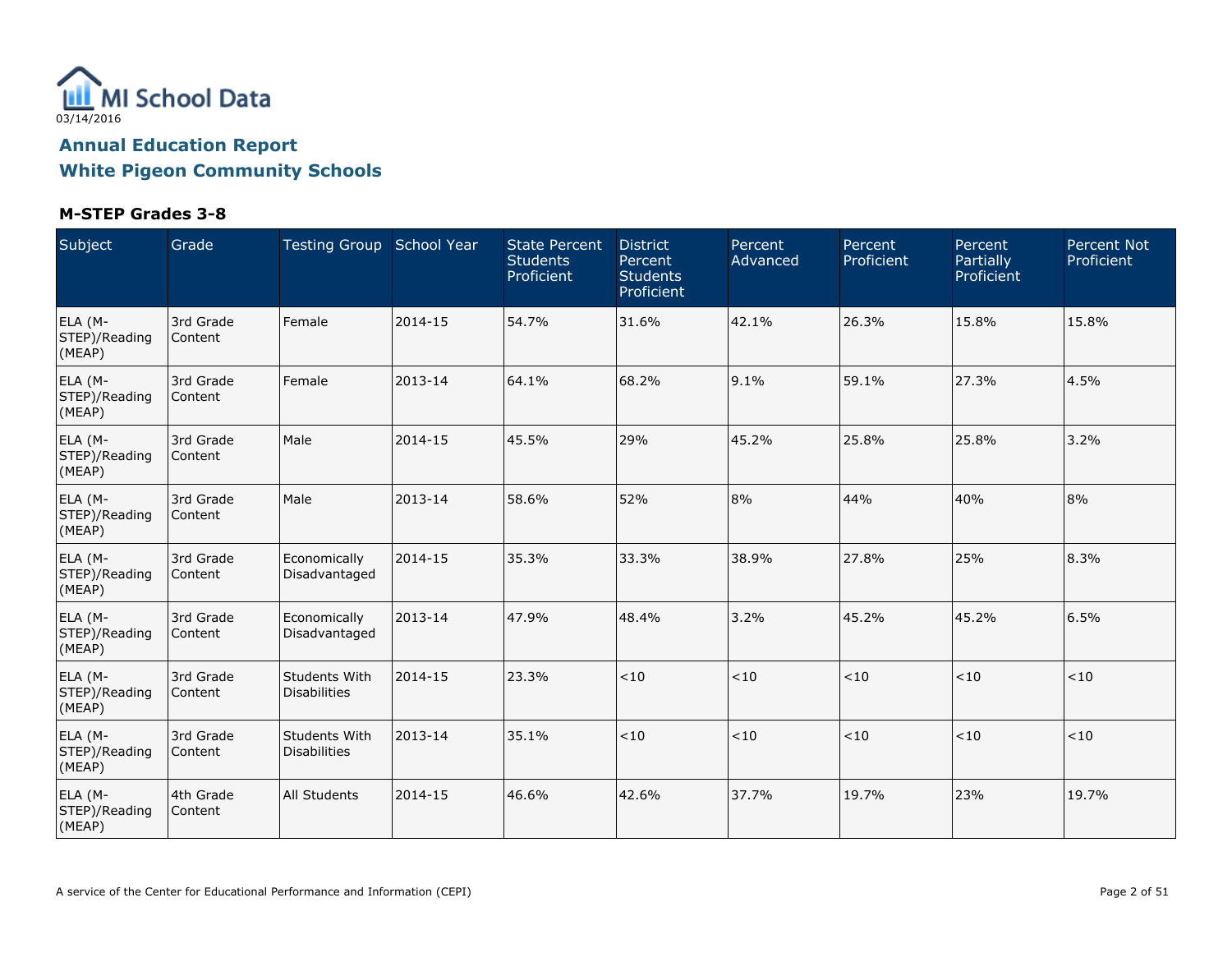

| Subject                            | Grade                | Testing Group School Year |         | <b>State Percent</b><br><b>Students</b><br>Proficient | <b>District</b><br>Percent<br><b>Students</b><br>Proficient | Percent<br>Advanced | Percent<br>Proficient | Percent<br>Partially<br>Proficient | <b>Percent Not</b><br>Proficient |
|------------------------------------|----------------------|---------------------------|---------|-------------------------------------------------------|-------------------------------------------------------------|---------------------|-----------------------|------------------------------------|----------------------------------|
| ELA (M-<br>STEP)/Reading<br>(MEAP) | 4th Grade<br>Content | <b>All Students</b>       | 2013-14 | 70%                                                   | 62.5%                                                       | 0%                  | 62.5%                 | 30.4%                              | 7.1%                             |
| ELA (M-<br>STEP)/Reading<br>(MEAP) | 4th Grade<br>Content | American Indian 12014-15  |         | 36.9%                                                 | < 10                                                        | < 10                | < 10                  | < 10                               | < 10                             |
| ELA (M-<br>STEP)/Reading<br>(MEAP) | 4th Grade<br>Content | African<br>American       | 2013-14 | 47.6%                                                 | $<10$                                                       | $<10$               | $<10$                 | < 10                               | < 10                             |
| ELA (M-<br>STEP)/Reading<br>(MEAP) | 4th Grade<br>Content | Hispanic of Any<br>Race   | 2014-15 | 33.2%                                                 | <10                                                         | $<10$               | < 10                  | < 10                               | < 10                             |
| ELA (M-<br>STEP)/Reading<br>(MEAP) | 4th Grade<br>Content | Hispanic of Any<br>Race   | 2013-14 | 57.8%                                                 | < 10                                                        | < 10                | < 10                  | < 10                               | < 10                             |
| ELA (M-<br>STEP)/Reading<br>(MEAP) | 4th Grade<br>Content | Two or More<br>Races      | 2014-15 | 45.5%                                                 | $<10$                                                       | < 10                | < 10                  | < 10                               | < 10                             |
| ELA (M-<br>STEP)/Reading<br>(MEAP) | 4th Grade<br>Content | White                     | 2014-15 | 53.9%                                                 | 46.2%                                                       | 38.5%               | 15.4%                 | 23.1%                              | 23.1%                            |
| ELA (M-<br>STEP)/Reading<br>(MEAP) | 4th Grade<br>Content | White                     | 2013-14 | 76.5%                                                 | 61.5%                                                       | 0%                  | 61.5%                 | 32.7%                              | 5.8%                             |
| ELA (M-<br>STEP)/Reading<br>(MEAP) | 4th Grade<br>Content | Female                    | 2014-15 | 51.5%                                                 | 51.6%                                                       | 32.3%               | 16.1%                 | 22.6%                              | 29%                              |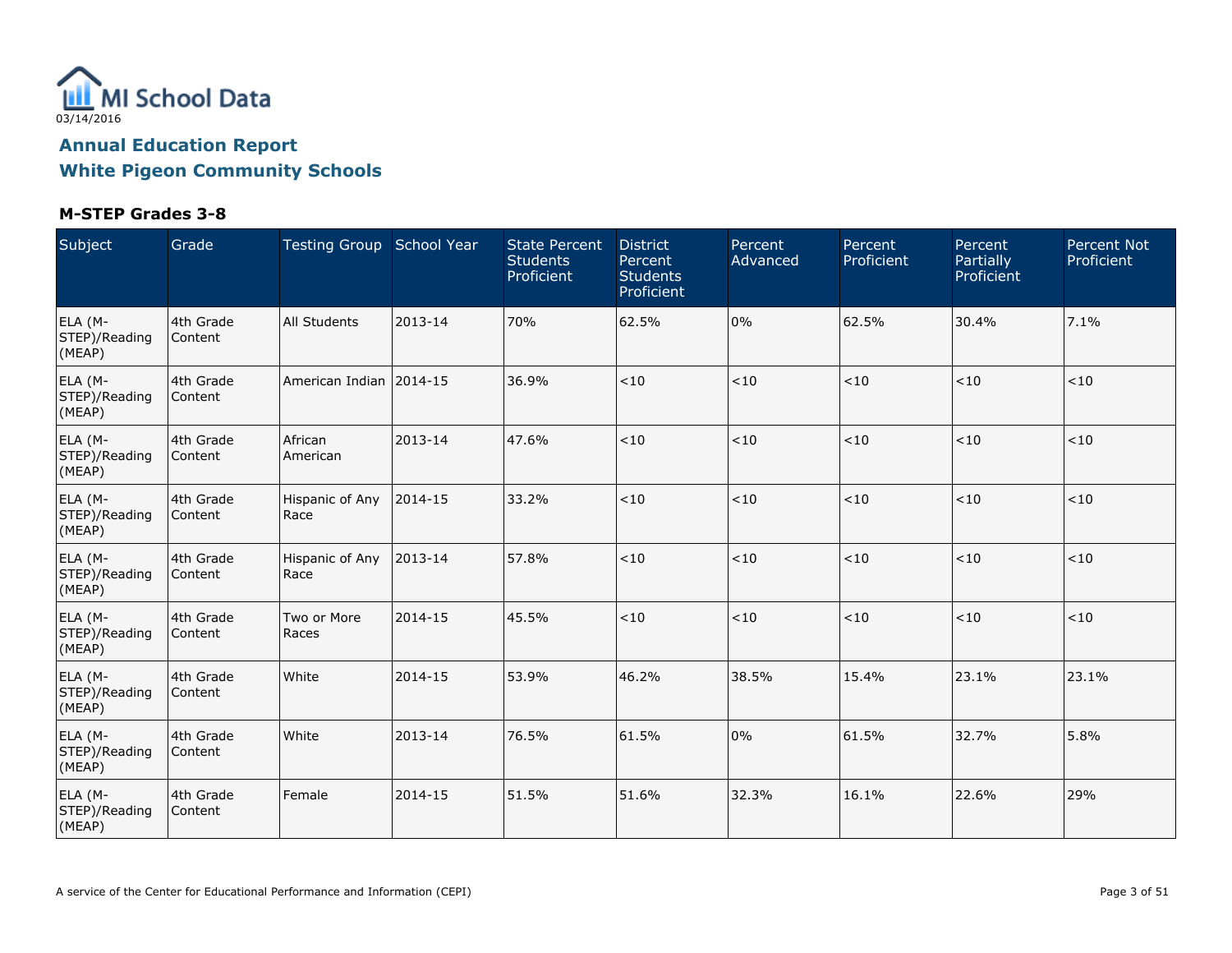

| Subject                            | Grade                | Testing Group School Year                   |         | <b>State Percent</b><br><b>Students</b><br>Proficient | <b>District</b><br>Percent<br><b>Students</b><br>Proficient | Percent<br>Advanced | Percent<br>Proficient | Percent<br>Partially<br>Proficient | <b>Percent Not</b><br>Proficient |
|------------------------------------|----------------------|---------------------------------------------|---------|-------------------------------------------------------|-------------------------------------------------------------|---------------------|-----------------------|------------------------------------|----------------------------------|
| ELA (M-<br>STEP)/Reading<br>(MEAP) | 4th Grade<br>Content | Female                                      | 2013-14 | 73%                                                   | 60.9%                                                       | $0\%$               | 60.9%                 | 30.4%                              | 8.7%                             |
| ELA (M-<br>STEP)/Reading<br>(MEAP) | 4th Grade<br>Content | Male                                        | 2014-15 | 41.8%                                                 | 33.3%                                                       | 43.3%               | 23.3%                 | 23.3%                              | 10%                              |
| ELA (M-<br>STEP)/Reading<br>(MEAP) | 4th Grade<br>Content | Male                                        | 2013-14 | 67%                                                   | 63.6%                                                       | 0%                  | 63.6%                 | 30.3%                              | 6.1%                             |
| ELA (M-<br>STEP)/Reading<br>(MEAP) | 4th Grade<br>Content | Economically<br>Disadvantaged               | 2014-15 | 30.9%                                                 | 34.8%                                                       | 47.8%               | 17.4%                 | 26.1%                              | 8.7%                             |
| ELA (M-<br>STEP)/Reading<br>(MEAP) | 4th Grade<br>Content | Economically<br>Disadvantaged               | 2013-14 | 57.3%                                                 | 55.8%                                                       | 0%                  | 55.8%                 | 34.9%                              | 9.3%                             |
| ELA (M-<br>STEP)/Reading<br>(MEAP) | 4th Grade<br>Content | <b>Students With</b><br><b>Disabilities</b> | 2014-15 | 17.2%                                                 | $<10$                                                       | < 10                | $<10$                 | $<10$                              | < 10                             |
| ELA (M-<br>STEP)/Reading<br>(MEAP) | 4th Grade<br>Content | <b>Students With</b><br>Disabilities        | 2013-14 | 41.6%                                                 | $<10$                                                       | $<\!10$             | < 10                  | < 10                               | $<10$                            |
| ELA (M-<br>STEP)/Reading<br>(MEAP) | 5th Grade<br>Content | <b>All Students</b>                         | 2014-15 | 48.7%                                                 | 50%                                                         | 24.1%               | 25.9%                 | 43.1%                              | 6.9%                             |
| ELA (M-<br>STEP)/Reading<br>(MEAP) | 5th Grade<br>Content | <b>All Students</b>                         | 2013-14 | 71.7%                                                 | 80.6%                                                       | 16.1%               | 64.5%                 | 17.7%                              | 1.6%                             |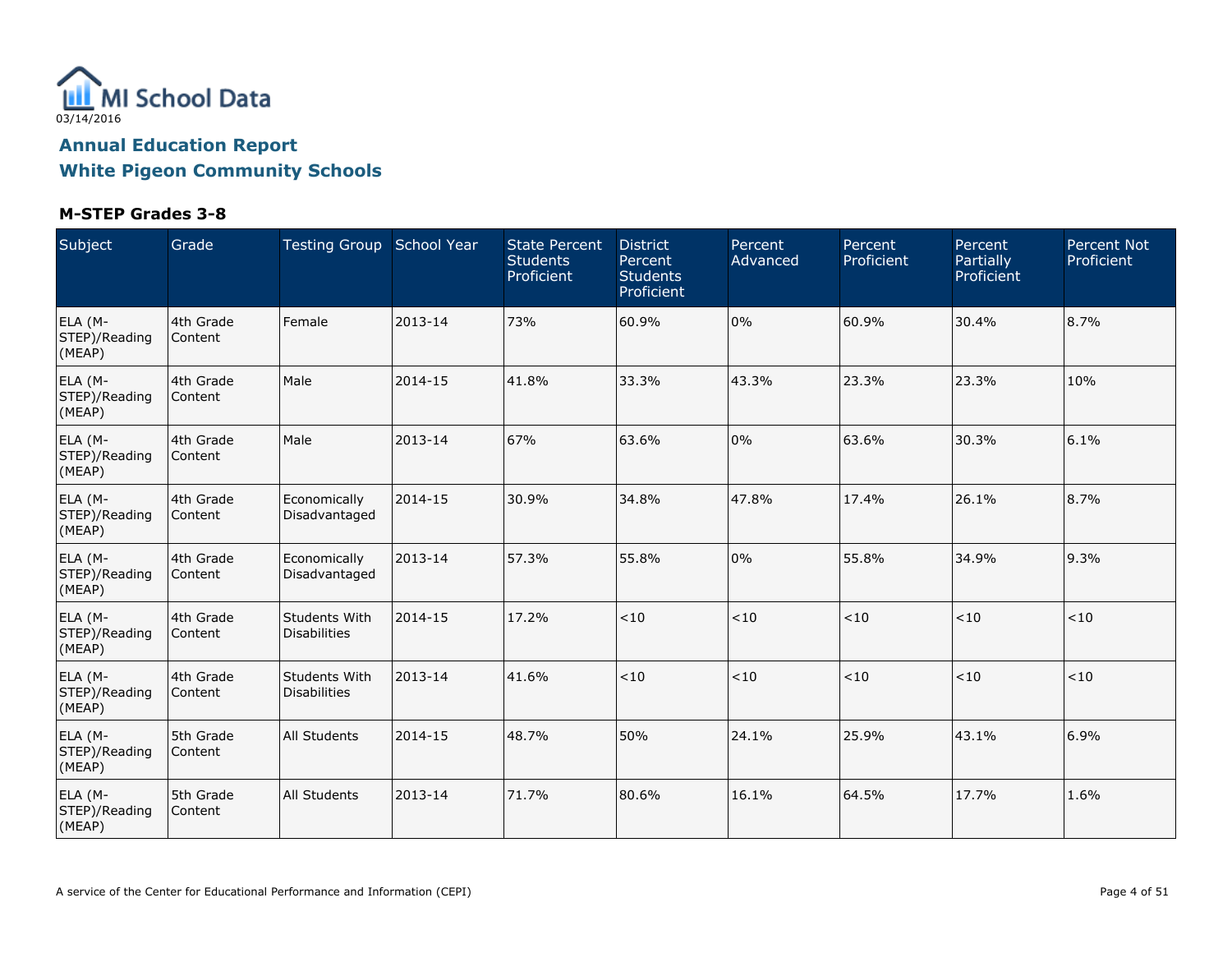

| Subject                            | Grade                | Testing Group School Year |         | <b>State Percent</b><br><b>Students</b><br>Proficient | <b>District</b><br>Percent<br><b>Students</b><br>Proficient | Percent<br>Advanced | Percent<br>Proficient | Percent<br>Partially<br>Proficient | <b>Percent Not</b><br>Proficient |
|------------------------------------|----------------------|---------------------------|---------|-------------------------------------------------------|-------------------------------------------------------------|---------------------|-----------------------|------------------------------------|----------------------------------|
| ELA (M-<br>STEP)/Reading<br>(MEAP) | 5th Grade<br>Content | American Indian 12013-14  |         | 70.2%                                                 | $<10$                                                       | < 10                | $<10$                 | < 10                               | < 10                             |
| ELA (M-<br>STEP)/Reading<br>(MEAP) | 5th Grade<br>Content | Asian                     | 2013-14 | 80%                                                   | < 10                                                        | $<10$               | < 10                  | $<10$                              | < 10                             |
| ELA (M-<br>STEP)/Reading<br>(MEAP) | 5th Grade<br>Content | Hispanic of Any<br>Race   | 2014-15 | 35.4%                                                 | $<\!10$                                                     | < 10                | $<\!10$               | < 10                               | < 10                             |
| ELA (M-<br>STEP)/Reading<br>(MEAP) | 5th Grade<br>Content | Hispanic of Any<br>Race   | 2013-14 | 60.8%                                                 | $<10$                                                       | < 10                | < 10                  | < 10                               | < 10                             |
| ELA (M-<br>STEP)/Reading<br>(MEAP) | 5th Grade<br>Content | Two or More<br>Races      | 2014-15 | 47.6%                                                 | $<10$                                                       | $<10$               | < 10                  | < 10                               | < 10                             |
| ELA (M-<br>STEP)/Reading<br>(MEAP) | 5th Grade<br>Content | Two or More<br>Races      | 2013-14 | 72.6%                                                 | $<10$                                                       | $<10$               | < 10                  | < 10                               | < 10                             |
| ELA (M-<br>STEP)/Reading<br>(MEAP) | 5th Grade<br>Content | White                     | 2014-15 | 55.7%                                                 | 52.9%                                                       | 19.6%               | 27.5%                 | 47.1%                              | 5.9%                             |
| ELA (M-<br>STEP)/Reading<br>(MEAP) | 5th Grade<br>Content | White                     | 2013-14 | 78.2%                                                 | 83%                                                         | 17%                 | 66%                   | 17%                                | 0%                               |
| ELA (M-<br>STEP)/Reading<br>(MEAP) | 5th Grade<br>Content | Female                    | 2014-15 | 54.3%                                                 | 54.2%                                                       | 16.7%               | 29.2%                 | 41.7%                              | 12.5%                            |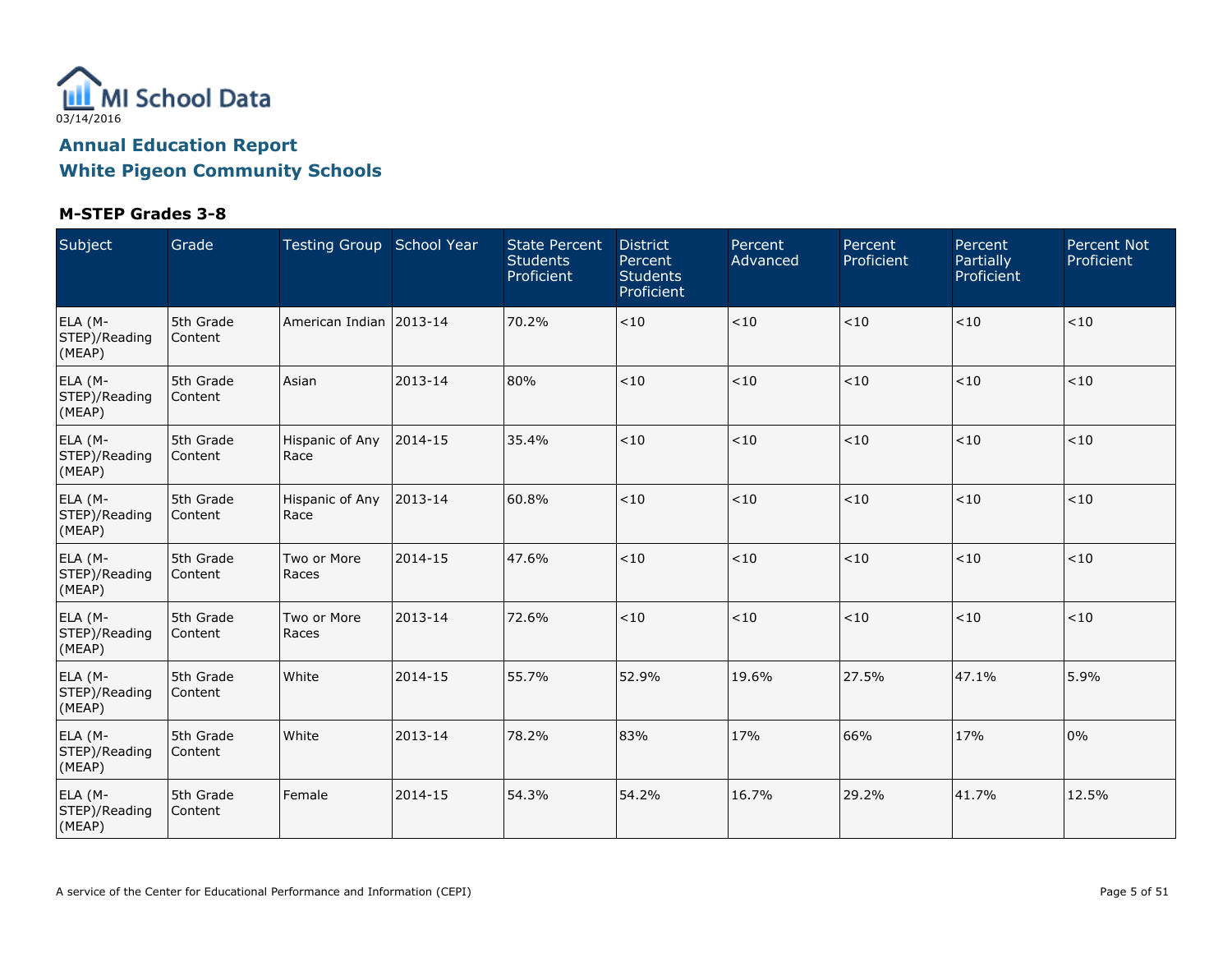

| Subject                            | Grade                | Testing Group School Year            |         | <b>State Percent</b><br><b>Students</b><br>Proficient | <b>District</b><br>Percent<br><b>Students</b><br>Proficient | Percent<br>Advanced | Percent<br>Proficient | Percent<br>Partially<br>Proficient | <b>Percent Not</b><br>Proficient |
|------------------------------------|----------------------|--------------------------------------|---------|-------------------------------------------------------|-------------------------------------------------------------|---------------------|-----------------------|------------------------------------|----------------------------------|
| ELA (M-<br>STEP)/Reading<br>(MEAP) | 5th Grade<br>Content | Female                               | 2013-14 | 74.2%                                                 | 90%                                                         | 23.3%               | 66.7%                 | 6.7%                               | 3.3%                             |
| ELA (M-<br>STEP)/Reading<br>(MEAP) | 5th Grade<br>Content | Male                                 | 2014-15 | 43.3%                                                 | 47.1%                                                       | 29.4%               | 23.5%                 | 44.1%                              | 2.9%                             |
| ELA (M-<br>STEP)/Reading<br>(MEAP) | 5th Grade<br>Content | Male                                 | 2013-14 | 69.2%                                                 | 71.9%                                                       | 9.4%                | 62.5%                 | 28.1%                              | 0%                               |
| ELA (M-<br>STEP)/Reading<br>(MEAP) | 5th Grade<br>Content | Economically<br>Disadvantaged        | 2014-15 | 32.6%                                                 | 39%                                                         | 31.7%               | 29.3%                 | 34.1%                              | 4.9%                             |
| ELA (M-<br>STEP)/Reading<br>(MEAP) | 5th Grade<br>Content | Economically<br>Disadvantaged        | 2013-14 | 59.4%                                                 | 78.7%                                                       | 12.8%               | 66%                   | 19.1%                              | 2.1%                             |
| ELA (M-<br>STEP)/Reading<br>(MEAP) | 5th Grade<br>Content | Students With<br><b>Disabilities</b> | 2014-15 | 14.6%                                                 | < 10                                                        | < 10                | $<10$                 | ~10                                | $<10$                            |
| ELA (M-<br>STEP)/Reading<br>(MEAP) | 5th Grade<br>Content | Students With<br><b>Disabilities</b> | 2013-14 | 41.1%                                                 | < 10                                                        | $<10$               | $<10$                 | < 10                               | $<10$                            |
| ELA (M-<br>STEP)/Reading<br>(MEAP) | 6th Grade<br>Content | <b>All Students</b>                  | 2014-15 | 44.7%                                                 | 45.1%                                                       | 22.5%               | 32.4%                 | 35.2%                              | 9.9%                             |
| ELA (M-<br>STEP)/Reading<br>(MEAP) | 6th Grade<br>Content | <b>All Students</b>                  | 2013-14 | 71.5%                                                 | 67.3%                                                       | 18.2%               | 49.1%                 | 23.6%                              | 9.1%                             |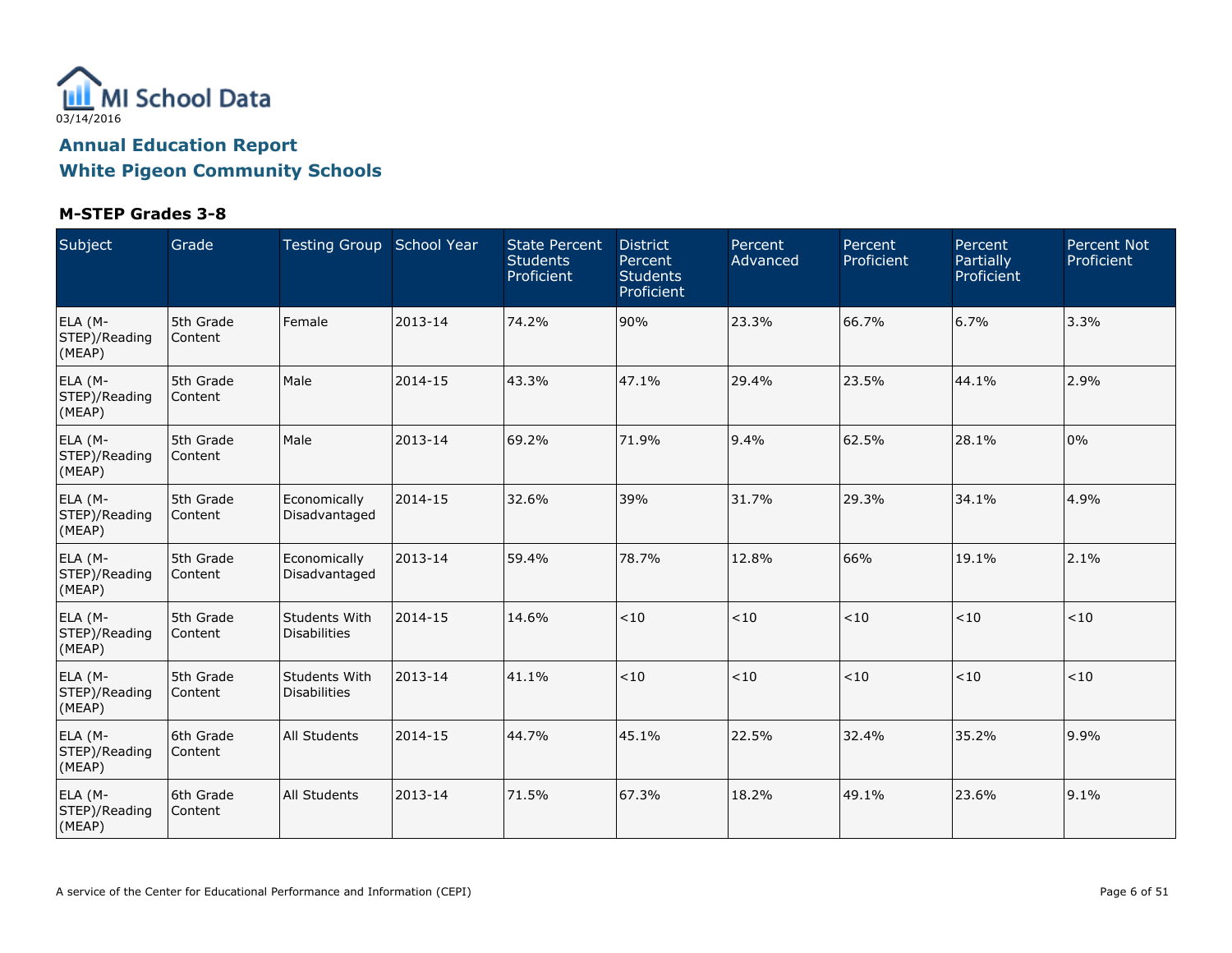

| Subject                            | Grade                | Testing Group School Year |         | <b>State Percent</b><br><b>Students</b><br>Proficient | <b>District</b><br>Percent<br><b>Students</b><br>Proficient | Percent<br>Advanced | Percent<br>Proficient | Percent<br>Partially<br>Proficient | <b>Percent Not</b><br>Proficient |
|------------------------------------|----------------------|---------------------------|---------|-------------------------------------------------------|-------------------------------------------------------------|---------------------|-----------------------|------------------------------------|----------------------------------|
| ELA (M-<br>STEP)/Reading<br>(MEAP) | 6th Grade<br>Content | Asian                     | 2014-15 | 70.9%                                                 | $<10$                                                       | $<10$               | $<10$                 | ~10                                | < 10                             |
| ELA (M-<br>STEP)/Reading<br>(MEAP) | 6th Grade<br>Content | Hispanic of Any<br>Race   | 2014-15 | 32%                                                   | < 10                                                        | < 10                | < 10                  | < 10                               | < 10                             |
| ELA (M-<br>STEP)/Reading<br>(MEAP) | 6th Grade<br>Content | Hispanic of Any<br>Race   | 2013-14 | 60.1%                                                 | $<10$                                                       | $<\!10$             | $<10$                 | < 10                               | < 10                             |
| ELA (M-<br>STEP)/Reading<br>(MEAP) | 6th Grade<br>Content | Two or More<br>Races      | 2014-15 | 42.4%                                                 | $<10$                                                       | $<10$               | $<10$                 | < 10                               | < 10                             |
| ELA (M-<br>STEP)/Reading<br>(MEAP) | 6th Grade<br>Content | Two or More<br>Races      | 2013-14 | 70.4%                                                 | < 10                                                        | $<10$               | < 10                  | $<10$                              | < 10                             |
| ELA (M-<br>STEP)/Reading<br>(MEAP) | 6th Grade<br>Content | White                     | 2014-15 | 51.2%                                                 | 41%                                                         | 23%                 | 36.1%                 | 29.5%                              | 11.5%                            |
| ELA (M-<br>STEP)/Reading<br>(MEAP) | 6th Grade<br>Content | White                     | 2013-14 | 77.7%                                                 | 70%                                                         | 20%                 | 50%                   | 22%                                | 8%                               |
| ELA (M-<br>STEP)/Reading<br>(MEAP) | 6th Grade<br>Content | Female                    | 2014-15 | 51.1%                                                 | 55.6%                                                       | 13.9%               | 30.6%                 | 41.7%                              | 13.9%                            |
| ELA (M-<br>STEP)/Reading<br>(MEAP) | 6th Grade<br>Content | Female                    | 2013-14 | 74.7%                                                 | 72.7%                                                       | 15.2%               | 57.6%                 | 24.2%                              | 3%                               |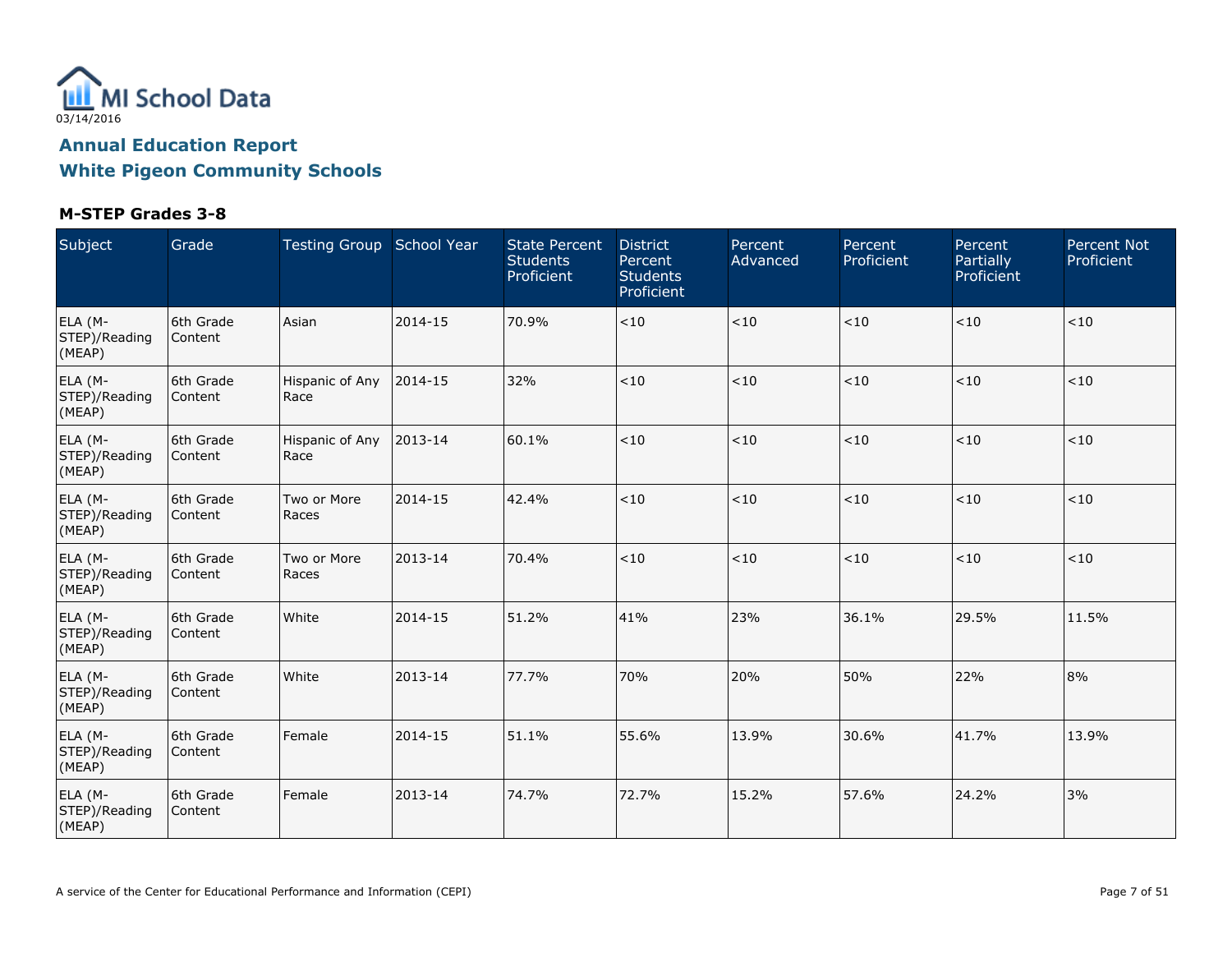

| Subject                            | Grade                | Testing Group School Year                   |         | <b>State Percent</b><br><b>Students</b><br>Proficient | <b>District</b><br>Percent<br><b>Students</b><br>Proficient | Percent<br>Advanced | Percent<br>Proficient | Percent<br>Partially<br>Proficient | <b>Percent Not</b><br>Proficient |
|------------------------------------|----------------------|---------------------------------------------|---------|-------------------------------------------------------|-------------------------------------------------------------|---------------------|-----------------------|------------------------------------|----------------------------------|
| ELA (M-<br>STEP)/Reading<br>(MEAP) | 6th Grade<br>Content | Male                                        | 2014-15 | 38.6%                                                 | 34.3%                                                       | 31.4%               | 34.3%                 | 28.6%                              | 5.7%                             |
| ELA (M-<br>STEP)/Reading<br>(MEAP) | 6th Grade<br>Content | Male                                        | 2013-14 | 68.4%                                                 | 59.1%                                                       | 22.7%               | 36.4%                 | 22.7%                              | 18.2%                            |
| ELA (M-<br>STEP)/Reading<br>(MEAP) | 6th Grade<br>Content | Economically<br>Disadvantaged               | 2014-15 | 29.1%                                                 | 46.2%                                                       | 23.1%               | 30.8%                 | 40.4%                              | 5.8%                             |
| ELA (M-<br>STEP)/Reading<br>(MEAP) | 6th Grade<br>Content | Economically<br>Disadvantaged               | 2013-14 | 59.2%                                                 | 57.5%                                                       | 10%                 | 47.5%                 | 32.5%                              | 10%                              |
| ELA (M-<br>STEP)/Reading<br>(MEAP) | 6th Grade<br>Content | <b>Students With</b><br><b>Disabilities</b> | 2014-15 | 10.3%                                                 | < 10                                                        | < 10                | < 10                  | < 10                               | < 10                             |
| ELA (M-<br>STEP)/Reading<br>(MEAP) | 6th Grade<br>Content | <b>Students With</b><br><b>Disabilities</b> | 2013-14 | 33.6%                                                 | $<10$                                                       | < 10                | $<10$                 | $<10$                              | $<10$                            |
| ELA (M-<br>STEP)/Reading<br>(MEAP) | 7th Grade<br>Content | <b>All Students</b>                         | 2014-15 | 49.1%                                                 | 51.7%                                                       | 33.3%               | 15%                   | 46.7%                              | 5%                               |
| ELA (M-<br>STEP)/Reading<br>(MEAP) | 7th Grade<br>Content | <b>All Students</b>                         | 2013-14 | 60.4%                                                 | 38.6%                                                       | 3.5%                | 35.1%                 | 35.1%                              | 26.3%                            |
| ELA (M-<br>STEP)/Reading<br>(MEAP) | 7th Grade<br>Content | Hispanic of Any<br>Race                     | 2014-15 | 35.4%                                                 | < 10                                                        | < 10                | $ $ < 10              | < 10                               | < 10                             |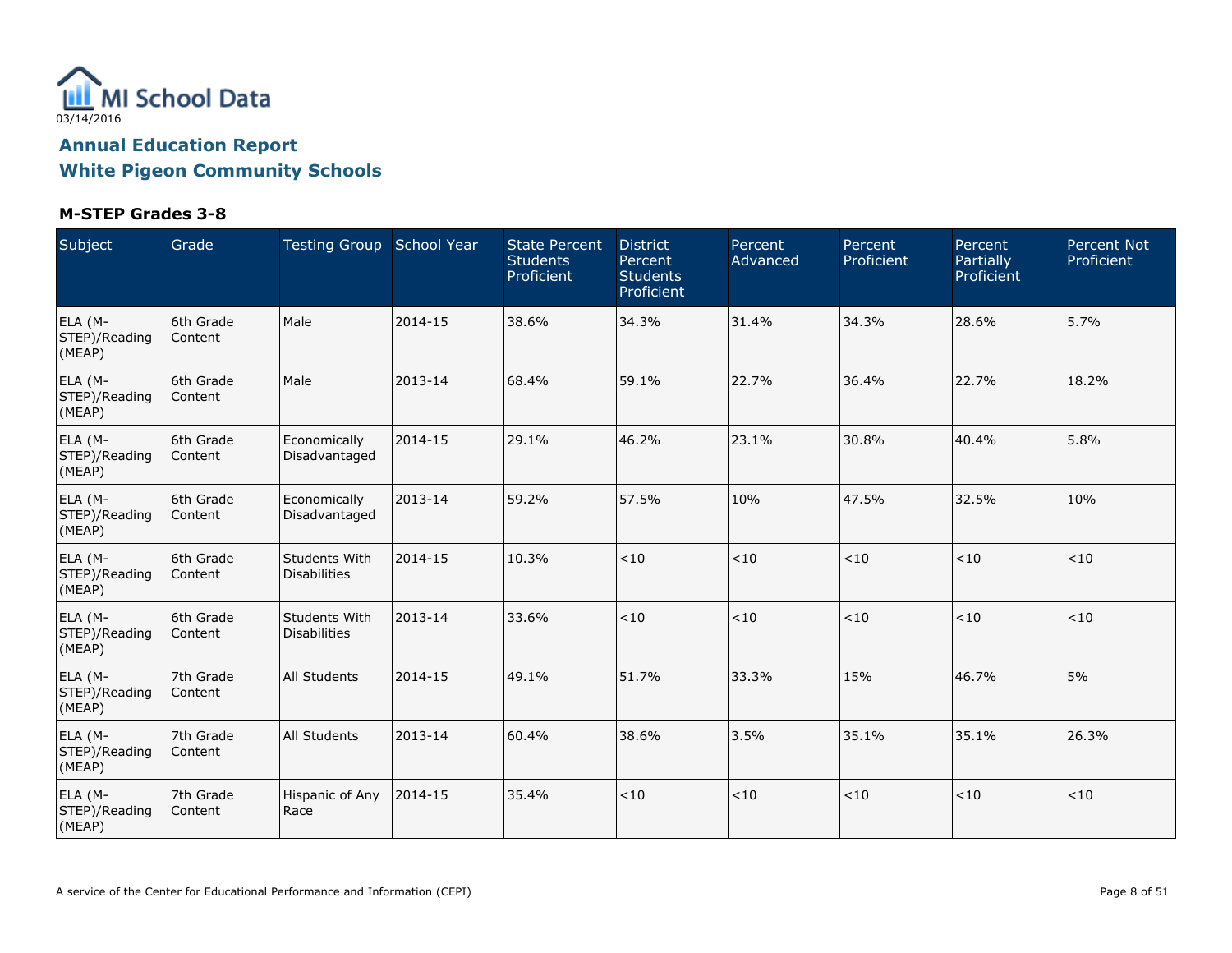

| Subject                            | Grade                | Testing Group School Year |         | <b>State Percent</b><br><b>Students</b><br>Proficient | <b>District</b><br>Percent<br><b>Students</b><br>Proficient | Percent<br>Advanced | Percent<br>Proficient | Percent<br>Partially<br>Proficient | <b>Percent Not</b><br>Proficient |
|------------------------------------|----------------------|---------------------------|---------|-------------------------------------------------------|-------------------------------------------------------------|---------------------|-----------------------|------------------------------------|----------------------------------|
| ELA (M-<br>STEP)/Reading<br>(MEAP) | 7th Grade<br>Content | Hispanic of Any<br>Race   | 2013-14 | 46.8%                                                 | $<\!10$                                                     | $<\!10$             | < 10                  | $<10$                              | < 10                             |
| ELA (M-<br>STEP)/Reading<br>(MEAP) | 7th Grade<br>Content | Two or More<br>Races      | 2014-15 | 47.9%                                                 | < 10                                                        | < 10                | < 10                  | < 10                               | < 10                             |
| ELA (M-<br>STEP)/Reading<br>(MEAP) | 7th Grade<br>Content | Two or More<br>Races      | 2013-14 | 59%                                                   | $<10$                                                       | < 10                | < 10                  | $<10$                              | < 10                             |
| ELA (M-<br>STEP)/Reading<br>(MEAP) | 7th Grade<br>Content | White                     | 2014-15 | 55.4%                                                 | 54.5%                                                       | 30.9%               | 14.5%                 | 49.1%                              | 5.5%                             |
| ELA (M-<br>STEP)/Reading<br>(MEAP) | 7th Grade<br>Content | White                     | 2013-14 | 67.8%                                                 | 36.5%                                                       | 3.8%                | 32.7%                 | 36.5%                              | 26.9%                            |
| ELA (M-<br>STEP)/Reading<br>(MEAP) | 7th Grade<br>Content | Female                    | 2014-15 | 56.3%                                                 | 50%                                                         | 33.3%               | 16.7%                 | 44.4%                              | 5.6%                             |
| ELA (M-<br>STEP)/Reading<br>(MEAP) | 7th Grade<br>Content | Female                    | 2013-14 | 62.5%                                                 | 45.8%                                                       | 0%                  | 45.8%                 | 37.5%                              | 16.7%                            |
| ELA (M-<br>STEP)/Reading<br>(MEAP) | 7th Grade<br>Content | Male                      | 2014-15 | 42.2%                                                 | 54.2%                                                       | 33.3%               | 12.5%                 | 50%                                | 4.2%                             |
| ELA (M-<br>STEP)/Reading<br>(MEAP) | 7th Grade<br>Content | Male                      | 2013-14 | 58.4%                                                 | 33.3%                                                       | 6.1%                | 27.3%                 | 33.3%                              | 33.3%                            |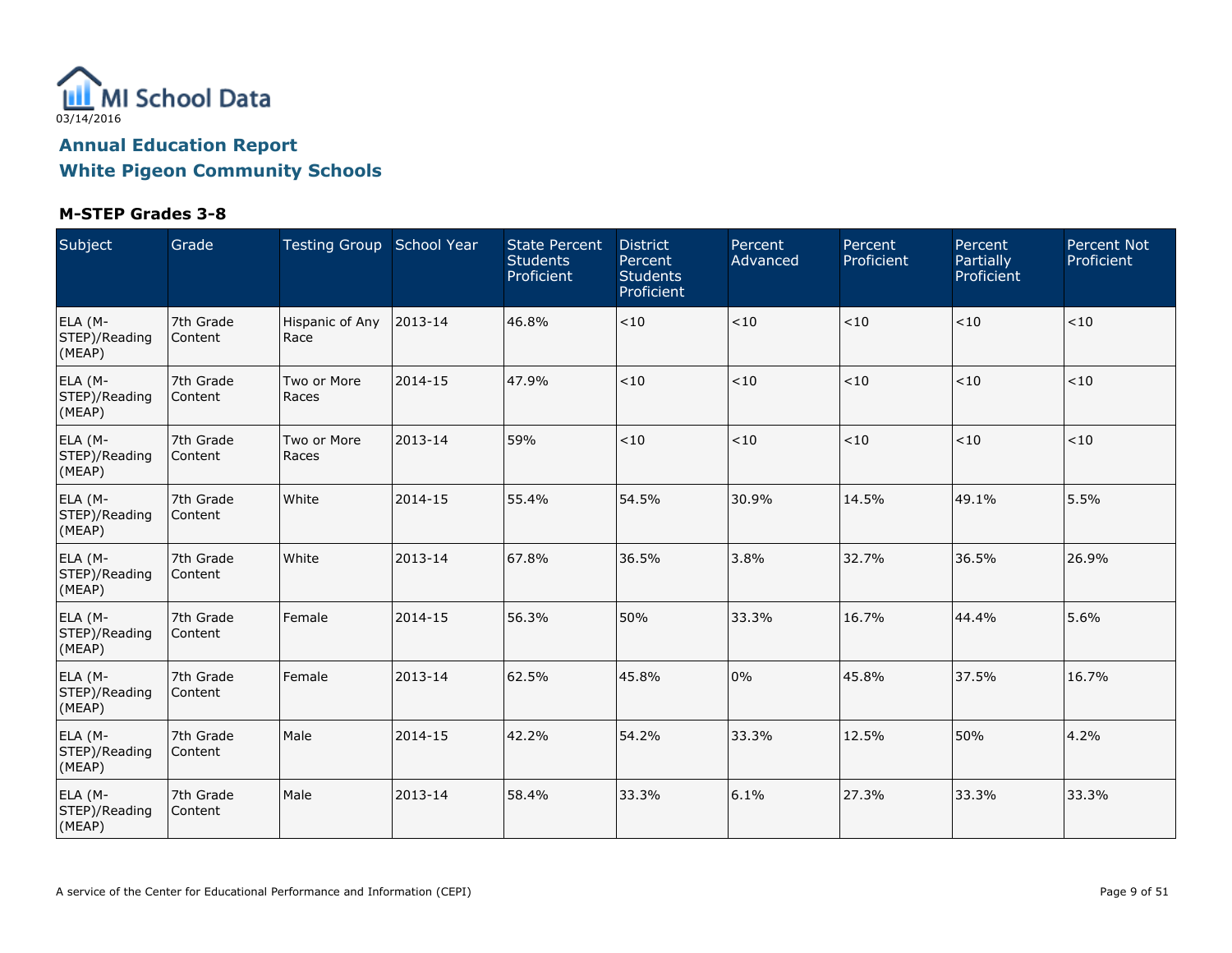

| Subject                            | Grade                | Testing Group School Year                   |         | <b>State Percent</b><br><b>Students</b><br>Proficient | <b>District</b><br>Percent<br><b>Students</b><br>Proficient | Percent<br>Advanced | Percent<br>Proficient | Percent<br>Partially<br>Proficient | <b>Percent Not</b><br>Proficient |
|------------------------------------|----------------------|---------------------------------------------|---------|-------------------------------------------------------|-------------------------------------------------------------|---------------------|-----------------------|------------------------------------|----------------------------------|
| ELA (M-<br>STEP)/Reading<br>(MEAP) | 7th Grade<br>Content | Economically<br>Disadvantaged               | 2014-15 | 33.2%                                                 | 39.1%                                                       | 43.5%               | 17.4%                 | 39.1%                              | 0%                               |
| ELA (M-<br>STEP)/Reading<br>(MEAP) | 7th Grade<br>Content | Economically<br>Disadvantaged               | 2013-14 | 45.4%                                                 | 35.6%                                                       | 2.2%                | 33.3%                 | 35.6%                              | 28.9%                            |
| ELA (M-<br>STEP)/Reading<br>(MEAP) | 7th Grade<br>Content | English<br>Language<br>Learners             | 2014-15 | 18.9%                                                 | $<10$                                                       | $<10$               | $<10$                 | ~10                                | < 10                             |
| ELA (M-<br>STEP)/Reading<br>(MEAP) | 7th Grade<br>Content | <b>Students With</b><br><b>Disabilities</b> | 2014-15 | 10.9%                                                 | <10                                                         | $<10$               | $<\!10$               | < 10                               | < 10                             |
| ELA (M-<br>STEP)/Reading<br>(MEAP) | 7th Grade<br>Content | <b>Students With</b><br><b>Disabilities</b> | 2013-14 | 22.9%                                                 | < 10                                                        | < 10                | < 10                  | < 10                               | < 10                             |
| ELA (M-<br>STEP)/Reading<br>(MEAP) | 8th Grade<br>Content | <b>All Students</b>                         | 2014-15 | 47.6%                                                 | 15.6%                                                       | 37.5%               | 46.9%                 | 15.6%                              | 0%                               |
| ELA (M-<br>STEP)/Reading<br>(MEAP) | 8th Grade<br>Content | <b>All Students</b>                         | 2013-14 | 72.7%                                                 | 71.7%                                                       | 28.3%               | 43.3%                 | 23.3%                              | 5%                               |
| ELA (M-<br>STEP)/Reading<br>(MEAP) | 8th Grade<br>Content | Hispanic of Any<br>Race                     | 2014-15 | 36.2%                                                 | < 10                                                        | < 10                | < 10                  | < 10                               | < 10                             |
| ELA (M-<br>STEP)/Reading<br>(MEAP) | 8th Grade<br>Content | Hispanic of Any<br>Race                     | 2013-14 | 61.8%                                                 | $<10$                                                       | < 10                | $<10$                 | < 10                               | < 10                             |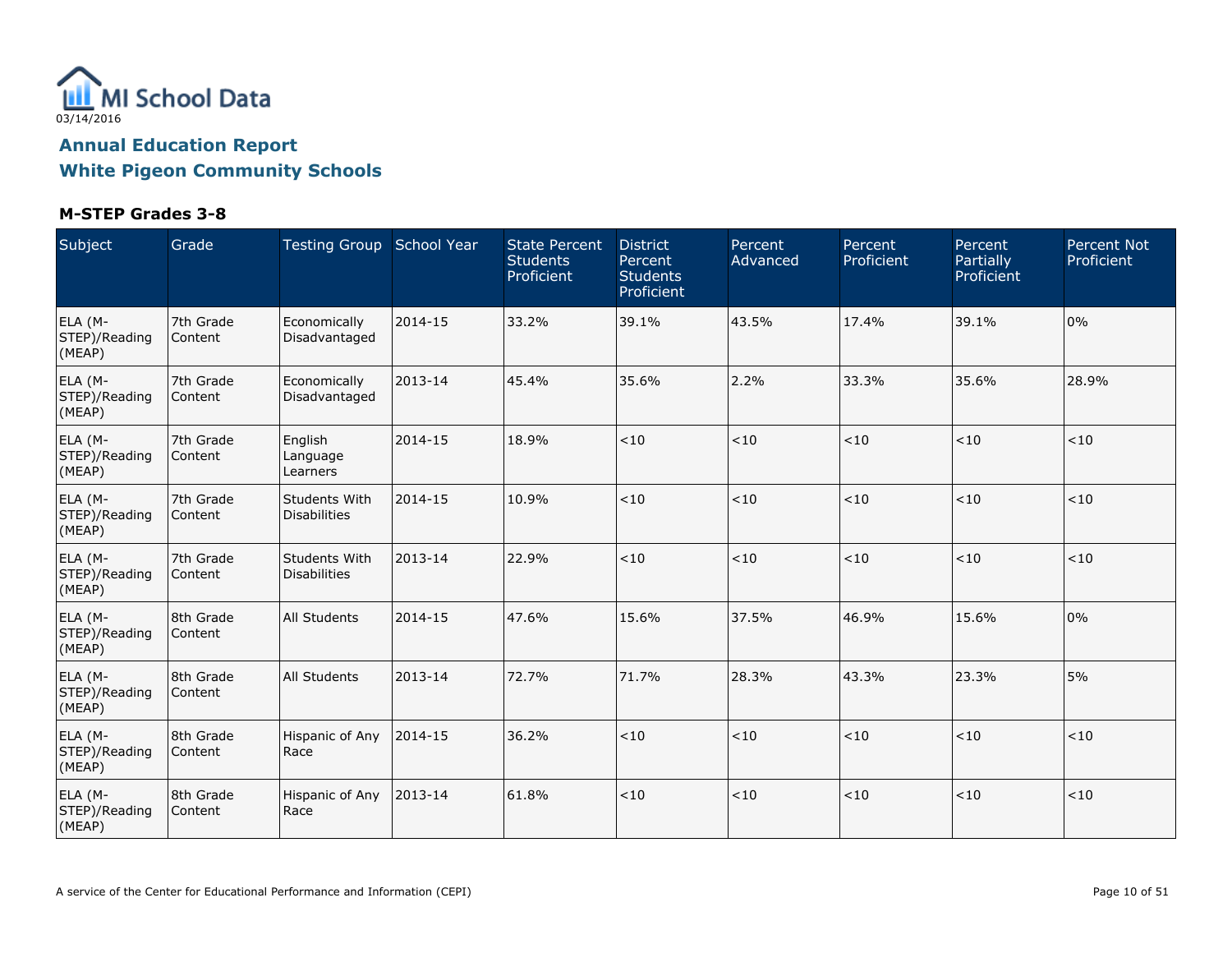

| Subject                            | Grade                | Testing Group School Year     |         | <b>State Percent</b><br><b>Students</b><br>Proficient | <b>District</b><br>Percent<br><b>Students</b><br>Proficient | Percent<br>Advanced | Percent<br>Proficient | Percent<br>Partially<br>Proficient | <b>Percent Not</b><br>Proficient |
|------------------------------------|----------------------|-------------------------------|---------|-------------------------------------------------------|-------------------------------------------------------------|---------------------|-----------------------|------------------------------------|----------------------------------|
| ELA (M-<br>STEP)/Reading<br>(MEAP) | 8th Grade<br>Content | Two or More<br>Races          | 2014-15 | 44.7%                                                 | $<\!10$                                                     | $<\!10$             | $<10$                 | < 10                               | < 10                             |
| ELA (M-<br>STEP)/Reading<br>(MEAP) | 8th Grade<br>Content | White                         | 2014-15 | 53.8%                                                 | 15.5%                                                       | 36.2%               | 48.3%                 | 15.5%                              | 0%                               |
| ELA (M-<br>STEP)/Reading<br>(MEAP) | 8th Grade<br>Content | White                         | 2013-14 | 79.2%                                                 | 71.7%                                                       | 30.2%               | 41.5%                 | 22.6%                              | 5.7%                             |
| ELA (M-<br>STEP)/Reading<br>(MEAP) | 8th Grade<br>Content | Female                        | 2014-15 | 54.2%                                                 | 19.2%                                                       | 38.5%               | 42.3%                 | 19.2%                              | 0%                               |
| ELA (M-<br>STEP)/Reading<br>(MEAP) | 8th Grade<br>Content | Female                        | 2013-14 | 74.6%                                                 | 80%                                                         | 36%                 | 44%                   | 16%                                | 4%                               |
| ELA (M-<br>STEP)/Reading<br>(MEAP) | 8th Grade<br>Content | Male                          | 2014-15 | 41.2%                                                 | 13.2%                                                       | 36.8%               | 50%                   | 13.2%                              | 0%                               |
| ELA (M-<br>STEP)/Reading<br>(MEAP) | 8th Grade<br>Content | Male                          | 2013-14 | 70.9%                                                 | 65.7%                                                       | 22.9%               | 42.9%                 | 28.6%                              | 5.7%                             |
| ELA (M-<br>STEP)/Reading<br>(MEAP) | 8th Grade<br>Content | Economically<br>Disadvantaged | 2014-15 | 31.8%                                                 | 9.8%                                                        | 41.2%               | 49%                   | 9.8%                               | 0%                               |
| ELA (M-<br>STEP)/Reading<br>(MEAP) | 8th Grade<br>Content | Economically<br>Disadvantaged | 2013-14 | 60.1%                                                 | 67.5%                                                       | 22.5%               | 45%                   | 25%                                | 7.5%                             |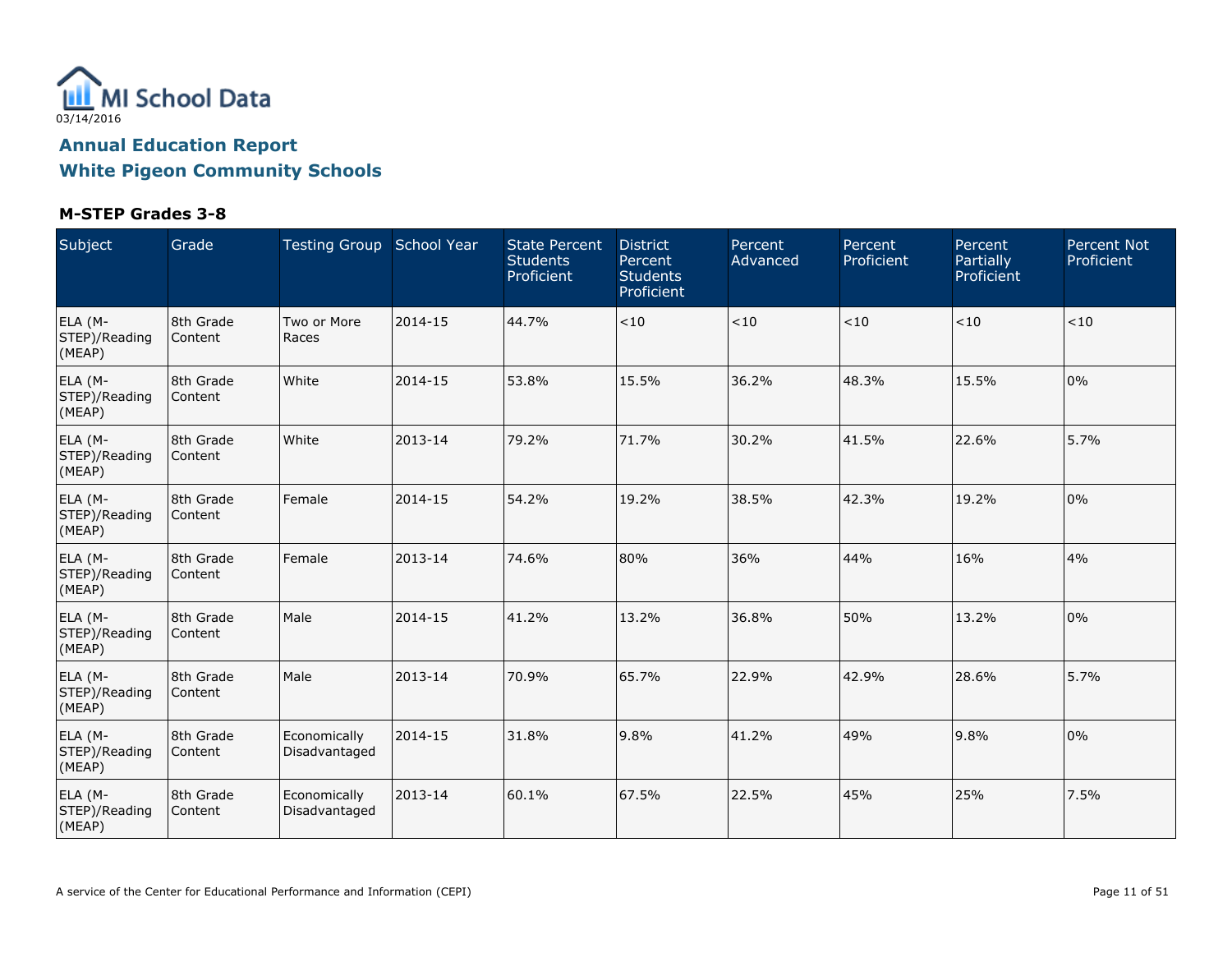

| Subject                            | Grade                | Testing Group School Year            |         | <b>State Percent</b><br><b>Students</b><br>Proficient | <b>District</b><br>Percent<br><b>Students</b><br>Proficient | Percent<br>Advanced | Percent<br>Proficient | Percent<br>Partially<br>Proficient | <b>Percent Not</b><br>Proficient |
|------------------------------------|----------------------|--------------------------------------|---------|-------------------------------------------------------|-------------------------------------------------------------|---------------------|-----------------------|------------------------------------|----------------------------------|
| ELA (M-<br>STEP)/Reading<br>(MEAP) | 8th Grade<br>Content | English<br>Language<br>Learners      | 2013-14 | 35.5%                                                 | $<10$                                                       | $<10$               | $<10$                 | < 10                               | $<10$                            |
| ELA (M-<br>STEP)/Reading<br>(MEAP) | 8th Grade<br>Content | Students With<br><b>Disabilities</b> | 2014-15 | 9.8%                                                  | $10^{-1}$                                                   | < 10                | < 10                  | < 10                               | < 10                             |
| ELA (M-<br>STEP)/Reading<br>(MEAP) | 8th Grade<br>Content | Students With<br><b>Disabilities</b> | 2013-14 | 33.9%                                                 | <10                                                         | ~10                 | <10                   | < 10                               | <10                              |
| Mathematics                        | 3rd Grade<br>Content | <b>All Students</b>                  | 2014-15 | 48.8%                                                 | 28%                                                         | 42%                 | 30%                   | 26%                                | 2%                               |
| Mathematics                        | 3rd Grade<br>Content | <b>All Students</b>                  | 2013-14 | 40.1%                                                 | 31.9%                                                       | 4.3%                | 27.7%                 | 29.8%                              | 38.3%                            |
| Mathematics                        | 3rd Grade<br>Content | American Indian 12013-14             |         | 33.7%                                                 | < 10                                                        | $<10$               | < 10                  | < 10                               | < 10                             |
| Mathematics                        | 3rd Grade<br>Content | Hispanic of Any<br>Race              | 2014-15 | 35.7%                                                 | $<10$                                                       | $<10$               | $<10$                 | < 10                               | < 10                             |
| Mathematics                        | 3rd Grade<br>Content | Hispanic of Any<br>Race              | 2013-14 | 26.3%                                                 | < 10                                                        | $<10$               | < 10                  | $<10$                              | < 10                             |
| Mathematics                        | 3rd Grade<br>Content | Two or More<br>Races                 | 2014-15 | 43.6%                                                 | < 10                                                        | < 10                | < 10                  | < 10                               | < 10                             |
| Mathematics                        | 3rd Grade<br>Content | Two or More<br>Races                 | 2013-14 | 38.1%                                                 | < 10                                                        | < 10                | < 10                  | < 10                               | < 10                             |
| Mathematics                        | 3rd Grade<br>Content | White                                | 2014-15 | 57.3%                                                 | 31.7%                                                       | 41.5%               | 26.8%                 | 29.3%                              | 2.4%                             |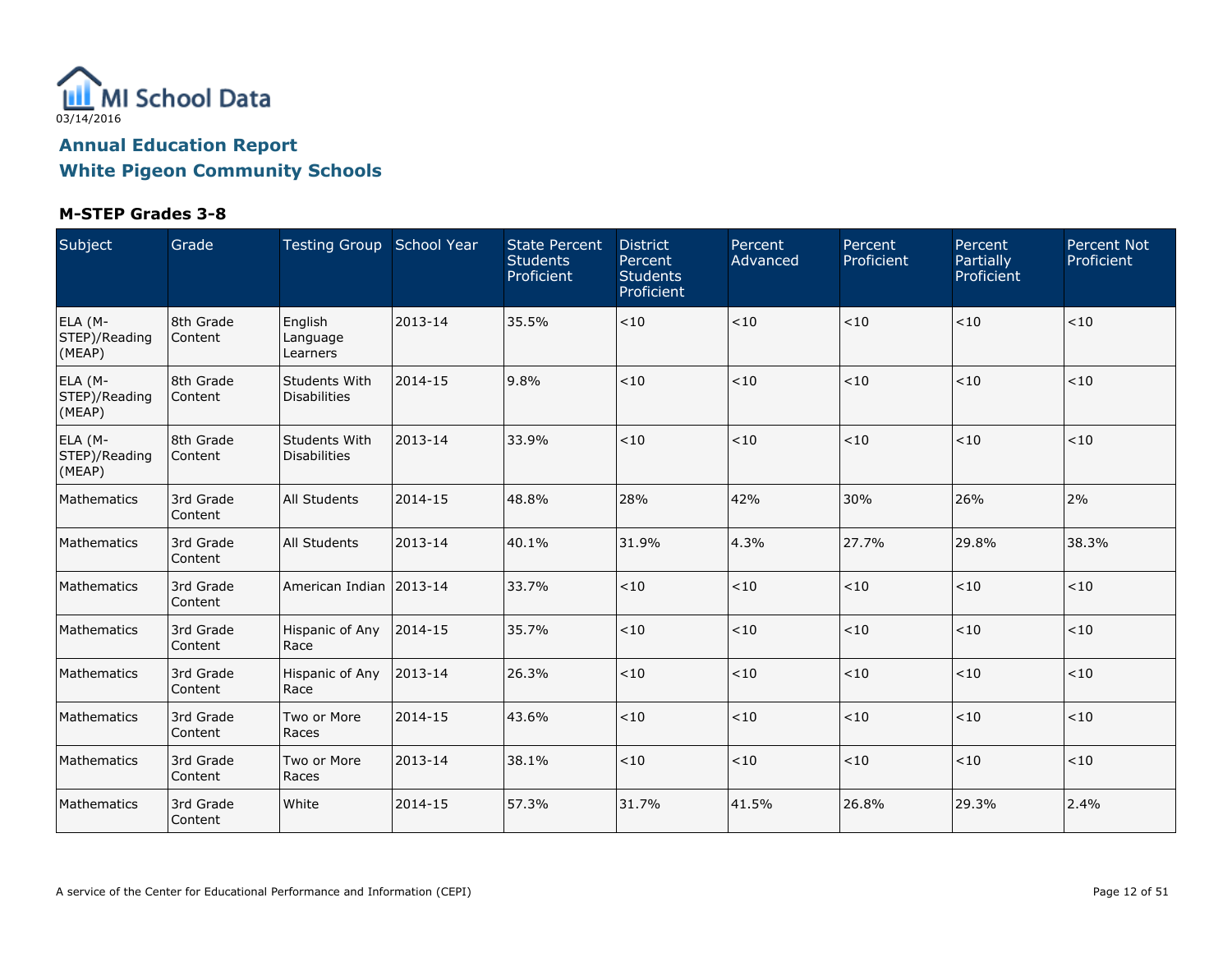

### **M-STEP Grades 3-8**

| Subject     | Grade                | Testing Group School Year            |         | <b>State Percent</b><br><b>Students</b><br>Proficient | <b>District</b><br>Percent<br><b>Students</b><br>Proficient | Percent<br>Advanced | Percent<br>Proficient | Percent<br>Partially<br>Proficient | <b>Percent Not</b><br>Proficient |
|-------------|----------------------|--------------------------------------|---------|-------------------------------------------------------|-------------------------------------------------------------|---------------------|-----------------------|------------------------------------|----------------------------------|
| Mathematics | 3rd Grade<br>Content | White                                | 2013-14 | 46.6%                                                 | 31.7%                                                       | 4.9%                | 26.8%                 | 29.3%                              | 39%                              |
| Mathematics | 3rd Grade<br>Content | Female                               | 2014-15 | 48.1%                                                 | 21.1%                                                       | 47.4%               | 31.6%                 | 21.1%                              | 0%                               |
| Mathematics | 3rd Grade<br>Content | Female                               | 2013-14 | 39.7%                                                 | 27.3%                                                       | 4.5%                | 22.7%                 | 22.7%                              | 50%                              |
| Mathematics | 3rd Grade<br>Content | Male                                 | 2014-15 | 49.5%                                                 | 32.3%                                                       | 38.7%               | 29%                   | 29%                                | 3.2%                             |
| Mathematics | 3rd Grade<br>Content | Male                                 | 2013-14 | 40.6%                                                 | 36%                                                         | 4%                  | 32%                   | 36%                                | 28%                              |
| Mathematics | 3rd Grade<br>Content | Economically<br>Disadvantaged        | 2014-15 | 33.5%                                                 | 30.6%                                                       | 36.1%               | 33.3%                 | 27.8%                              | 2.8%                             |
| Mathematics | 3rd Grade<br>Content | Economically<br>Disadvantaged        | 2013-14 | 26.9%                                                 | 22.6%                                                       | 0%                  | 22.6%                 | 29%                                | 48.4%                            |
| Mathematics | 3rd Grade<br>Content | Students With<br><b>Disabilities</b> | 2014-15 | 24.5%                                                 | < 10                                                        | < 10                | < 10                  | < 10                               | < 10                             |
| Mathematics | 3rd Grade<br>Content | Students With<br><b>Disabilities</b> | 2013-14 | 22.2%                                                 | < 10                                                        | $<10$               | < 10                  | $<10$                              | < 10                             |
| Mathematics | 4th Grade<br>Content | <b>All Students</b>                  | 2014-15 | 41.4%                                                 | 32.8%                                                       | 26.2%               | 41%                   | 19.7%                              | 13.1%                            |
| Mathematics | 4th Grade<br>Content | All Students                         | 2013-14 | 45.3%                                                 | 41.1%                                                       | 1.8%                | 39.3%                 | 12.5%                              | 46.4%                            |
| Mathematics | 4th Grade<br>Content | American Indian 2014-15              |         | 31.9%                                                 | <10                                                         | < 10                | $<10$                 | $<\!10$                            | < 10                             |
| Mathematics | 4th Grade<br>Content | African<br>American                  | 2013-14 | 18.2%                                                 | < 10                                                        | $<10$               | < 10                  | $<10$                              | $<10$                            |

A service of the Center for Educational Performance and Information (CEPI) **Page 13** of 51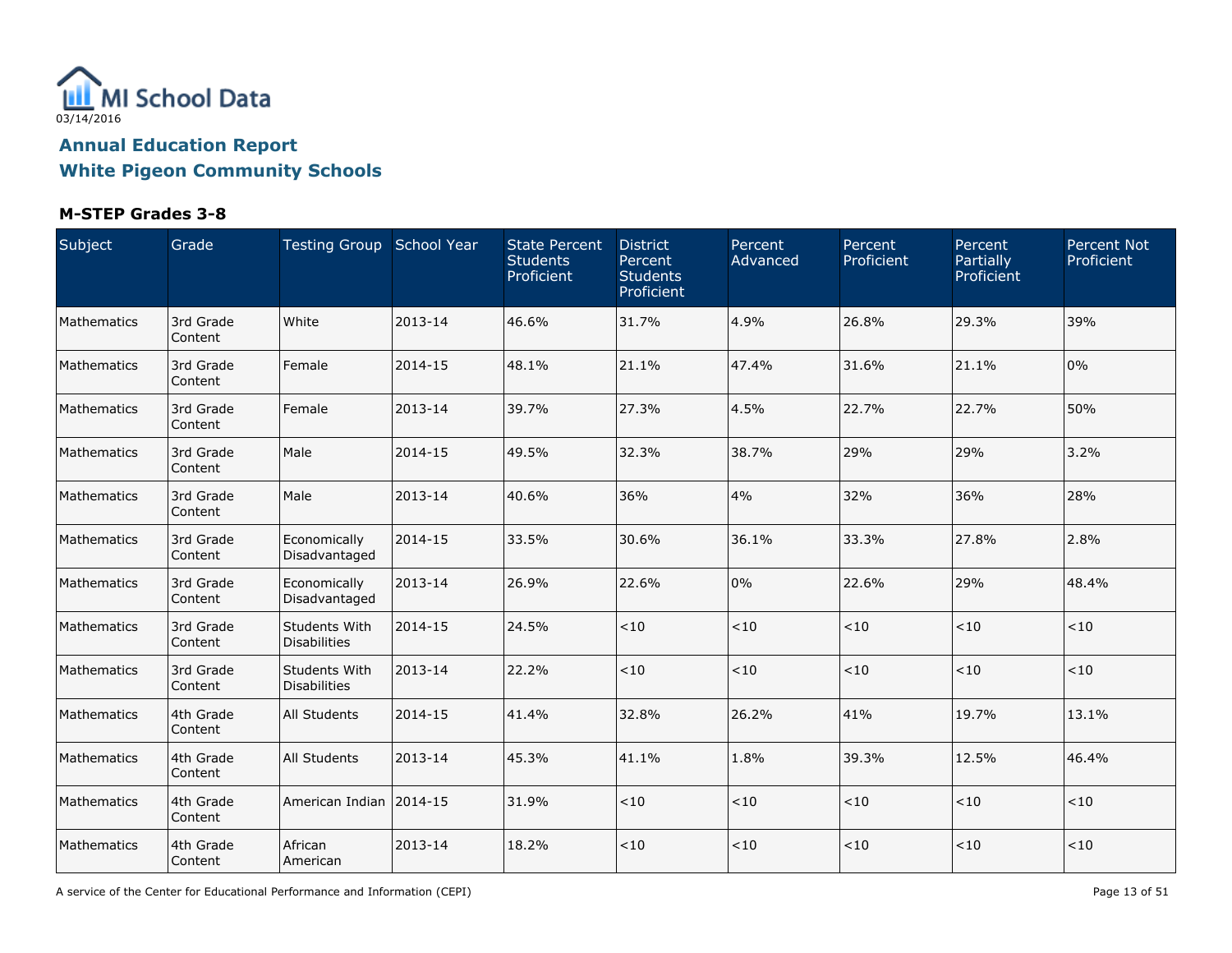

### **M-STEP Grades 3-8**

| Subject     | Grade                | Testing Group School Year            |         | <b>State Percent</b><br><b>Students</b><br>Proficient | <b>District</b><br>Percent<br><b>Students</b><br>Proficient | Percent<br>Advanced | Percent<br>Proficient | Percent<br>Partially<br>Proficient | <b>Percent Not</b><br>Proficient |
|-------------|----------------------|--------------------------------------|---------|-------------------------------------------------------|-------------------------------------------------------------|---------------------|-----------------------|------------------------------------|----------------------------------|
| Mathematics | 4th Grade<br>Content | Hispanic of Any<br>Race              | 2014-15 | 27.1%                                                 | < 10                                                        | $<\!10$             | < 10                  | < 10                               | < 10                             |
| Mathematics | 4th Grade<br>Content | Hispanic of Any<br>Race              | 2013-14 | 29.3%                                                 | < 10                                                        | $<\!10$             | $<\!10$               | < 10                               | < 10                             |
| Mathematics | 4th Grade<br>Content | Two or More<br>Races                 | 2014-15 | 38.2%                                                 | < 10                                                        | $<10$               | $<10$                 | < 10                               | < 10                             |
| Mathematics | 4th Grade<br>Content | White                                | 2014-15 | 49.3%                                                 | 30.8%                                                       | 26.9%               | 42.3%                 | 15.4%                              | 15.4%                            |
| Mathematics | 4th Grade<br>Content | White                                | 2013-14 | 52.9%                                                 | 40.4%                                                       | 1.9%                | 38.5%                 | 13.5%                              | 46.2%                            |
| Mathematics | 4th Grade<br>Content | l Female                             | 2014-15 | 40.3%                                                 | 29%                                                         | 29%                 | 41.9%                 | 12.9%                              | 16.1%                            |
| Mathematics | 4th Grade<br>Content | Female                               | 2013-14 | 43.4%                                                 | 52.2%                                                       | 4.3%                | 47.8%                 | 8.7%                               | 39.1%                            |
| Mathematics | 4th Grade<br>Content | Male                                 | 2014-15 | 42.4%                                                 | 36.7%                                                       | 23.3%               | 40%                   | 26.7%                              | 10%                              |
| Mathematics | 4th Grade<br>Content | Male                                 | 2013-14 | 47.2%                                                 | 33.3%                                                       | 0%                  | 33.3%                 | 15.2%                              | 51.5%                            |
| Mathematics | 4th Grade<br>Content | Economically<br>Disadvantaged        | 2014-15 | 25.4%                                                 | 26.1%                                                       | 30.4%               | 43.5%                 | 19.6%                              | 6.5%                             |
| Mathematics | 4th Grade<br>Content | Economically<br>Disadvantaged        | 2013-14 | 29.5%                                                 | 27.9%                                                       | 0%                  | 27.9%                 | 14%                                | 58.1%                            |
| Mathematics | 4th Grade<br>Content | Students With<br>Disabilities        | 2014-15 | 17.2%                                                 | < 10                                                        | $<\!10$             | $<\!10$               | < 10                               | < 10                             |
| Mathematics | 4th Grade<br>Content | <b>Students With</b><br>Disabilities | 2013-14 | 23.2%                                                 | < 10                                                        | $<\!10$             | $<10$                 | < 10                               | < 10                             |

A service of the Center for Educational Performance and Information (CEPI) Page 14 of 51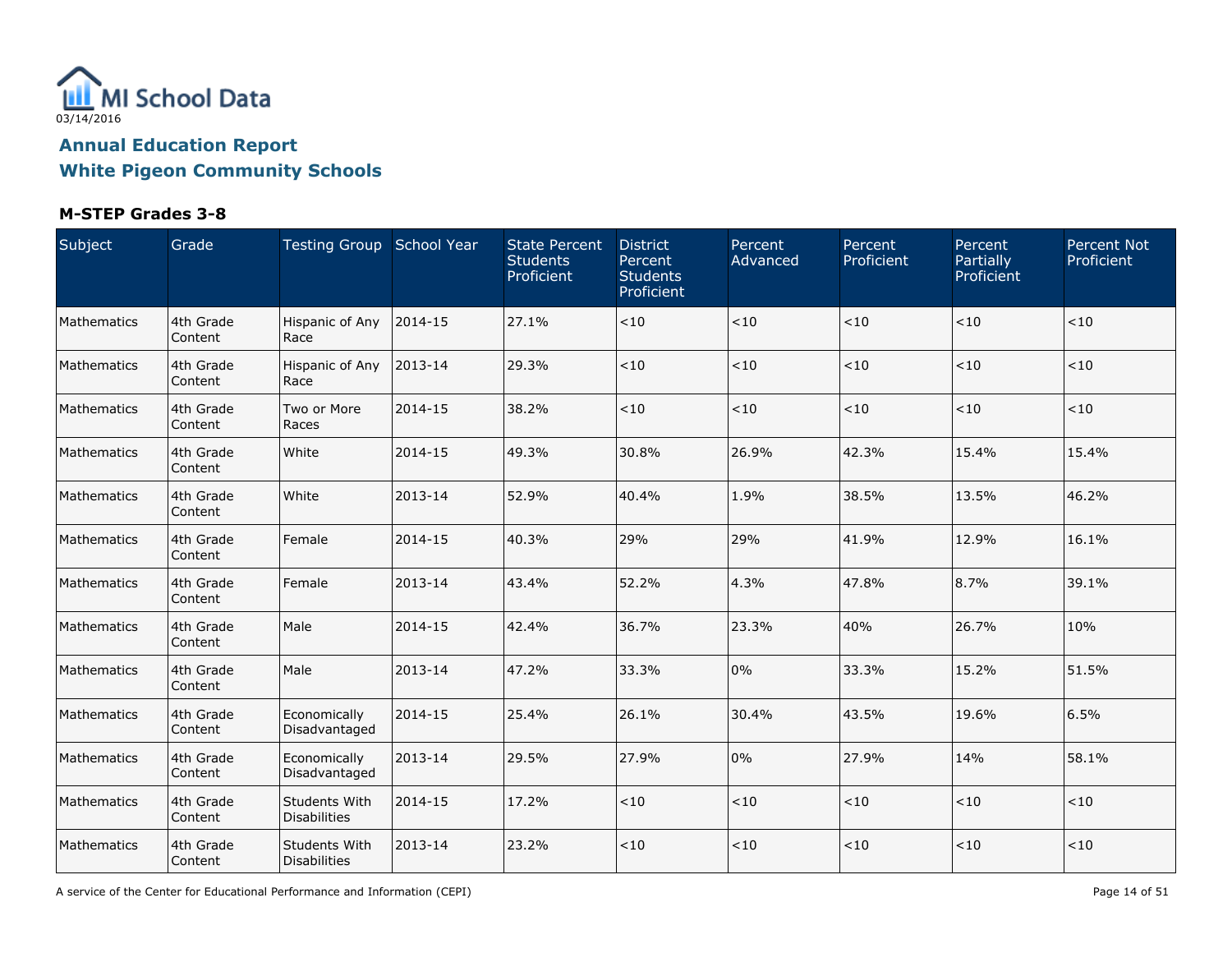

### **M-STEP Grades 3-8**

| Subject     | Grade                | Testing Group School Year |         | <b>State Percent</b><br><b>Students</b><br>Proficient | <b>District</b><br>Percent<br><b>Students</b><br>Proficient | Percent<br>Advanced | Percent<br>Proficient | Percent<br>Partially<br>Proficient | <b>Percent Not</b><br>Proficient |
|-------------|----------------------|---------------------------|---------|-------------------------------------------------------|-------------------------------------------------------------|---------------------|-----------------------|------------------------------------|----------------------------------|
| Mathematics | 5th Grade<br>Content | All Students              | 2014-15 | 33.4%                                                 | 27.6%                                                       | 25.9%               | 46.6%                 | 20.7%                              | 6.9%                             |
| Mathematics | 5th Grade<br>Content | All Students              | 2013-14 | 45.2%                                                 | 57.1%                                                       | 6.3%                | 50.8%                 | 20.6%                              | 22.2%                            |
| Mathematics | 5th Grade<br>Content | American Indian   2013-14 |         | 35.9%                                                 | $<10$                                                       | $<10$               | $<10$                 | < 10                               | < 10                             |
| Mathematics | 5th Grade<br>Content | Asian                     | 2013-14 | 73.6%                                                 | $<10$                                                       | $<10$               | $<10$                 | < 10                               | < 10                             |
| Mathematics | 5th Grade<br>Content | Hispanic of Any<br>Race   | 2014-15 | 19.5%                                                 | < 10                                                        | $<10$               | $<10$                 | < 10                               | < 10                             |
| Mathematics | 5th Grade<br>Content | Hispanic of Any<br>Race   | 2013-14 | 32.3%                                                 | $<10$                                                       | ~10                 | < 10                  | < 10                               | < 10                             |
| Mathematics | 5th Grade<br>Content | Two or More<br>Races      | 2014-15 | 30.5%                                                 | < 10                                                        | $<10$               | $<10$                 | $<10$                              | < 10                             |
| Mathematics | 5th Grade<br>Content | Two or More<br>Races      | 2013-14 | 43.2%                                                 | < 10                                                        | < 10                | < 10                  | < 10                               | < 10                             |
| Mathematics | 5th Grade<br>Content | White                     | 2014-15 | 39.7%                                                 | 29.4%                                                       | 23.5%               | 47.1%                 | 21.6%                              | 7.8%                             |
| Mathematics | 5th Grade<br>Content | White                     | 2013-14 | 51.7%                                                 | 55.6%                                                       | 3.7%                | 51.9%                 | 22.2%                              | 22.2%                            |
| Mathematics | 5th Grade<br>Content | Female                    | 2014-15 | 32.6%                                                 | 20.8%                                                       | 20.8%               | 58.3%                 | 12.5%                              | 8.3%                             |
| Mathematics | 5th Grade<br>Content | Female                    | 2013-14 | 44.7%                                                 | 60%                                                         | 6.7%                | 53.3%                 | 16.7%                              | 23.3%                            |
| Mathematics | 5th Grade<br>Content | Male                      | 2014-15 | 34.1%                                                 | 32.4%                                                       | 29.4%               | 38.2%                 | 26.5%                              | 5.9%                             |

A service of the Center for Educational Performance and Information (CEPI) **Page 15** of 51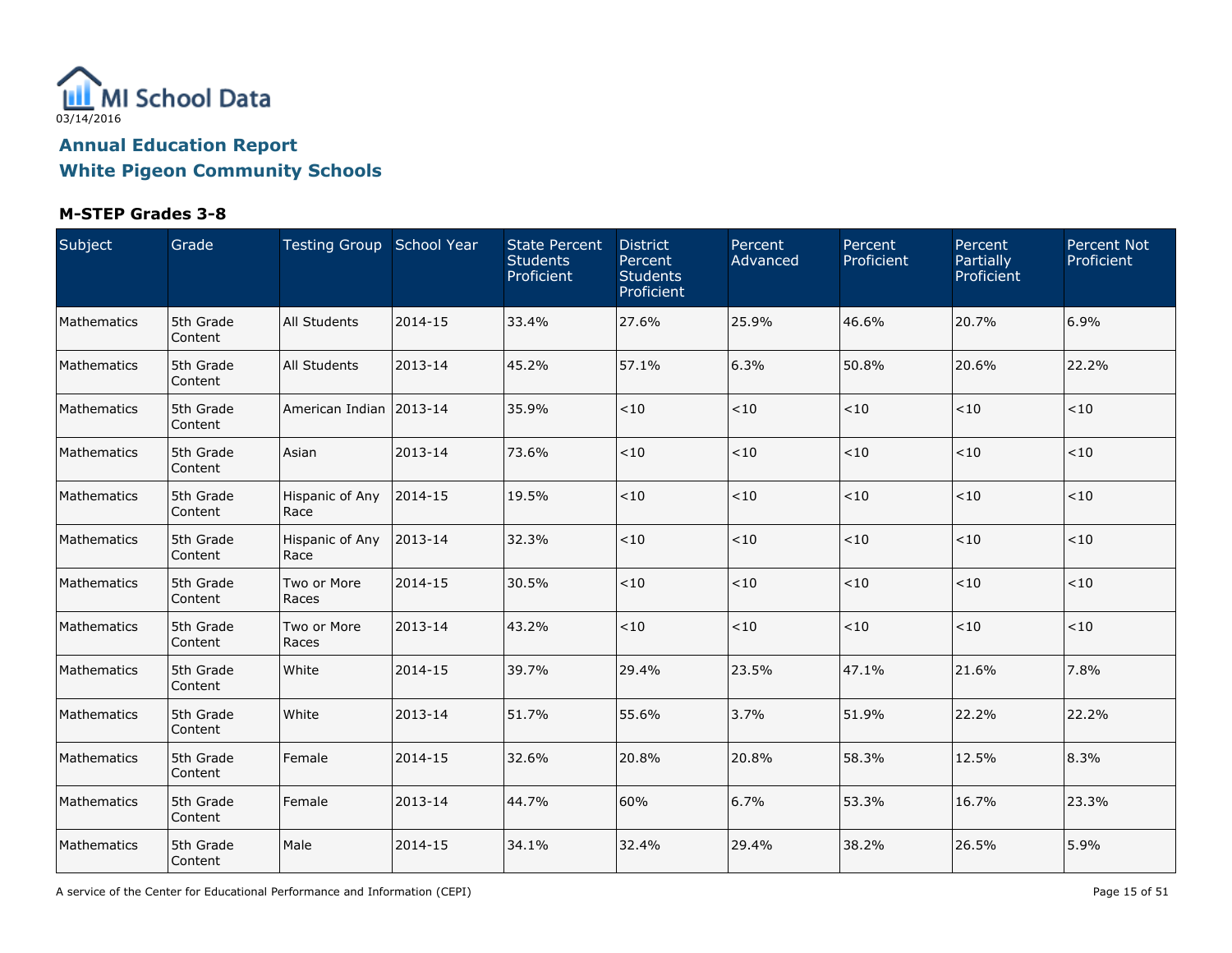

### **M-STEP Grades 3-8**

| Subject     | Grade                | Testing Group School Year            |         | <b>State Percent</b><br><b>Students</b><br>Proficient | <b>District</b><br>Percent<br><b>Students</b><br>Proficient | Percent<br>Advanced | Percent<br>Proficient | Percent<br>Partially<br>Proficient | <b>Percent Not</b><br>Proficient |
|-------------|----------------------|--------------------------------------|---------|-------------------------------------------------------|-------------------------------------------------------------|---------------------|-----------------------|------------------------------------|----------------------------------|
| Mathematics | 5th Grade<br>Content | Male                                 | 2013-14 | 45.7%                                                 | 54.5%                                                       | 6.1%                | 48.5%                 | 24.2%                              | 21.2%                            |
| Mathematics | 5th Grade<br>Content | Economically<br>Disadvantaged        | 2014-15 | 18.2%                                                 | 22%                                                         | 31.7%               | 46.3%                 | 17.1%                              | 4.9%                             |
| Mathematics | 5th Grade<br>Content | Economically<br>Disadvantaged        | 2013-14 | 29.5%                                                 | 52.1%                                                       | 6.3%                | 45.8%                 | 25%                                | 22.9%                            |
| Mathematics | 5th Grade<br>Content | Students With<br>Disabilities        | 2014-15 | 9.4%                                                  | < 10                                                        | $<10$               | $<10$                 | < 10                               | < 10                             |
| Mathematics | 5th Grade<br>Content | Students With<br><b>Disabilities</b> | 2013-14 | 20%                                                   | < 10                                                        | ~10                 | < 10                  | ~10                                | < 10                             |
| Mathematics | 6th Grade<br>Content | All Students                         | 2014-15 | 33.3%                                                 | 23.9%                                                       | 33.8%               | 42.3%                 | 18.3%                              | 5.6%                             |
| Mathematics | 6th Grade<br>Content | All Students                         | 2013-14 | 41.5%                                                 | 45.5%                                                       | 7.3%                | 38.2%                 | 18.2%                              | 36.4%                            |
| Mathematics | 6th Grade<br>Content | Asian                                | 2014-15 | 65.2%                                                 | < 10                                                        | $<10$               | $<10$                 | $<10$                              | < 10                             |
| Mathematics | 6th Grade<br>Content | Hispanic of Any<br>Race              | 2014-15 | 19.5%                                                 | < 10                                                        | $<10$               | $<10$                 | < 10                               | < 10                             |
| Mathematics | 6th Grade<br>Content | Hispanic of Any<br>Race              | 2013-14 | 27.6%                                                 | < 10                                                        | $<10$               | $<10$                 | ~10                                | < 10                             |
| Mathematics | 6th Grade<br>Content | Two or More<br>Races                 | 2014-15 | 29.3%                                                 | < 10                                                        | $<10$               | $<10$                 | ~10                                | < 10                             |
| Mathematics | 6th Grade<br>Content | Two or More<br>Races                 | 2013-14 | 39.1%                                                 | < 10                                                        | $<\!10$             | $<10$                 | < 10                               | < 10                             |
| Mathematics | 6th Grade<br>Content | White                                | 2014-15 | 39.3%                                                 | 23%                                                         | 39.3%               | 37.7%                 | 16.4%                              | 6.6%                             |

A service of the Center for Educational Performance and Information (CEPI) **Page 16** of 51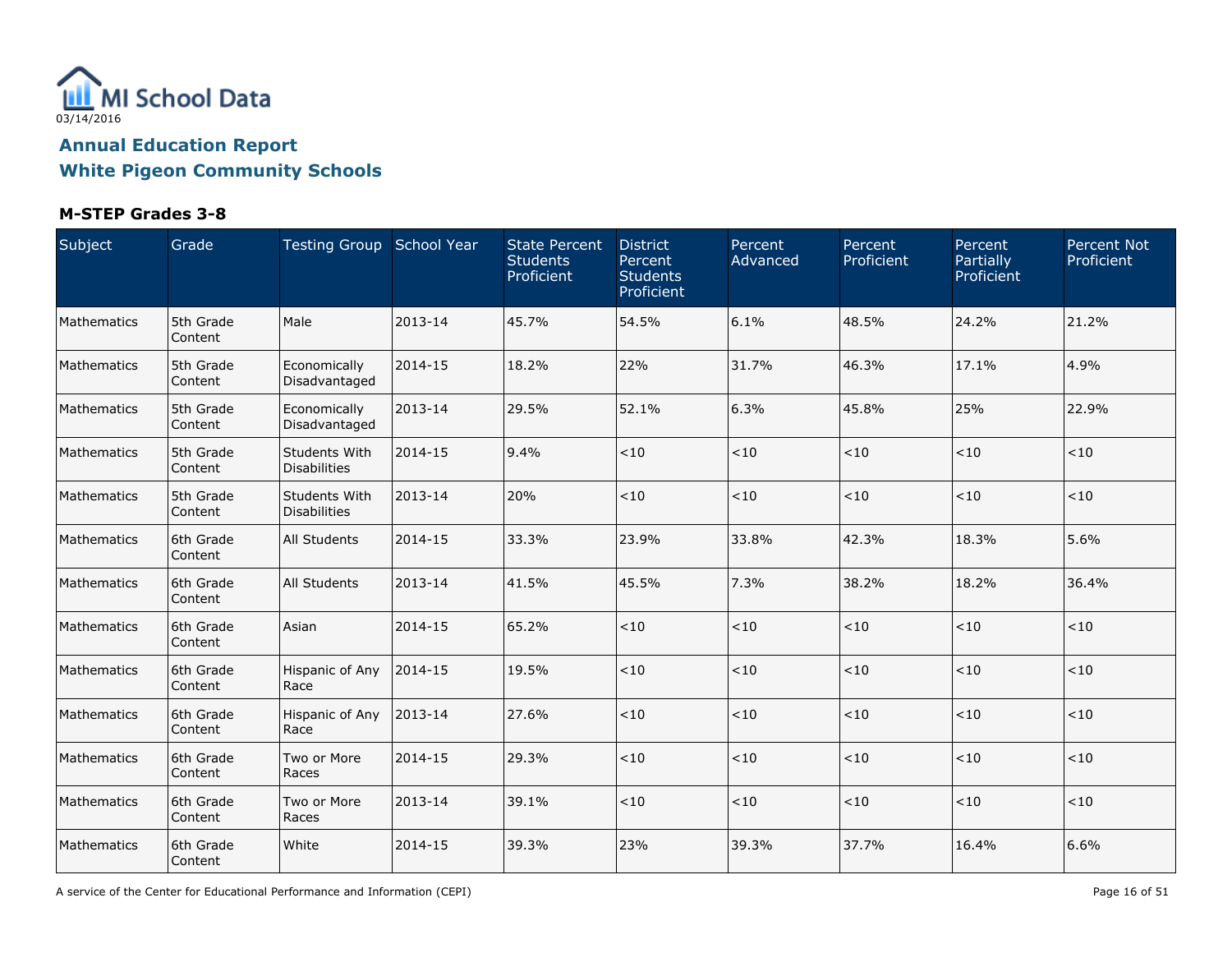

### **M-STEP Grades 3-8**

| Subject     | Grade                | Testing Group School Year            |         | <b>State Percent</b><br><b>Students</b><br>Proficient | <b>District</b><br>Percent<br><b>Students</b><br>Proficient | Percent<br>Advanced | Percent<br>Proficient | Percent<br>Partially<br>Proficient | <b>Percent Not</b><br>Proficient |
|-------------|----------------------|--------------------------------------|---------|-------------------------------------------------------|-------------------------------------------------------------|---------------------|-----------------------|------------------------------------|----------------------------------|
| Mathematics | 6th Grade<br>Content | White                                | 2013-14 | 47.6%                                                 | 48%                                                         | 6%                  | 42%                   | 18%                                | 34%                              |
| Mathematics | 6th Grade<br>Content | Female                               | 2014-15 | 34.1%                                                 | 25%                                                         | 30.6%               | 44.4%                 | 19.4%                              | 5.6%                             |
| Mathematics | 6th Grade<br>Content | Female                               | 2013-14 | 40.9%                                                 | 51.5%                                                       | 9.1%                | 42.4%                 | 15.2%                              | 33.3%                            |
| Mathematics | 6th Grade<br>Content | Male                                 | 2014-15 | 32.5%                                                 | 22.9%                                                       | 37.1%               | 40%                   | 17.1%                              | 5.7%                             |
| Mathematics | 6th Grade<br>Content | Male                                 | 2013-14 | 42%                                                   | 36.4%                                                       | 4.5%                | 31.8%                 | 22.7%                              | 40.9%                            |
| Mathematics | 6th Grade<br>Content | Economically<br>Disadvantaged        | 2014-15 | 17.6%                                                 | 19.2%                                                       | 38.5%               | 42.3%                 | 17.3%                              | 1.9%                             |
| Mathematics | 6th Grade<br>Content | Economically<br>Disadvantaged        | 2013-14 | 25.9%                                                 | 30%                                                         | 5%                  | 25%                   | 25%                                | 45%                              |
| Mathematics | 6th Grade<br>Content | Students With<br><b>Disabilities</b> | 2014-15 | 7.8%                                                  | < 10                                                        | $<10$               | $<10$                 | $<\!10$                            | $<10$                            |
| Mathematics | 6th Grade<br>Content | Students With<br><b>Disabilities</b> | 2013-14 | 14.3%                                                 | < 10                                                        | < 10                | < 10                  | $<10$                              | < 10                             |
| Mathematics | 7th Grade<br>Content | <b>All Students</b>                  | 2014-15 | 33.3%                                                 | 26.7%                                                       | 33.3%               | 40%                   | 20%                                | 6.7%                             |
| Mathematics | 7th Grade<br>Content | <b>All Students</b>                  | 2013-14 | 39.2%                                                 | 24.6%                                                       | 0%                  | 24.6%                 | 33.3%                              | 42.1%                            |
| Mathematics | 7th Grade<br>Content | Hispanic of Any<br>Race              | 2014-15 | 19.3%                                                 | < 10                                                        | $<10$               | $<10$                 | ~10                                | < 10                             |
| Mathematics | 7th Grade<br>Content | Hispanic of Any<br>Race              | 2013-14 | 25.4%                                                 | < 10                                                        | < 10                | < 10                  | < 10                               | < 10                             |

A service of the Center for Educational Performance and Information (CEPI) And Society and Society and Society Page 17 of 51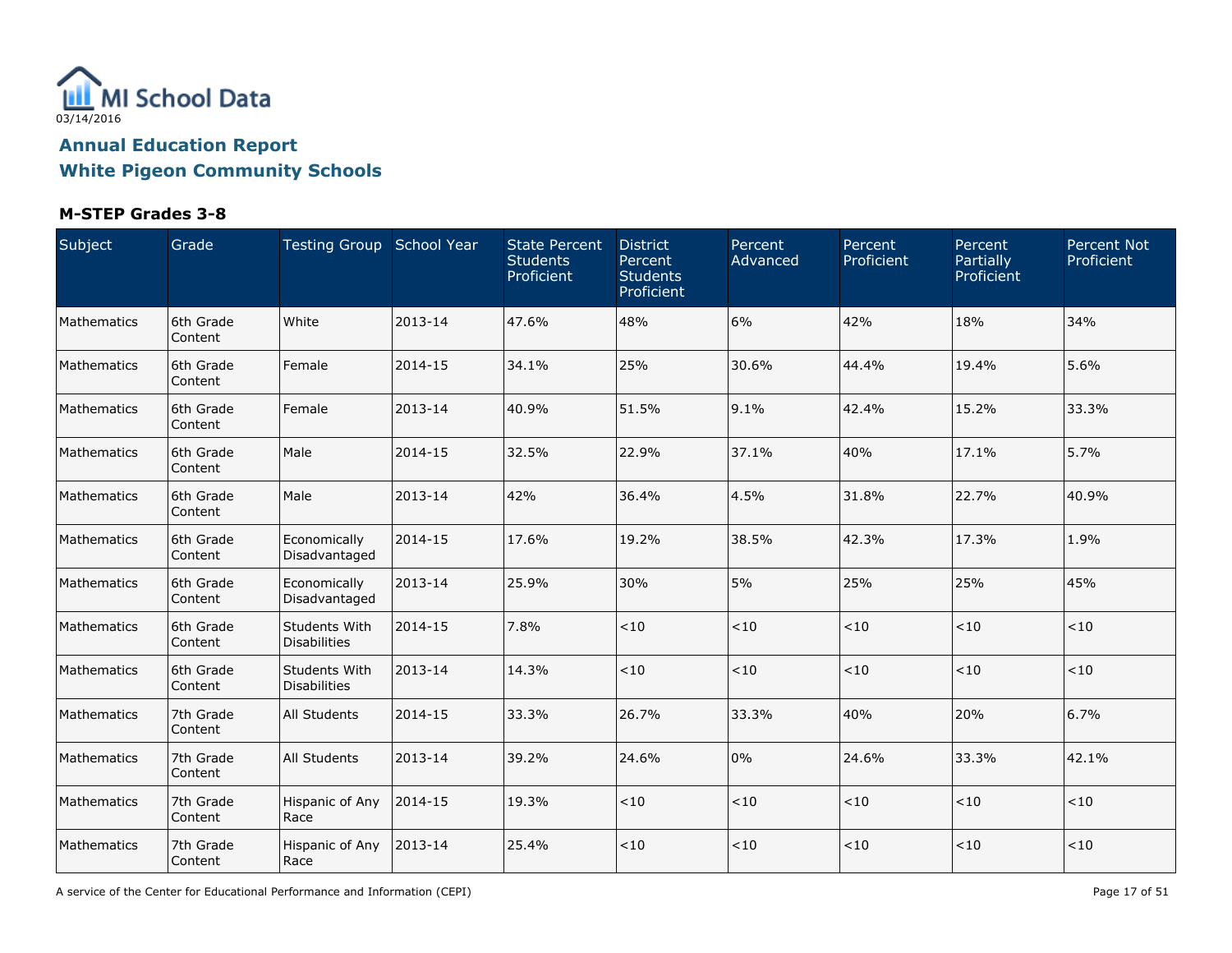

| Subject     | Grade                | Testing Group School Year       |         | <b>State Percent</b><br><b>Students</b><br>Proficient | <b>District</b><br>Percent<br><b>Students</b><br>Proficient | Percent<br>Advanced | Percent<br>Proficient | Percent<br>Partially<br>Proficient | <b>Percent Not</b><br>Proficient |
|-------------|----------------------|---------------------------------|---------|-------------------------------------------------------|-------------------------------------------------------------|---------------------|-----------------------|------------------------------------|----------------------------------|
| Mathematics | 7th Grade<br>Content | Two or More<br>Races            | 2014-15 | 29.2%                                                 | $<10$                                                       | < 10                | < 10                  | < 10                               | $<10$                            |
| Mathematics | 7th Grade<br>Content | Two or More<br>Races            | 2013-14 | 34.8%                                                 | < 10                                                        | < 10                | < 10                  | < 10                               | < 10                             |
| Mathematics | 7th Grade<br>Content | White                           | 2014-15 | 39%                                                   | 27.3%                                                       | 30.9%               | 41.8%                 | 20%                                | 7.3%                             |
| Mathematics | 7th Grade<br>Content | White                           | 2013-14 | 45.4%                                                 | 25%                                                         | 0%                  | 25%                   | 30.8%                              | 44.2%                            |
| Mathematics | 7th Grade<br>Content | l Female                        | 2014-15 | 33%                                                   | 30.6%                                                       | 36.1%               | 33.3%                 | 22.2%                              | 8.3%                             |
| Mathematics | 7th Grade<br>Content | l Female                        | 2013-14 | 39.9%                                                 | 25%                                                         | 0%                  | 25%                   | 37.5%                              | 37.5%                            |
| Mathematics | 7th Grade<br>Content | Male                            | 2014-15 | 33.5%                                                 | 20.8%                                                       | 29.2%               | 50%                   | 16.7%                              | 4.2%                             |
| Mathematics | 7th Grade<br>Content | Male                            | 2013-14 | 38.5%                                                 | 24.2%                                                       | 0%                  | 24.2%                 | 30.3%                              | 45.5%                            |
| Mathematics | 7th Grade<br>Content | Economically<br>Disadvantaged   | 2014-15 | 17.8%                                                 | 19.6%                                                       | 39.1%               | 41.3%                 | 17.4%                              | 2.2%                             |
| Mathematics | 7th Grade<br>Content | Economically<br>Disadvantaged   | 2013-14 | 23.5%                                                 | 17.8%                                                       | $0\%$               | 17.8%                 | 33.3%                              | 48.9%                            |
| Mathematics | 7th Grade<br>Content | English<br>Language<br>Learners | 2014-15 | 12%                                                   | < 10                                                        | < 10                | $<10$                 | < 10                               | $<10$                            |
| Mathematics | 7th Grade<br>Content | Students With<br>Disabilities   | 2014-15 | 6.5%                                                  | < 10                                                        | $<10$               | < 10                  | < 10                               | < 10                             |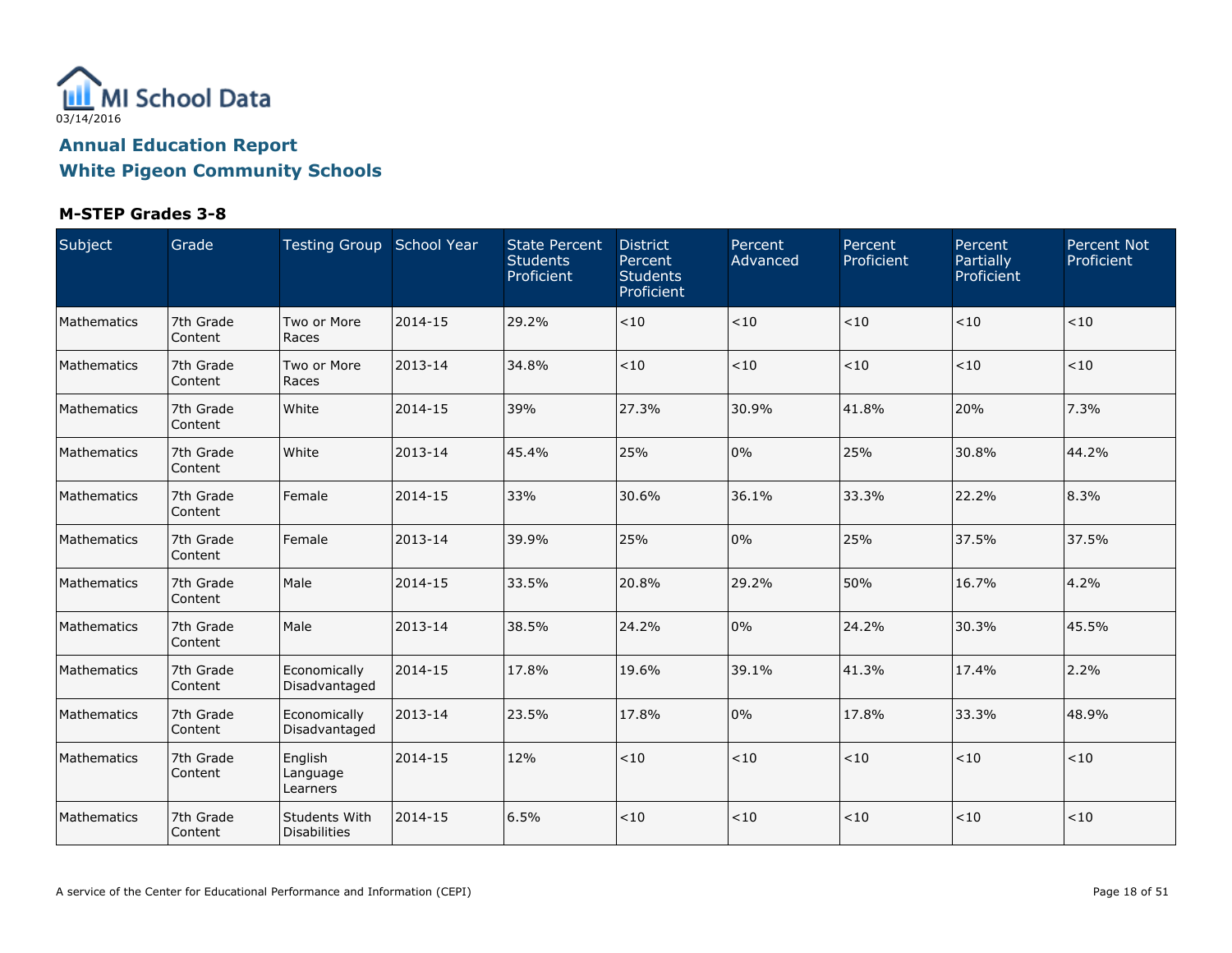

### **M-STEP Grades 3-8**

| Subject     | Grade                | Testing Group School Year            |         | <b>State Percent</b><br><b>Students</b><br>Proficient | <b>District</b><br>Percent<br><b>Students</b><br>Proficient | Percent<br>Advanced | Percent<br>Proficient | Percent<br>Partially<br>Proficient | <b>Percent Not</b><br>Proficient |
|-------------|----------------------|--------------------------------------|---------|-------------------------------------------------------|-------------------------------------------------------------|---------------------|-----------------------|------------------------------------|----------------------------------|
| Mathematics | 7th Grade<br>Content | Students With<br><b>Disabilities</b> | 2013-14 | 10.4%                                                 | < 10                                                        | $<\!10$             | < 10                  | < 10                               | < 10                             |
| Mathematics | 8th Grade<br>Content | All Students                         | 2014-15 | 32.2%                                                 | 15.6%                                                       | 45.3%               | 39.1%                 | 12.5%                              | 3.1%                             |
| Mathematics | 8th Grade<br>Content | <b>All Students</b>                  | 2013-14 | 34.5%                                                 | 46.7%                                                       | 8.3%                | 38.3%                 | 15%                                | 38.3%                            |
| Mathematics | 8th Grade<br>Content | Hispanic of Any<br>Race              | 2014-15 | 18.9%                                                 | $<10$                                                       | $<10$               | $<10$                 | < 10                               | < 10                             |
| Mathematics | 8th Grade<br>Content | Hispanic of Any<br>Race              | 2013-14 | 20.4%                                                 | < 10                                                        | $<10$               | ~10                   | < 10                               | < 10                             |
| Mathematics | 8th Grade<br>Content | Two or More<br>Races                 | 2014-15 | 28.5%                                                 | < 10                                                        | $<10$               | < 10                  | < 10                               | < 10                             |
| Mathematics | 8th Grade<br>Content | White                                | 2014-15 | 37.7%                                                 | 17.2%                                                       | 46.6%               | 36.2%                 | 13.8%                              | 3.4%                             |
| Mathematics | 8th Grade<br>Content | White                                | 2013-14 | 40.5%                                                 | 50.9%                                                       | 9.4%                | 41.5%                 | 11.3%                              | 37.7%                            |
| Mathematics | 8th Grade<br>Content | Female                               | 2014-15 | 32.6%                                                 | 7.7%                                                        | 46.2%               | 46.2%                 | 7.7%                               | 0%                               |
| Mathematics | 8th Grade<br>Content | Female                               | 2013-14 | 33.8%                                                 | 64%                                                         | 16%                 | 48%                   | 16%                                | 20%                              |
| Mathematics | 8th Grade<br>Content | Male                                 | 2014-15 | 31.8%                                                 | 21.1%                                                       | 44.7%               | 34.2%                 | 15.8%                              | 5.3%                             |
| Mathematics | 8th Grade<br>Content | Male                                 | 2013-14 | 35.3%                                                 | 34.3%                                                       | 2.9%                | 31.4%                 | 14.3%                              | 51.4%                            |
| Mathematics | 8th Grade<br>Content | Economically<br>Disadvantaged        | 2014-15 | 17%                                                   | 15.7%                                                       | 51%                 | 33.3%                 | 13.7%                              | 2%                               |

A service of the Center for Educational Performance and Information (CEPI) **Page 19** of 51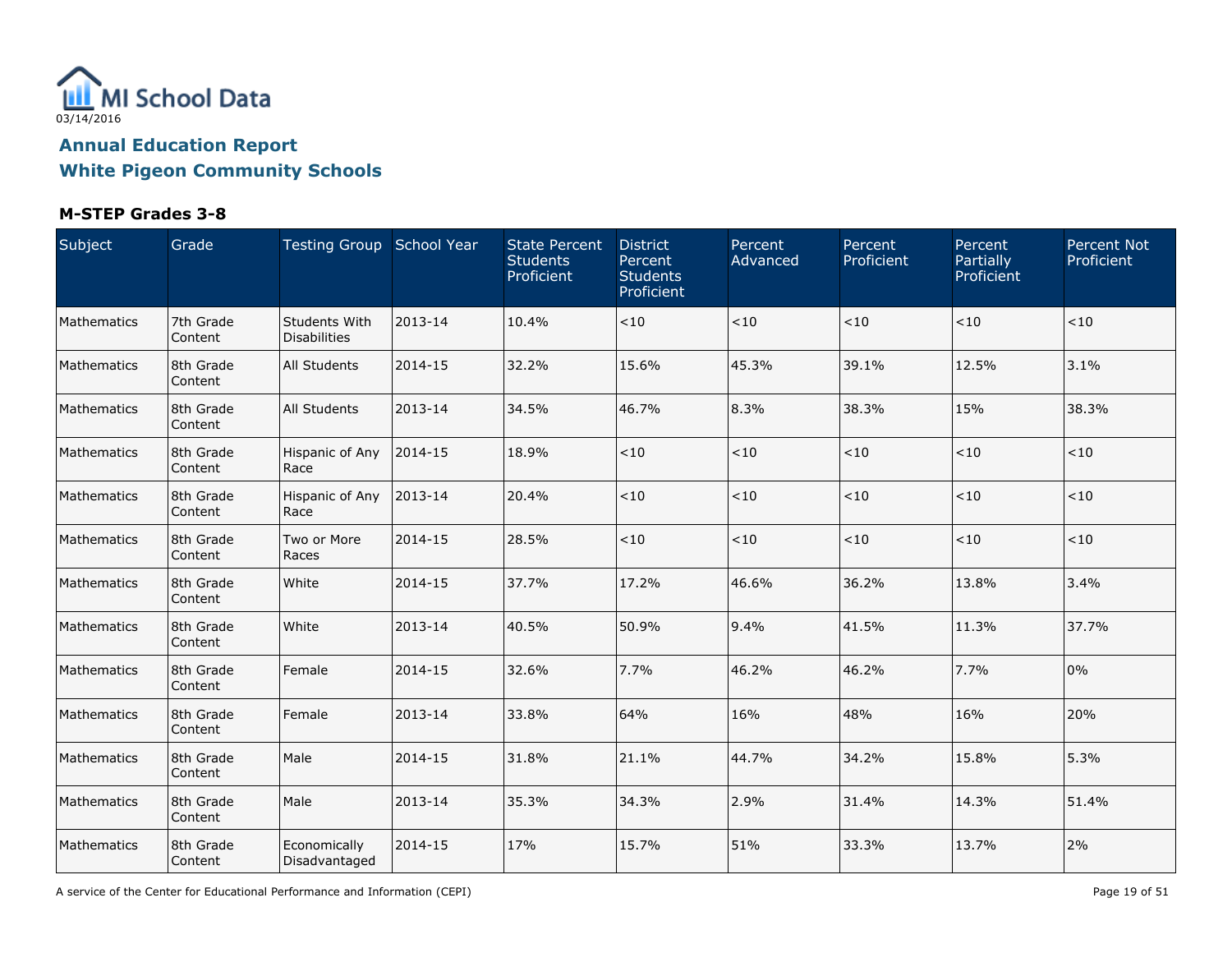

| Subject     | Grade                | Testing Group School Year       |         | <b>State Percent</b><br><b>Students</b><br>Proficient | <b>District</b><br>Percent<br><b>Students</b><br>Proficient | Percent<br>Advanced | Percent<br>Proficient | Percent<br>Partially<br>Proficient | <b>Percent Not</b><br>Proficient |
|-------------|----------------------|---------------------------------|---------|-------------------------------------------------------|-------------------------------------------------------------|---------------------|-----------------------|------------------------------------|----------------------------------|
| Mathematics | 8th Grade<br>Content | Economically<br>Disadvantaged   | 2013-14 | 18.7%                                                 | 37.5%                                                       | 5%                  | 32.5%                 | 15%                                | 47.5%                            |
| Mathematics | 8th Grade<br>Content | English<br>Language<br>Learners | 2013-14 | 12.3%                                                 | < 10                                                        | < 10                | < 10                  | < 10                               | < 10                             |
| Mathematics | 8th Grade<br>Content | Students With<br>Disabilities   | 2014-15 | 5.1%                                                  | < 10                                                        | < 10                | < 10                  | $<10$                              | < 10                             |
| Mathematics | 8th Grade<br>Content | Students With<br>Disabilities   | 2013-14 | 8.2%                                                  | < 10                                                        | < 10                | < 10                  | $<$ 10                             | $<10$                            |
| Science     | 4th Grade<br>Content | All Students                    | 2014-15 | 12.4%                                                 | 6.6%                                                        | 62.3%               | 31.1%                 | 1.6%                               | 4.9%                             |
| Science     | 4th Grade<br>Content | American Indian                 | 2014-15 | 8.7%                                                  | < 10                                                        | < 10                | < 10                  | $<10$                              | $<\!10$                          |
| Science     | 4th Grade<br>Content | Hispanic of Any<br>Race         | 2014-15 | 5.5%                                                  | < 10                                                        | < 10                | < 10                  | $<$ 10                             | < 10                             |
| Science     | 4th Grade<br>Content | Two or More<br>Races            | 2014-15 | 11.8%                                                 | < 10                                                        | $<10$               | < 10                  | < 10                               | <10                              |
| Science     | 4th Grade<br>Content | White                           | 2014-15 | 15.4%                                                 | 7.7%                                                        | 63.5%               | 28.8%                 | 1.9%                               | 5.8%                             |
| Science     | 4th Grade<br>Content | l Female                        | 2014-15 | 10.4%                                                 | 6.5%                                                        | 67.7%               | 25.8%                 | 3.2%                               | 3.2%                             |
| Science     | 4th Grade<br>Content | Male                            | 2014-15 | 14.3%                                                 | 6.7%                                                        | 56.7%               | 36.7%                 | 0%                                 | 6.7%                             |
| Science     | 4th Grade<br>Content | Economically<br>Disadvantaged   | 2014-15 | 5.5%                                                  | 0%                                                          | 65.2%               | 34.8%                 | 0%                                 | 0%                               |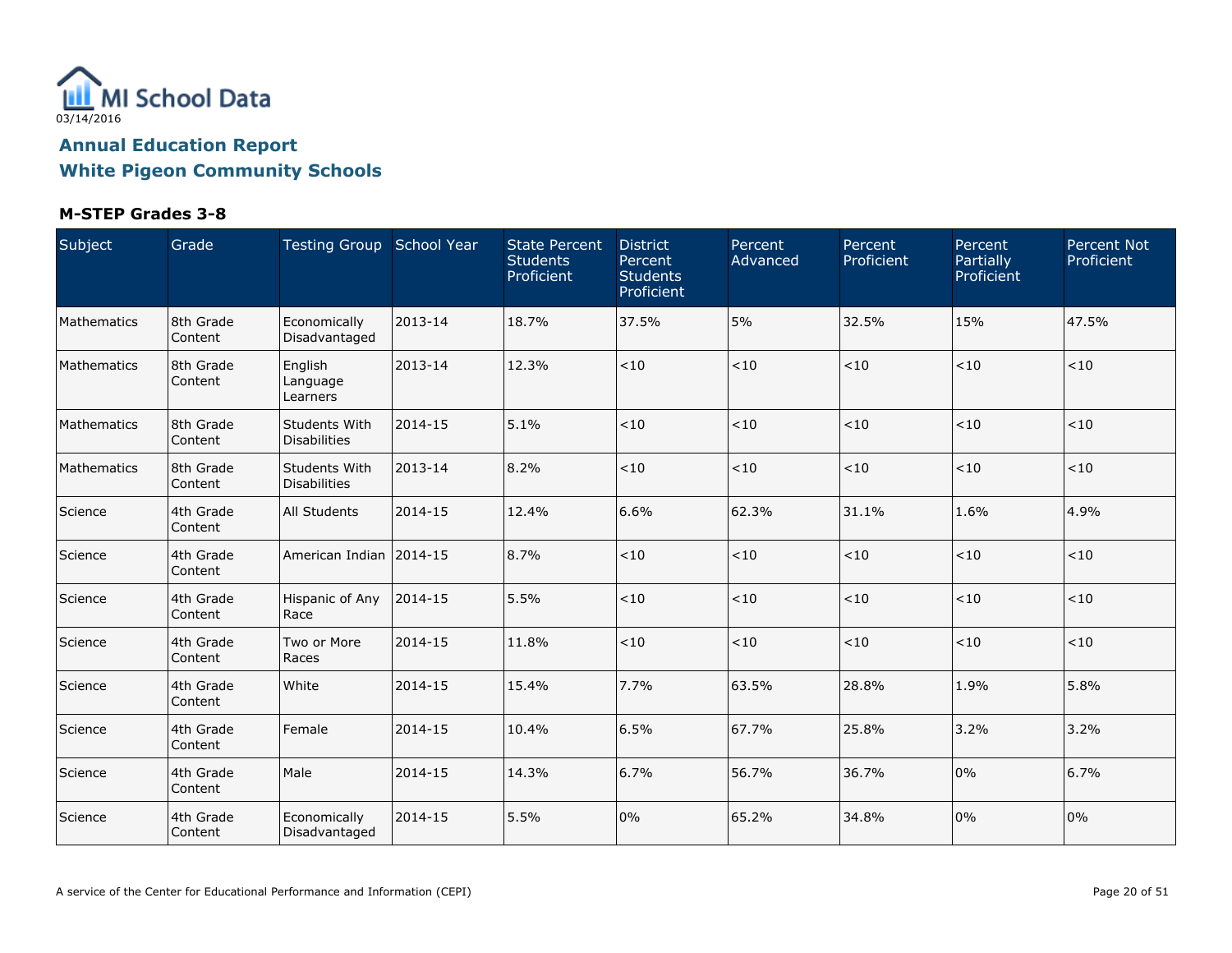

### **M-STEP Grades 3-8**

| Subject | Grade                | Testing Group School Year            |         | <b>State Percent</b><br><b>Students</b><br>Proficient | <b>District</b><br>Percent<br><b>Students</b><br>Proficient | Percent<br>Advanced | Percent<br>Proficient | Percent<br>Partially<br>Proficient | <b>Percent Not</b><br>Proficient |
|---------|----------------------|--------------------------------------|---------|-------------------------------------------------------|-------------------------------------------------------------|---------------------|-----------------------|------------------------------------|----------------------------------|
| Science | 4th Grade<br>Content | Students With<br><b>Disabilities</b> | 2014-15 | 4.6%                                                  | < 10                                                        | $<10$               | < 10                  | $<10$                              | < 10                             |
| Science | 5th Grade<br>Content | All Students                         | 2013-14 | 16.8%                                                 | 19.7%                                                       | 4.5%                | 15.2%                 | 37.9%                              | 42.4%                            |
| Science | 5th Grade<br>Content | American Indian   2013-14            |         | 12.6%                                                 | $<10$                                                       | $<10$               | $<10$                 | $<10$                              | < 10                             |
| Science | 5th Grade<br>Content | Asian                                | 2013-14 | 30.1%                                                 | < 10                                                        | $<10$               | $<10$                 | ~10                                | < 10                             |
| Science | 5th Grade<br>Content | Hispanic of Any<br>Race              | 2013-14 | 7.7%                                                  | <10                                                         | < 10                | $<10$                 | < 10                               | < 10                             |
| Science | 5th Grade<br>Content | Two or More<br>Races                 | 2013-14 | 15.2%                                                 | < 10                                                        | < 10                | < 10                  | < 10                               | < 10                             |
| Science | 5th Grade<br>Content | White                                | 2013-14 | 20.7%                                                 | 21.1%                                                       | 5.3%                | 15.8%                 | 38.6%                              | 40.4%                            |
| Science | 5th Grade<br>Content | Female                               | 2013-14 | 15.9%                                                 | 19.4%                                                       | 6.5%                | 12.9%                 | 41.9%                              | 38.7%                            |
| Science | 5th Grade<br>Content | Male                                 | 2013-14 | 17.7%                                                 | 20%                                                         | 2.9%                | 17.1%                 | 34.3%                              | 45.7%                            |
| Science | 5th Grade<br>Content | Economically<br>Disadvantaged        | 2013-14 | 8%                                                    | 15.7%                                                       | 0%                  | 15.7%                 | 33.3%                              | 51%                              |
| Science | 5th Grade<br>Content | Students With<br><b>Disabilities</b> | 2013-14 | 5.6%                                                  | < 10                                                        | $<\!10$             | < 10                  | ~10                                | < 10                             |
| Science | 7th Grade<br>Content | <b>All Students</b>                  | 2014-15 | 22.7%                                                 | 16.7%                                                       | 51.7%               | 31.7%                 | 11.7%                              | 5%                               |
| Science | 7th Grade<br>Content | Hispanic of Any<br>Race              | 2014-15 | 11.6%                                                 | < 10                                                        | $<10$               | $<10$                 | < 10                               | < 10                             |

A service of the Center for Educational Performance and Information (CEPI) **Page 21 of 51** Page 21 of 51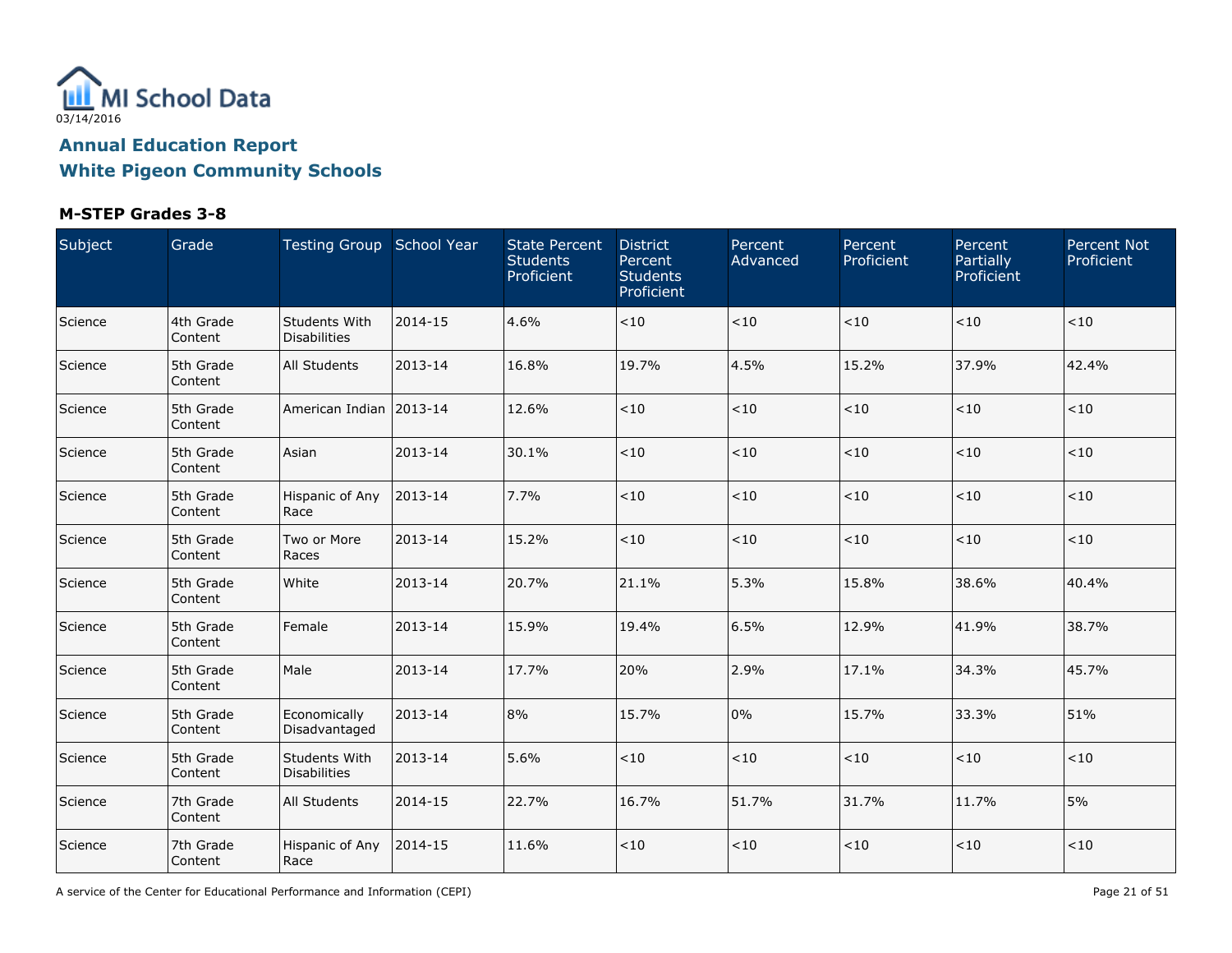

| Subject | Grade                | Testing Group School Year            |         | <b>State Percent</b><br><b>Students</b><br>Proficient | <b>District</b><br>Percent<br><b>Students</b><br>Proficient | Percent<br>Advanced | Percent<br>Proficient | Percent<br>Partially<br>Proficient | <b>Percent Not</b><br>Proficient |
|---------|----------------------|--------------------------------------|---------|-------------------------------------------------------|-------------------------------------------------------------|---------------------|-----------------------|------------------------------------|----------------------------------|
| Science | 7th Grade<br>Content | Two or More<br>Races                 | 2014-15 | 21.6%                                                 | < 10                                                        | $<10$               | ~10                   | < 10                               | < 10                             |
| Science | 7th Grade<br>Content | White                                | 2014-15 | 27.4%                                                 | 16.4%                                                       | 50.9%               | 32.7%                 | 10.9%                              | 5.5%                             |
| Science | 7th Grade<br>Content | Female                               | 2014-15 | 20.8%                                                 | 13.9%                                                       | 52.8%               | 33.3%                 | 5.6%                               | 8.3%                             |
| Science | 7th Grade<br>Content | Male                                 | 2014-15 | 24.6%                                                 | 20.8%                                                       | 50%                 | 29.2%                 | 20.8%                              | 0%                               |
| Science | 7th Grade<br>Content | Economically<br>Disadvantaged        | 2014-15 | 10.9%                                                 | 13%                                                         | 60.9%               | 26.1%                 | 10.9%                              | 2.2%                             |
| Science | 7th Grade<br>Content | English<br>Language<br>Learners      | 2014-15 | 2.3%                                                  | < 10                                                        | < 10                | < 10                  | < 10                               | < 10                             |
| Science | 7th Grade<br>Content | Students With<br><b>Disabilities</b> | 2014-15 | 4.7%                                                  | $<10$                                                       | $<10$               | ~10                   | < 10                               | < 10                             |
| Science | 8th Grade<br>Content | All Students                         | 2013-14 | 19.8%                                                 | 15%                                                         | 1.7%                | 13.3%                 | 30%                                | 55%                              |
| Science | 8th Grade<br>Content | Hispanic of Any<br>Race              | 2013-14 | 9.7%                                                  | < 10                                                        | $<\!10$             | < 10                  | < 10                               | < 10                             |
| Science | 8th Grade<br>Content | White                                | 2013-14 | 24.2%                                                 | 13.2%                                                       | 1.9%                | 11.3%                 | 32.1%                              | 54.7%                            |
| Science | 8th Grade<br>Content | Female                               | 2013-14 | 17.5%                                                 | 20%                                                         | 4%                  | 16%                   | 40%                                | 40%                              |
| Science | 8th Grade<br>Content | Male                                 | 2013-14 | 22%                                                   | 11.4%                                                       | 0%                  | 11.4%                 | 22.9%                              | 65.7%                            |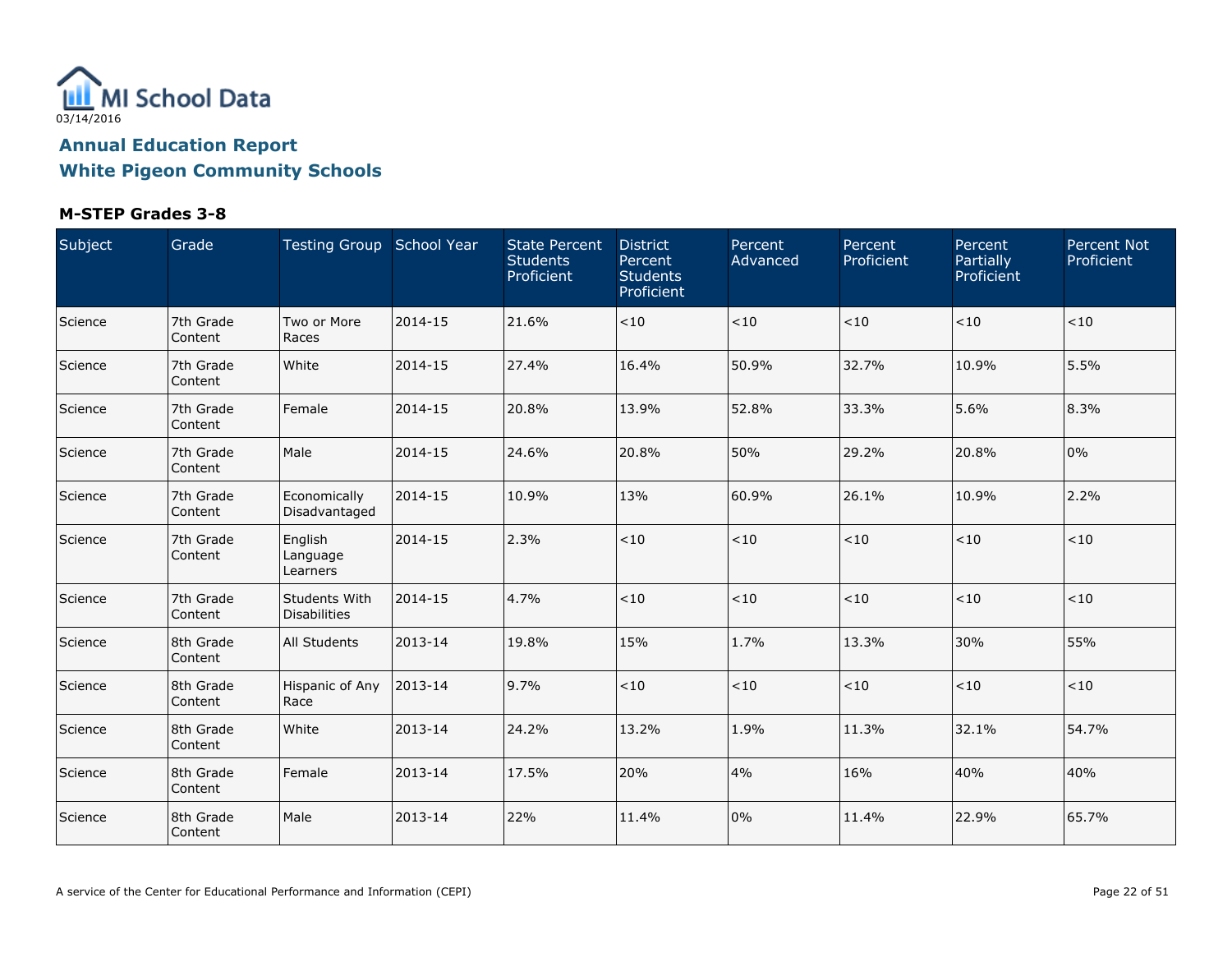

| Subject        | Grade                | Testing Group School Year            |         | <b>State Percent</b><br><b>Students</b><br>Proficient | <b>District</b><br>Percent<br><b>Students</b><br>Proficient | Percent<br>Advanced | Percent<br>Proficient | Percent<br>Partially<br>Proficient | <b>Percent Not</b><br>Proficient |
|----------------|----------------------|--------------------------------------|---------|-------------------------------------------------------|-------------------------------------------------------------|---------------------|-----------------------|------------------------------------|----------------------------------|
| Science        | 8th Grade<br>Content | Economically<br>Disadvantaged        | 2013-14 | 9.4%                                                  | 10%                                                         | 2.5%                | 7.5%                  | 30%                                | 60%                              |
| Science        | 8th Grade<br>Content | English<br>Language<br>Learners      | 2013-14 | 2.1%                                                  | < 10                                                        | < 10                | < 10                  | < 10                               | < 10                             |
| Science        | 8th Grade<br>Content | Students With<br>Disabilities        | 2013-14 | 4.5%                                                  | < 10                                                        | < 10                | < 10                  | $<$ 10                             | $<10$                            |
| Social Studies | 5th Grade<br>Content | All Students                         | 2014-15 | 22.2%                                                 | 13.8%                                                       | 19%                 | 67.2%                 | 13.8%                              | 0%                               |
| Social Studies | 5th Grade<br>Content | Hispanic of Any<br>Race              | 2014-15 | 12.3%                                                 | < 10                                                        | < 10                | < 10                  | < 10                               | < 10                             |
| Social Studies | 5th Grade<br>Content | Two or More<br>Races                 | 2014-15 | 20.5%                                                 | < 10                                                        | < 10                | < 10                  | $<$ 10                             | < 10                             |
| Social Studies | 5th Grade<br>Content | White                                | 2014-15 | 26.9%                                                 | 15.7%                                                       | 15.7%               | 68.6%                 | 15.7%                              | 0%                               |
| Social Studies | 5th Grade<br>Content | l Female                             | 2014-15 | 20.6%                                                 | 8.3%                                                        | 16.7%               | 75%                   | 8.3%                               | 0%                               |
| Social Studies | 5th Grade<br>Content | Male                                 | 2014-15 | 23.8%                                                 | 17.6%                                                       | 20.6%               | 61.8%                 | 17.6%                              | 0%                               |
| Social Studies | 5th Grade<br>Content | Economically<br>Disadvantaged        | 2014-15 | 10.9%                                                 | 14.6%                                                       | 26.8%               | 58.5%                 | 14.6%                              | 0%                               |
| Social Studies | 5th Grade<br>Content | Students With<br><b>Disabilities</b> | 2014-15 | 6.9%                                                  | < 10                                                        | $<10$               | < 10                  | $<10$                              | < 10                             |
| Social Studies | 8th Grade<br>Content | <b>All Students</b>                  | 2014-15 | 29.7%                                                 | 21.9%                                                       | 31.3%               | 46.9%                 | 17.2%                              | 4.7%                             |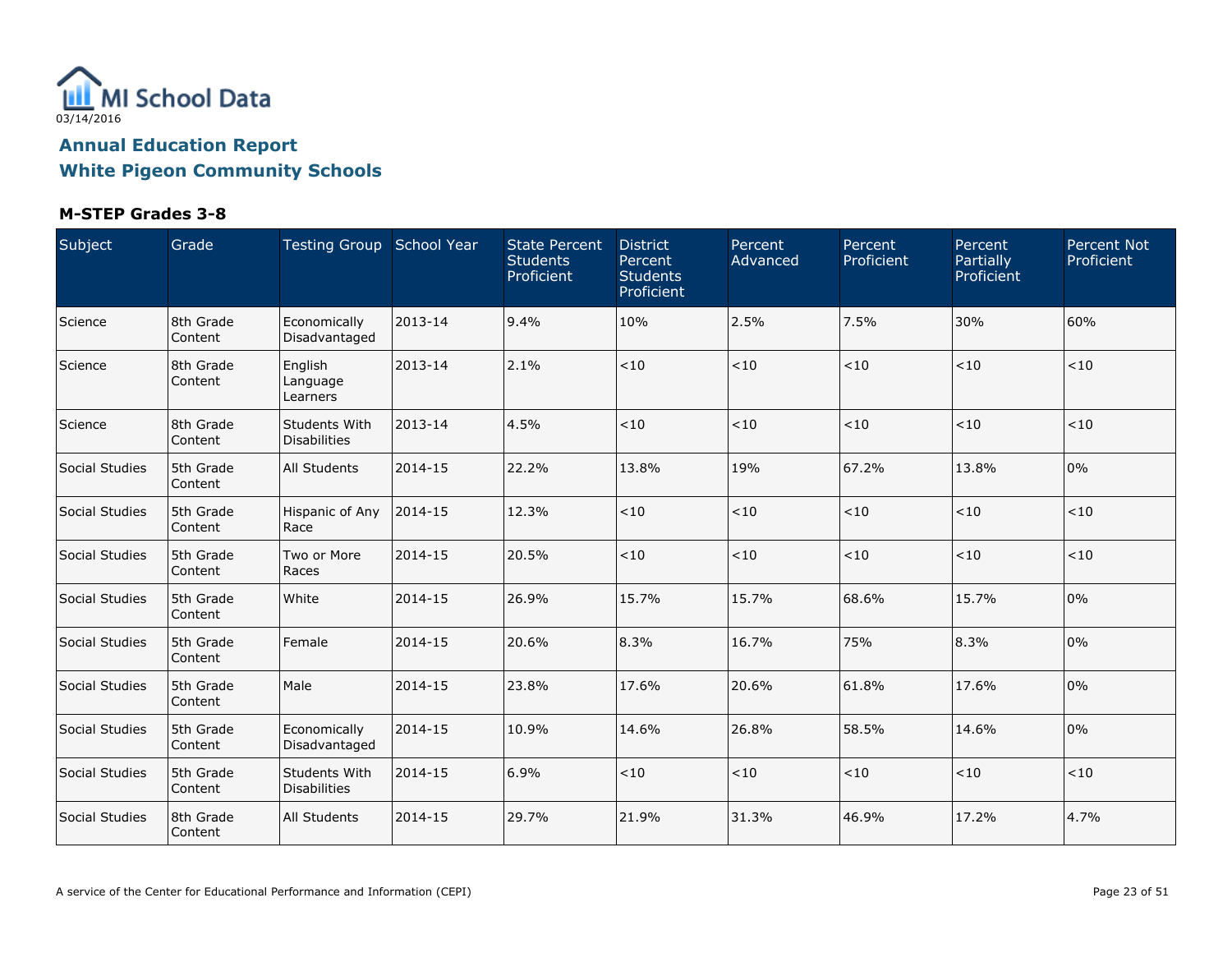

| Subject        | Grade                  | Testing Group                        | School Year | <b>State Percent</b><br><b>Students</b><br>Proficient | <b>District</b><br>Percent<br><b>Students</b><br>Proficient | Percent<br>Advanced | Percent<br>Proficient | Percent<br>Partially<br>Proficient | <b>Percent Not</b><br>Proficient |
|----------------|------------------------|--------------------------------------|-------------|-------------------------------------------------------|-------------------------------------------------------------|---------------------|-----------------------|------------------------------------|----------------------------------|
| Social Studies | 18th Grade<br> Content | Hispanic of Any<br>Race              | 2014-15     | 18.1%                                                 | < 10                                                        | < 10                | < 10                  | < 10                               | < 10                             |
| Social Studies | 18th Grade<br>Content  | Two or More<br>Races                 | 2014-15     | 26.7%                                                 | < 10                                                        | < 10                | < 10                  | < 10                               | < 10                             |
| Social Studies | 8th Grade<br>l Content | White                                | 2014-15     | 35.2%                                                 | 19%                                                         | 32.8%               | 48.3%                 | 15.5%                              | 3.4%                             |
| Social Studies | 8th Grade<br> Content  | Female                               | 2014-15     | 25.2%                                                 | 19.2%                                                       | 42.3%               | 38.5%                 | 15.4%                              | 3.8%                             |
| Social Studies | 8th Grade<br>Content   | Male                                 | 2014-15     | 34%                                                   | 23.7%                                                       | 23.7%               | 52.6%                 | 18.4%                              | 5.3%                             |
| Social Studies | 18th Grade<br> Content | Economically<br>Disadvantaged        | 2014-15     | 15.9%                                                 | 15.7%                                                       | 31.4%               | 52.9%                 | 11.8%                              | 3.9%                             |
| Social Studies | 18th Grade<br> Content | Students With<br><b>Disabilities</b> | 2014-15     | 7.3%                                                  | < 10                                                        | < 10                | < 10                  | < 10                               | < 10                             |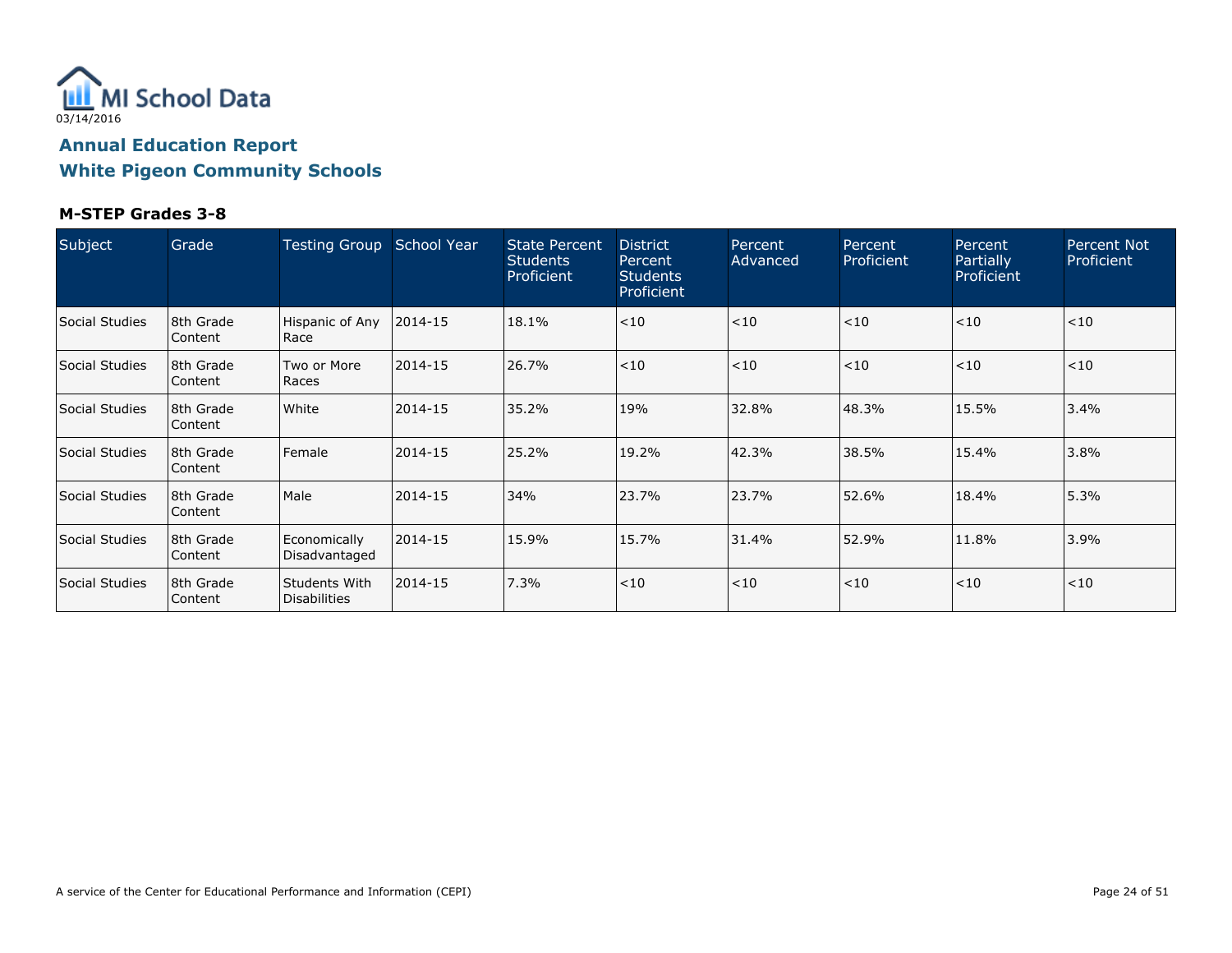

### **M-STEP Grade 11**

| Subject     | Grade                 | Testing Group School Year |         | <b>State Percent</b><br><b>Students</b><br>Proficient | <b>District</b><br>Percent<br><b>Students</b><br>Proficient | Percent<br>Advanced | Percent<br>Proficient | Percent<br>Partially<br>Proficient | <b>Percent Not</b><br>Proficient |
|-------------|-----------------------|---------------------------|---------|-------------------------------------------------------|-------------------------------------------------------------|---------------------|-----------------------|------------------------------------|----------------------------------|
| Mathematics | 11th Grade<br>Content | <b>All Students</b>       | 2014-15 | 28.5%                                                 | 34.6%                                                       | 28.8%               | 36.5%                 | 30.8%                              | 3.8%                             |
| Mathematics | 11th Grade<br>Content | <b>All Students</b>       | 2013-14 | 28.8%                                                 | 20.3%                                                       | 0%                  | 20.3%                 | 48.4%                              | 31.3%                            |
| Mathematics | 11th Grade<br>Content | Asian                     | 2014-15 | 60.7%                                                 | < 10                                                        | $<10$               | < 10                  | $<10$                              | < 10                             |
| Mathematics | 11th Grade<br>Content | Hispanic of Any<br>Race   | 2014-15 | 16%                                                   | < 10                                                        | $<10$               | < 10                  | $<10$                              | < 10                             |
| Mathematics | 11th Grade<br>Content | Hispanic of Any<br>Race   | 2013-14 | 14.6%                                                 | < 10                                                        | $<10$               | < 10                  | $<10$                              | $<10$                            |
| Mathematics | 11th Grade<br>Content | Two or More<br>Races      | 2014-15 | 24.4%                                                 | < 10                                                        | < 10                | < 10                  | $<10$                              | $<10$                            |
| Mathematics | 11th Grade<br>Content | Two or More<br>Races      | 2013-14 | 24.5%                                                 | < 10                                                        | $<10$               | < 10                  | $<10$                              | < 10                             |
| Mathematics | 11th Grade<br>Content | White                     | 2014-15 | 32.4%                                                 | 30.4%                                                       | 30.4%               | 39.1%                 | 30.4%                              | 0%                               |
| Mathematics | 11th Grade<br>Content | White                     | 2013-14 | 33.5%                                                 | 23.6%                                                       | 0%                  | 23.6%                 | 43.6%                              | 32.7%                            |
| Mathematics | 11th Grade<br>Content | Female                    | 2014-15 | 29.1%                                                 | 40%                                                         | 24%                 | 36%                   | 40%                                | 0%                               |
| Mathematics | 11th Grade<br>Content | Female                    | 2013-14 | 26.5%                                                 | 14.8%                                                       | 0%                  | 14.8%                 | 48.1%                              | 37%                              |
| Mathematics | 11th Grade<br>Content | Male                      | 2014-15 | 27.8%                                                 | 29.6%                                                       | 33.3%               | 37%                   | 22.2%                              | 7.4%                             |
| Mathematics | 11th Grade<br>Content | Male                      | 2013-14 | 31.1%                                                 | 24.3%                                                       | 0%                  | 24.3%                 | 48.6%                              | 27%                              |

A service of the Center for Educational Performance and Information (CEPI) A service of the Center for Educational Performance and Information (CEPI) Page 25 of 51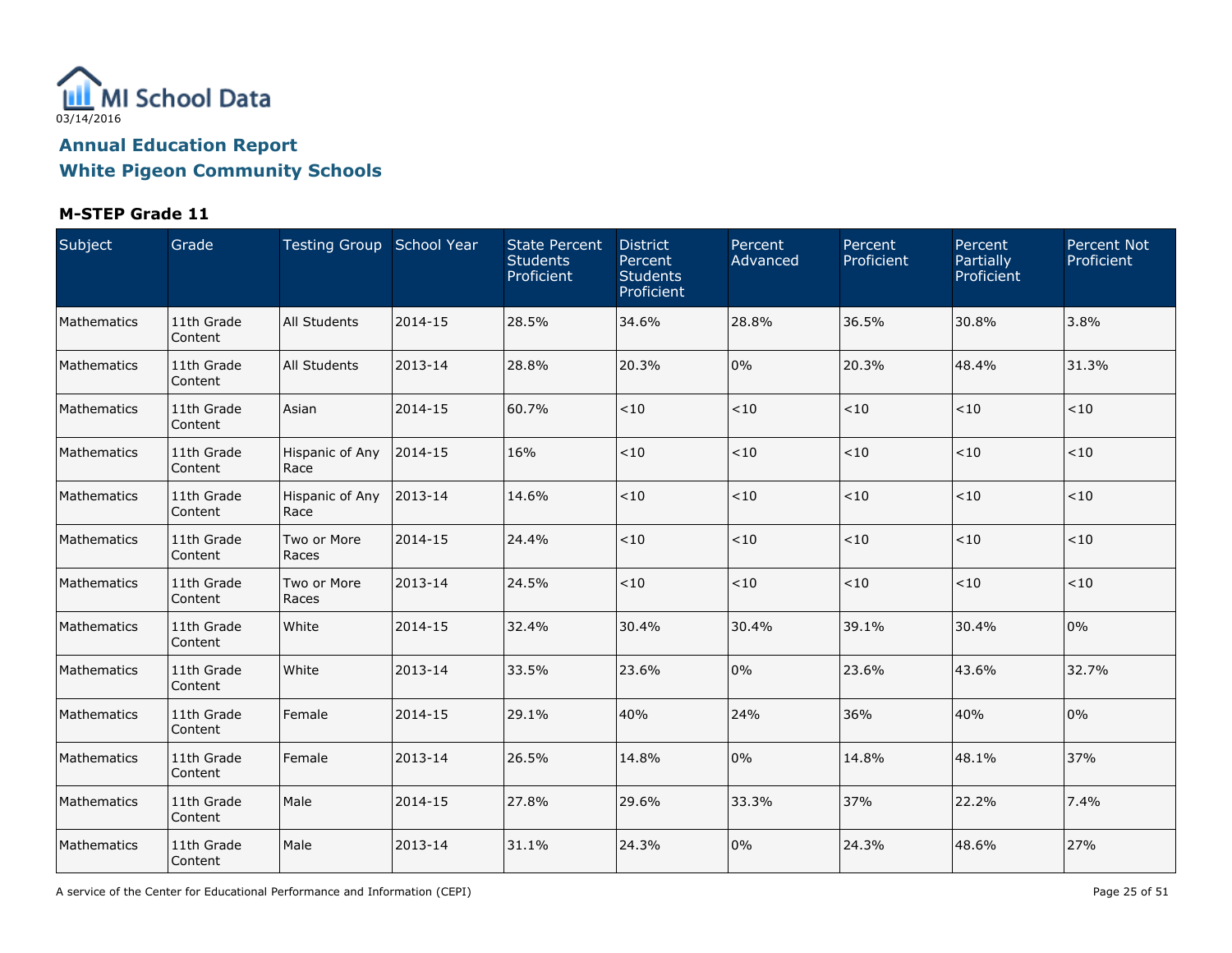

### **M-STEP Grade 11**

| Subject     | Grade                 | Testing Group School Year            |         | <b>State Percent</b><br><b>Students</b><br>Proficient | <b>District</b><br>Percent<br><b>Students</b><br>Proficient | Percent<br>Advanced | Percent<br>Proficient | Percent<br>Partially<br>Proficient | <b>Percent Not</b><br>Proficient |
|-------------|-----------------------|--------------------------------------|---------|-------------------------------------------------------|-------------------------------------------------------------|---------------------|-----------------------|------------------------------------|----------------------------------|
| Mathematics | 11th Grade<br>Content | Economically<br>Disadvantaged        | 2014-15 | 14.1%                                                 | 33.3%                                                       | 36.7%               | 30%                   | 26.7%                              | 6.7%                             |
| Mathematics | 11th Grade<br>Content | Economically<br>Disadvantaged        | 2013-14 | 13%                                                   | 8.1%                                                        | 0%                  | 8.1%                  | 51.4%                              | 40.5%                            |
| Mathematics | 11th Grade<br>Content | Students With<br><b>Disabilities</b> | 2014-15 | 3.6%                                                  | < 10                                                        | $<10$               | < 10                  | < 10                               | < 10                             |
| Mathematics | 11th Grade<br>Content | Students With<br>Disabilities        | 2013-14 | 4.2%                                                  | $<10$                                                       | $<10$               | < 10                  | < 10                               | < 10                             |
| Reading     | 11th Grade<br>Content | All Students                         | 2013-14 | 58.7%                                                 | 46.2%                                                       | 10.8%               | 35.4%                 | 30.8%                              | 23.1%                            |
| Reading     | 11th Grade<br>Content | Hispanic of Any<br>Race              | 2013-14 | 45.5%                                                 | < 10                                                        | $<\!10$             | $<10$                 | < 10                               | < 10                             |
| Reading     | 11th Grade<br>Content | Two or More<br>Races                 | 2013-14 | 58.6%                                                 | < 10                                                        | $<\!10$             | $<\!10$               | < 10                               | < 10                             |
| Reading     | 11th Grade<br>Content | White                                | 2013-14 | 65%                                                   | 50%                                                         | 10.7%               | 39.3%                 | 26.8%                              | 23.2%                            |
| Reading     | 11th Grade<br>Content | Female                               | 2013-14 | 62.4%                                                 | 37%                                                         | 7.4%                | 29.6%                 | 40.7%                              | 22.2%                            |
| Reading     | 11th Grade<br>Content | Male                                 | 2013-14 | 55%                                                   | 52.6%                                                       | 13.2%               | 39.5%                 | 23.7%                              | 23.7%                            |
| Reading     | 11th Grade<br>Content | Economically<br>Disadvantaged        | 2013-14 | 43%                                                   | 39.5%                                                       | 7.9%                | 31.6%                 | 28.9%                              | 31.6%                            |
| Reading     | 11th Grade<br>Content | Students With<br><b>Disabilities</b> | 2013-14 | 24.1%                                                 | < 10                                                        | $<\!10$             | < 10                  | < 10                               | < 10                             |
| <b>ELA</b>  | 11th Grade<br>Content | All Students                         | 2014-15 | 49.3%                                                 | 40.4%                                                       | 26.9%               | 32.7%                 | 28.8%                              | 11.5%                            |

A service of the Center for Educational Performance and Information (CEPI) **Page 26 of 51** Page 26 of 51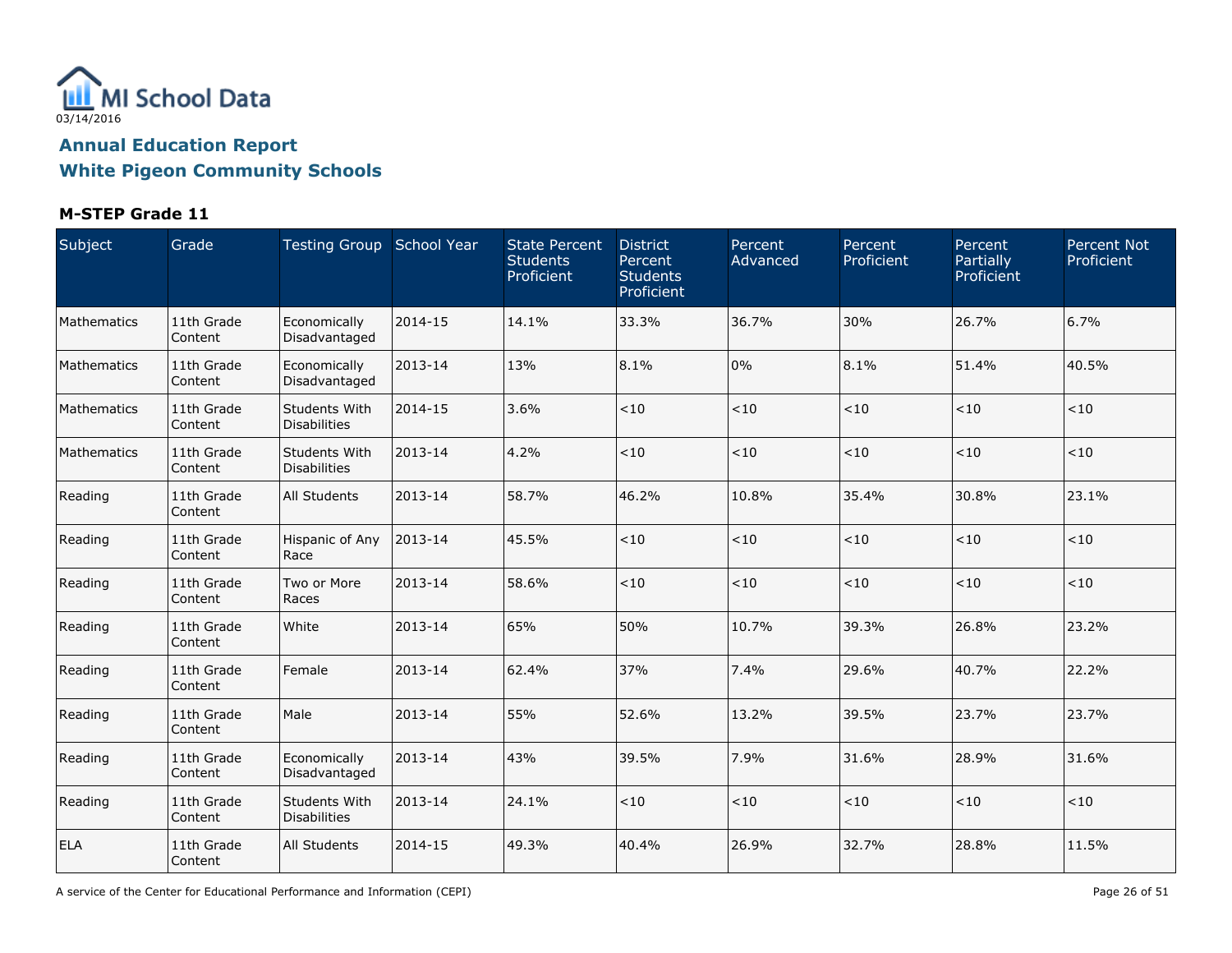

### **M-STEP Grade 11**

| Subject    | Grade                 | Testing Group School Year            |         | <b>State Percent</b><br><b>Students</b><br>Proficient | <b>District</b><br>Percent<br><b>Students</b><br>Proficient | Percent<br>Advanced | Percent<br>Proficient | Percent<br>Partially<br>Proficient | Percent Not<br>Proficient |
|------------|-----------------------|--------------------------------------|---------|-------------------------------------------------------|-------------------------------------------------------------|---------------------|-----------------------|------------------------------------|---------------------------|
| <b>ELA</b> | 11th Grade<br>Content | Asian                                | 2014-15 | 64.8%                                                 | $<\!10$                                                     | $<\!10$             | $<\!10$               | ~10                                | < 10                      |
| <b>ELA</b> | 11th Grade<br>Content | Hispanic of Any<br>Race              | 2014-15 | 39.6%                                                 | $<\!10$                                                     | $<\!10$             | $<10$                 | < 10                               | < 10                      |
| <b>ELA</b> | 11th Grade<br>Content | Two or More<br>Races                 | 2014-15 | 49.1%                                                 | < 10                                                        | < 10                | $<10$                 | < 10                               | < 10                      |
| <b>ELA</b> | 11th Grade<br>Content | White                                | 2014-15 | 54.3%                                                 | 39.1%                                                       | 28.3%               | 32.6%                 | 30.4%                              | 8.7%                      |
| <b>ELA</b> | 11th Grade<br>Content | Female                               | 2014-15 | 55.4%                                                 | 48%                                                         | 20%                 | 32%                   | 32%                                | 16%                       |
| <b>ELA</b> | 11th Grade<br>Content | Male                                 | 2014-15 | 43.3%                                                 | 33.3%                                                       | 33.3%               | 33.3%                 | 25.9%                              | 7.4%                      |
| <b>ELA</b> | 11th Grade<br>Content | Economically<br>Disadvantaged        | 2014-15 | 34.6%                                                 | 36.7%                                                       | 26.7%               | 36.7%                 | 26.7%                              | 10%                       |
| <b>ELA</b> | 11th Grade<br>Content | Students With<br><b>Disabilities</b> | 2014-15 | 12.6%                                                 | < 10                                                        | < 10                | < 10                  | < 10                               | < 10                      |
| Science    | 11th Grade<br>Content | All Students                         | 2014-15 | 29.4%                                                 | 21.2%                                                       | 40.4%               | 38.5%                 | 11.5%                              | 9.6%                      |
| Science    | 11th Grade<br>Content | All Students                         | 2013-14 | 28.4%                                                 | 20.3%                                                       | 1.6%                | 18.8%                 | 34.4%                              | 45.3%                     |
| Science    | 11th Grade<br>Content | Asian                                | 2014-15 | 47.8%                                                 | $<10$                                                       | < 10                | $<10$                 | $<10$                              | $<$ 10                    |
| Science    | 11th Grade<br>Content | Hispanic of Any<br>Race              | 2014-15 | 17%                                                   | $<10$                                                       | $<\!10$             | $<10$                 | < 10                               | < 10                      |
| Science    | 11th Grade<br>Content | Hispanic of Any<br>Race              | 2013-14 | 15.5%                                                 | $<10$                                                       | $<\!10$             | < 10                  | < 10                               | < 10                      |

A service of the Center for Educational Performance and Information (CEPI) **Page 27 of 51** Page 27 of 51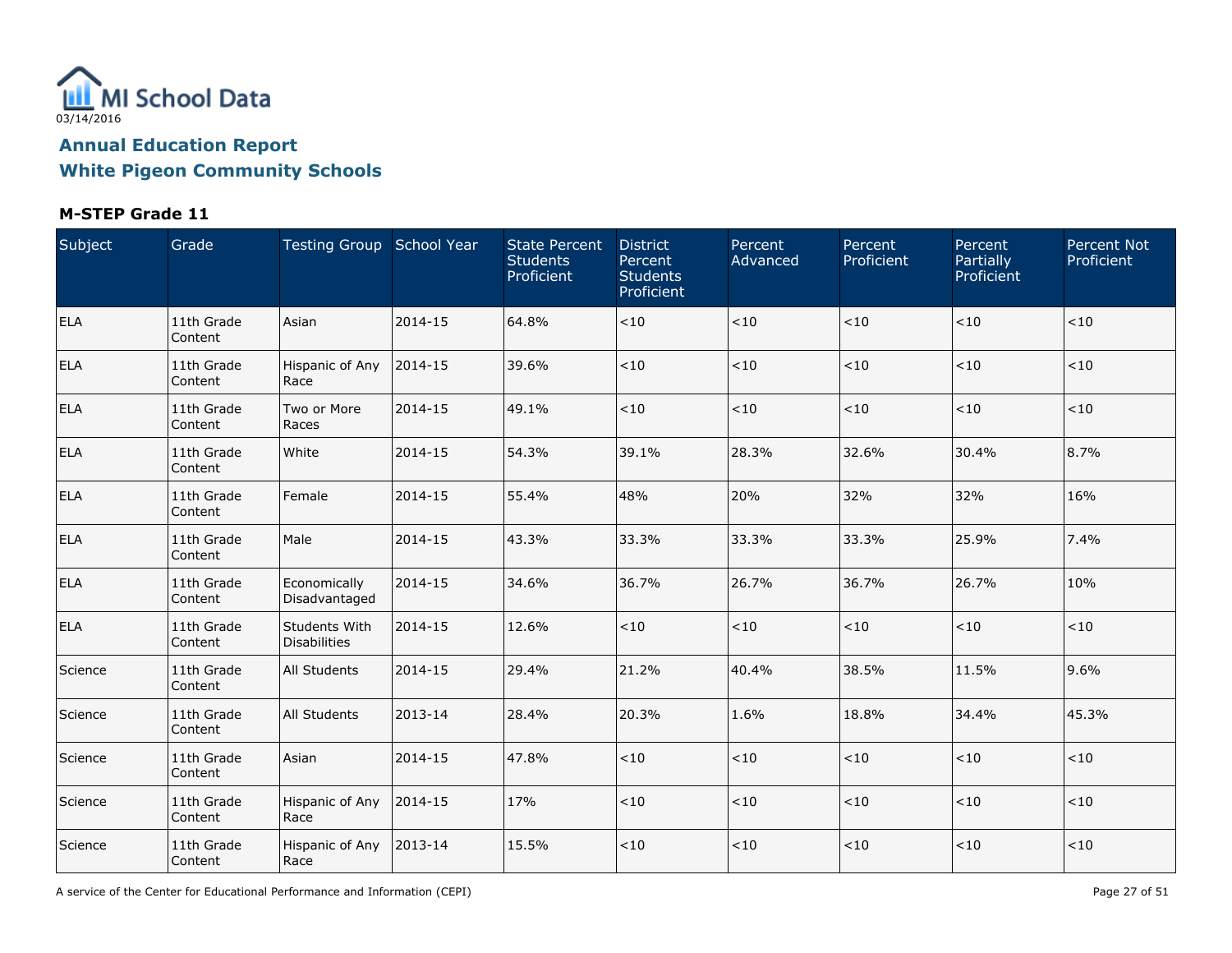

### **M-STEP Grade 11**

| Subject        | Grade                 | Testing Group School Year            |         | <b>State Percent</b><br><b>Students</b><br>Proficient | <b>District</b><br>Percent<br><b>Students</b><br>Proficient | Percent<br>Advanced | Percent<br><b>Proficient</b> | Percent<br>Partially<br>Proficient | <b>Percent Not</b><br>Proficient |
|----------------|-----------------------|--------------------------------------|---------|-------------------------------------------------------|-------------------------------------------------------------|---------------------|------------------------------|------------------------------------|----------------------------------|
| Science        | 11th Grade<br>Content | Two or More<br>Races                 | 2014-15 | 27.7%                                                 | < 10                                                        | $<10$               | < 10                         | $<10$                              | < 10                             |
| Science        | 11th Grade<br>Content | Two or More<br>Races                 | 2013-14 | 27.2%                                                 | < 10                                                        | < 10                | < 10                         | $<\!10$                            | $<10$                            |
| Science        | 11th Grade<br>Content | White                                | 2014-15 | 34.2%                                                 | 17.4%                                                       | 39.1%               | 43.5%                        | 13%                                | 4.3%                             |
| Science        | 11th Grade<br>Content | White                                | 2013-14 | 33.4%                                                 | 21.8%                                                       | 1.8%                | 20%                          | 34.5%                              | 43.6%                            |
| Science        | 11th Grade<br>Content | Female                               | 2014-15 | 26.7%                                                 | 20%                                                         | 48%                 | 32%                          | 16%                                | 4%                               |
| Science        | 11th Grade<br>Content | Female                               | 2013-14 | 24.6%                                                 | 18.5%                                                       | 0%                  | 18.5%                        | 25.9%                              | 55.6%                            |
| Science        | 11th Grade<br>Content | Male                                 | 2014-15 | 32.1%                                                 | 22.2%                                                       | 33.3%               | 44.4%                        | 7.4%                               | 14.8%                            |
| Science        | 11th Grade<br>Content | Male                                 | 2013-14 | 32.2%                                                 | 21.6%                                                       | 2.7%                | 18.9%                        | 40.5%                              | 37.8%                            |
| Science        | 11th Grade<br>Content | Economically<br>Disadvantaged        | 2014-15 | 15.4%                                                 | 23.3%                                                       | 46.7%               | 30%                          | 10%                                | 13.3%                            |
| Science        | 11th Grade<br>Content | Economically<br>Disadvantaged        | 2013-14 | 14.2%                                                 | 13.5%                                                       | 0%                  | 13.5%                        | 32.4%                              | 54.1%                            |
| Science        | 11th Grade<br>Content | Students With<br><b>Disabilities</b> | 2014-15 | 6.7%                                                  | < 10                                                        | $<10$               | < 10                         | $<\!10$                            | < 10                             |
| Science        | 11th Grade<br>Content | Students With<br>Disabilities        | 2013-14 | 5.5%                                                  | <10                                                         | < 10                | $<10$                        | $<\!10$                            | < 10                             |
| Social Studies | 11th Grade<br>Content | All Students                         | 2014-15 | 43.9%                                                 | 54.9%                                                       | 7.8%                | 37.3%                        | 45.1%                              | 9.8%                             |

A service of the Center for Educational Performance and Information (CEPI) **Page 28 of 51** Page 28 of 51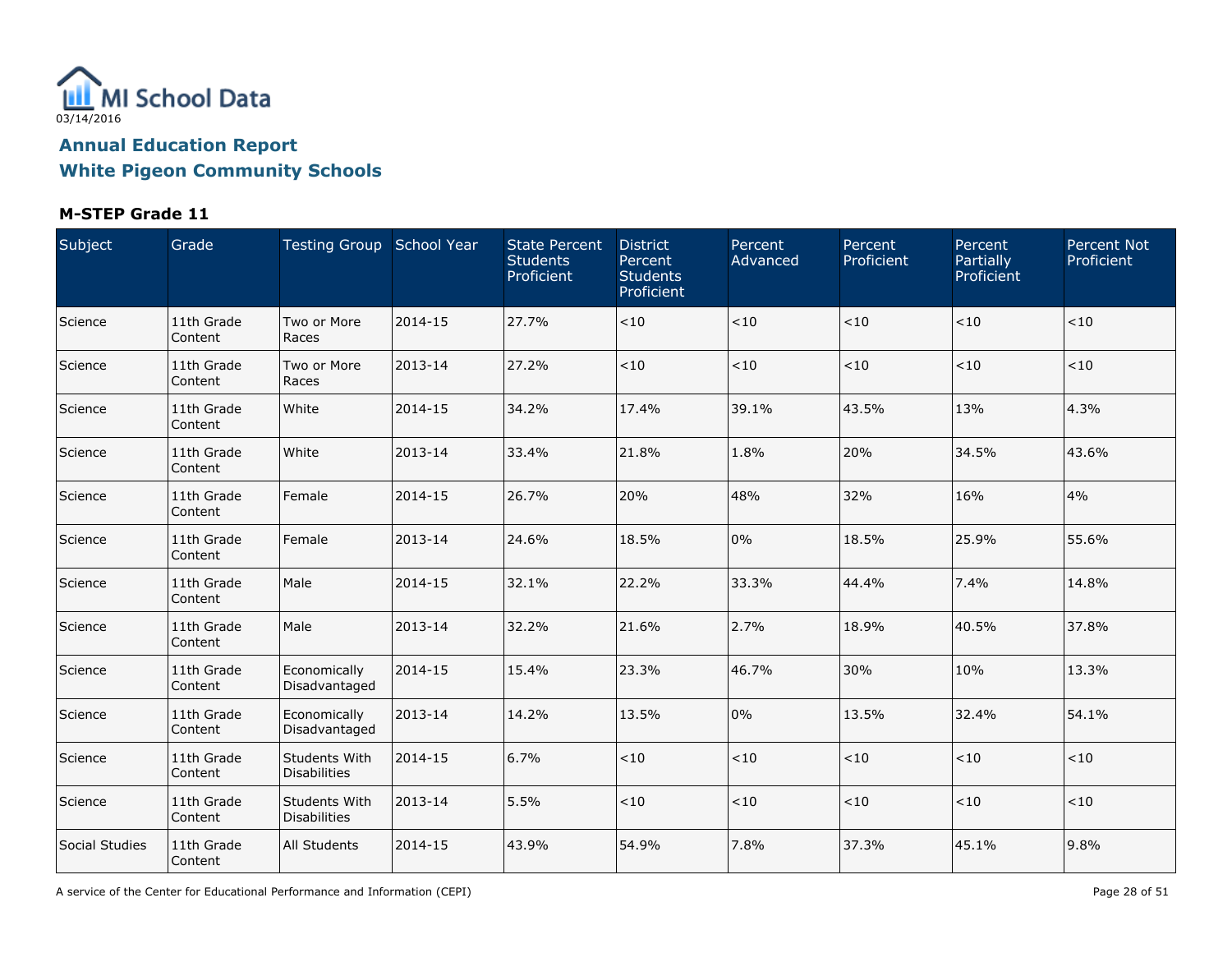

#### **M-STEP Grade 11**

| Subject        | Grade                   | <b>Testing Group</b>                 | School Year | <b>State Percent</b><br><b>Students</b><br>Proficient | <b>District</b><br>Percent<br><b>Students</b><br>Proficient | Percent<br>Advanced | Percent<br>Proficient | Percent<br>Partially<br>Proficient | Percent Not<br>Proficient |
|----------------|-------------------------|--------------------------------------|-------------|-------------------------------------------------------|-------------------------------------------------------------|---------------------|-----------------------|------------------------------------|---------------------------|
| Social Studies | 11th Grade<br>l Content | Asian                                | 2014-15     | 61.7%                                                 | < 10                                                        | < 10                | < 10                  | < 10                               | < 10                      |
| Social Studies | 11th Grade<br>Content   | Hispanic of Any<br>Race              | 2014-15     | 33%                                                   | < 10                                                        | < 10                | < 10                  | < 10                               | < 10                      |
| Social Studies | 11th Grade<br>Content   | Two or More<br>Races                 | 2014-15     | 41.4%                                                 | < 10                                                        | < 10                | < 10                  | < 10                               | < 10                      |
| Social Studies | 11th Grade<br>l Content | White                                | 2014-15     | 49.4%                                                 | 53.3%                                                       | 6.7%                | 40%                   | 48.9%                              | 4.4%                      |
| Social Studies | 11th Grade<br>Content   | Female                               | 2014-15     | 40.5%                                                 | 44%                                                         | 12%                 | 44%                   | 44%                                | 0%                        |
| Social Studies | 11th Grade<br>l Content | Male                                 | 2014-15     | 47.2%                                                 | 65.4%                                                       | 3.8%                | 30.8%                 | 46.2%                              | 19.2%                     |
| Social Studies | 11th Grade<br> Content  | Economically<br>Disadvantaged        | 2014-15     | 27.9%                                                 | 48.3%                                                       | 6.9%                | 44.8%                 | 34.5%                              | 13.8%                     |
| Social Studies | 11th Grade<br>Content   | Students With<br><b>Disabilities</b> | 2014-15     | 15%                                                   | < 10                                                        | $ $ < 10            | < 10                  | < 10                               | < 10                      |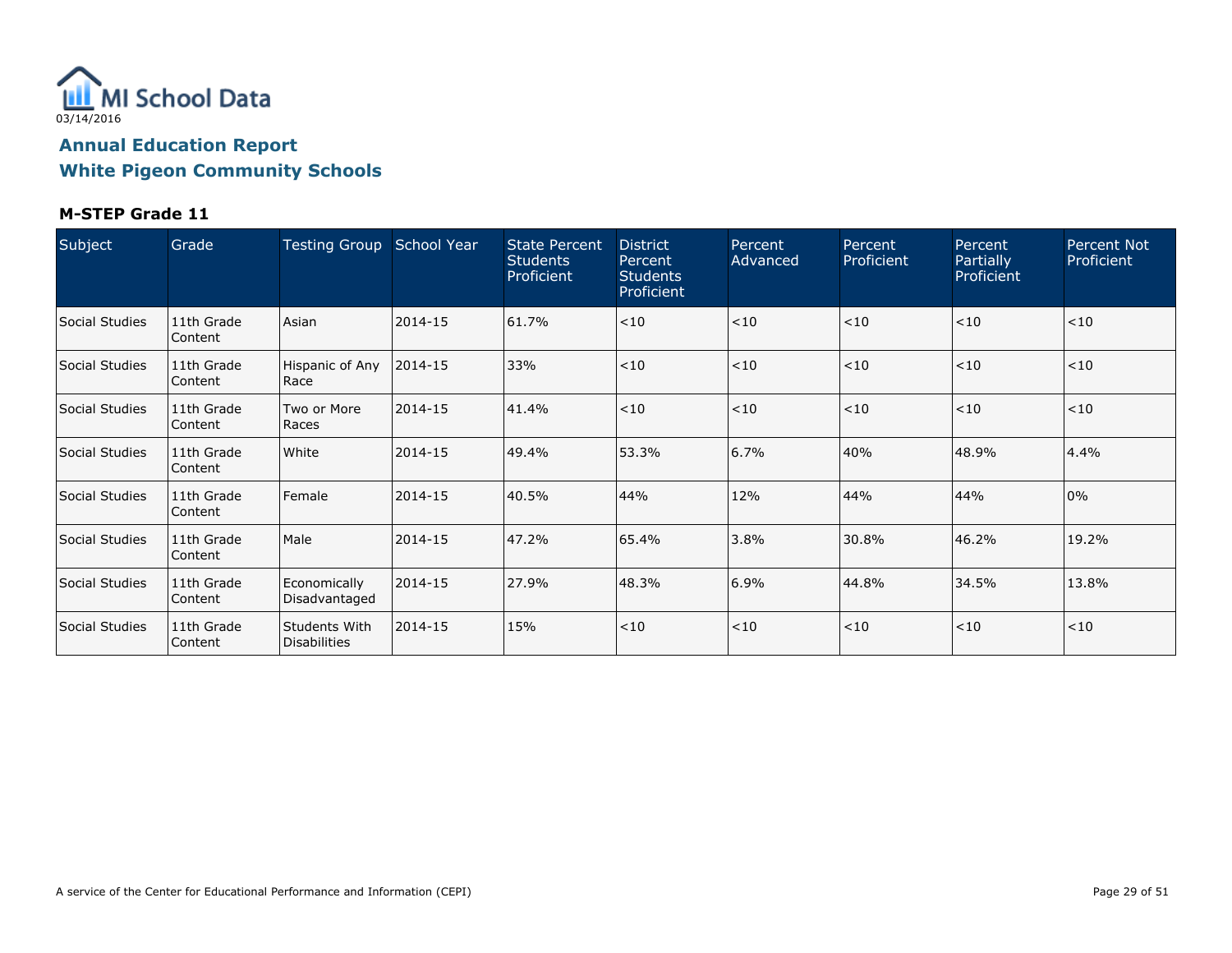

#### **Michigan Educational Assessment Program Access (MEAP - Access)**

| Subject     | Grade | <b>Testing Group</b>          | <b>School Year</b> | <b>State Percent</b><br><b>Students</b><br>Proficient | <b>District Percent</b><br><b>Students</b><br>Proficient | Percent<br>Exceeded | <b>Percent Met</b> | Percent<br>Progressing |
|-------------|-------|-------------------------------|--------------------|-------------------------------------------------------|----------------------------------------------------------|---------------------|--------------------|------------------------|
| Mathematics | 3rd   | All Students                  | 2013-14            | 61.9%                                                 | < 10                                                     | < 10                | < 10               | $<10$                  |
| Mathematics | 3rd   | White                         | 2013-14            | 66%                                                   | < 10                                                     | < 10                | < 10               | < 10                   |
| Mathematics | 3rd   | Male                          | 2013-14            | 64.4%                                                 | $<10$                                                    | <10                 | < 10               | $<\!10$                |
| Mathematics | 3rd   | Economically<br>Disadvantaged | 2013-14            | 59.4%                                                 | < 10                                                     | < 10                | < 10               | < 10                   |
| Mathematics | 4th   | All Students                  | 2013-14            | 55.3%                                                 | < 10                                                     | < 10                | < 10               | < 10                   |
| Mathematics | 4th   | White                         | 2013-14            | 59.8%                                                 | $<10$                                                    | <10                 | < 10               | < 10                   |
| Mathematics | 4th   | Male                          | 2013-14            | 56.2%                                                 | < 10                                                     | < 10                | < 10               | < 10                   |
| Mathematics | 4th   | Economically<br>Disadvantaged | 2013-14            | 53.4%                                                 | $<10$                                                    | <10                 | < 10               | $<\!10$                |
| Mathematics | 5th   | All Students                  | 2013-14            | 56.8%                                                 | 33.3%                                                    | 0%                  | 33.3%              | 66.7%                  |
| Mathematics | 5th   | White                         | 2013-14            | 63%                                                   | 33.3%                                                    | 0%                  | 33.3%              | 66.7%                  |
| Mathematics | 5th   | Female                        | 2013-14            | 53.3%                                                 | < 10                                                     | < 10                | < 10               | < 10                   |
| Mathematics | 5th   | Male                          | 2013-14            | 58.9%                                                 | $<10$                                                    | <10                 | < 10               | < 10                   |
| Mathematics | 5th   | Economically<br>Disadvantaged | 2013-14            | 54.1%                                                 | 33.3%                                                    | 0%                  | 33.3%              | 66.7%                  |
| Mathematics | 6th   | All Students                  | 2013-14            | 65.3%                                                 | $<10$                                                    | < 10                | < 10               | < 10                   |
| Mathematics | l 6th | White                         | 2013-14            | 70.4%                                                 | < 10                                                     | < 10                | < 10               | < 10                   |
| Mathematics | 6th   | Male                          | 2013-14            | 64.5%                                                 | $<10$                                                    | < 10                | < 10               | < 10                   |
| Mathematics | 6th   | Economically<br>Disadvantaged | 2013-14            | 62.8%                                                 | $<10$                                                    | <10                 | < 10               | < 10                   |
| Mathematics | 7th   | All Students                  | 2013-14            | 47.2%                                                 | $<10$                                                    | < 10                | < 10               | < 10                   |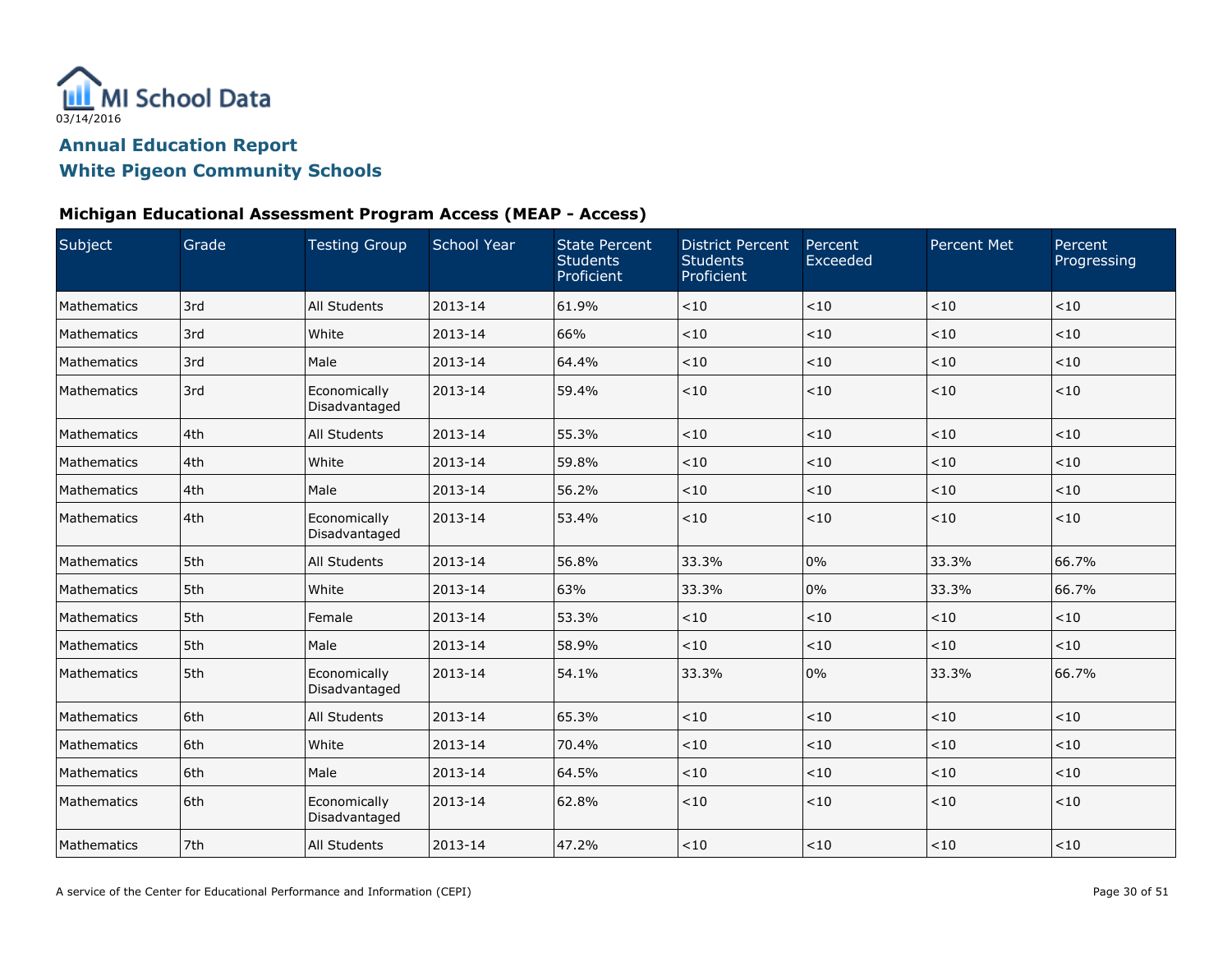

#### **Michigan Educational Assessment Program Access (MEAP - Access)**

| Subject     | Grade | <b>Testing Group</b>          | <b>School Year</b> | <b>State Percent</b><br><b>Students</b><br>Proficient | <b>District Percent</b><br><b>Students</b><br>Proficient | Percent<br>Exceeded | <b>Percent Met</b> | Percent<br>Progressing |
|-------------|-------|-------------------------------|--------------------|-------------------------------------------------------|----------------------------------------------------------|---------------------|--------------------|------------------------|
| Mathematics | 7th   | White                         | 2013-14            | 52.3%                                                 | $<10$                                                    | < 10                | < 10               | $<10$                  |
| Mathematics | 7th   | Male                          | 2013-14            | 46.1%                                                 | < 10                                                     | < 10                | < 10               | < 10                   |
| Mathematics | 7th   | Economically<br>Disadvantaged | 2013-14            | 44.5%                                                 | $<10$                                                    | < 10                | < 10               | $<\!10$                |
| Reading     | 3rd   | All Students                  | 2013-14            | 38.7%                                                 | < 10                                                     | < 10                | < 10               | < 10                   |
| Reading     | 3rd   | White                         | 2013-14            | 42.1%                                                 | $<10$                                                    | < 10                | $<$ 10             | < 10                   |
| Reading     | 3rd   | Male                          | 2013-14            | 38.9%                                                 | $<10$                                                    | <10                 | < 10               | ${<}10$                |
| Reading     | 3rd   | Economically<br>Disadvantaged | 2013-14            | 34.6%                                                 | < 10                                                     | $<10$               | < 10               | < 10                   |
| Reading     | 4th   | All Students                  | $2013 - 14$        | 45.6%                                                 | $<10$                                                    | <10                 | < 10               | < 10                   |
| Reading     | 4th   | White                         | 2013-14            | 50.1%                                                 | $<10$                                                    | < 10                | < 10               | < 10                   |
| Reading     | 4th   | Male                          | 2013-14            | 45.4%                                                 | < 10                                                     | < 10                | < 10               | $<10$                  |
| Reading     | l4th  | Economically<br>Disadvantaged | 2013-14            | 41.3%                                                 | < 10                                                     | < 10                | < 10               | < 10                   |
| Reading     | 5th   | All Students                  | 2013-14            | 59.8%                                                 | 75%                                                      | 25%                 | 50%                | 25%                    |
| Reading     | 5th   | White                         | 2013-14            | 65%                                                   | 75%                                                      | 25%                 | 50%                | 25%                    |
| Reading     | 5th   | Female                        | 2013-14            | 65.6%                                                 | < 10                                                     | < 10                | $<$ 10             | < 10                   |
| Reading     | 5th   | Male                          | 2013-14            | 56.7%                                                 | 66.7%                                                    | 33.3%               | 33.3%              | 33.3%                  |
| Reading     | 5th   | Economically<br>Disadvantaged | 2013-14            | 56.9%                                                 | 75%                                                      | 25%                 | 50%                | 25%                    |
| Reading     | 6th   | All Students                  | 2013-14            | 58.1%                                                 | < 10                                                     | < 10                | < 10               | < 10                   |
| Reading     | 6th   | White                         | 2013-14            | 62.2%                                                 | $<10$                                                    | < 10                | < 10               | < 10                   |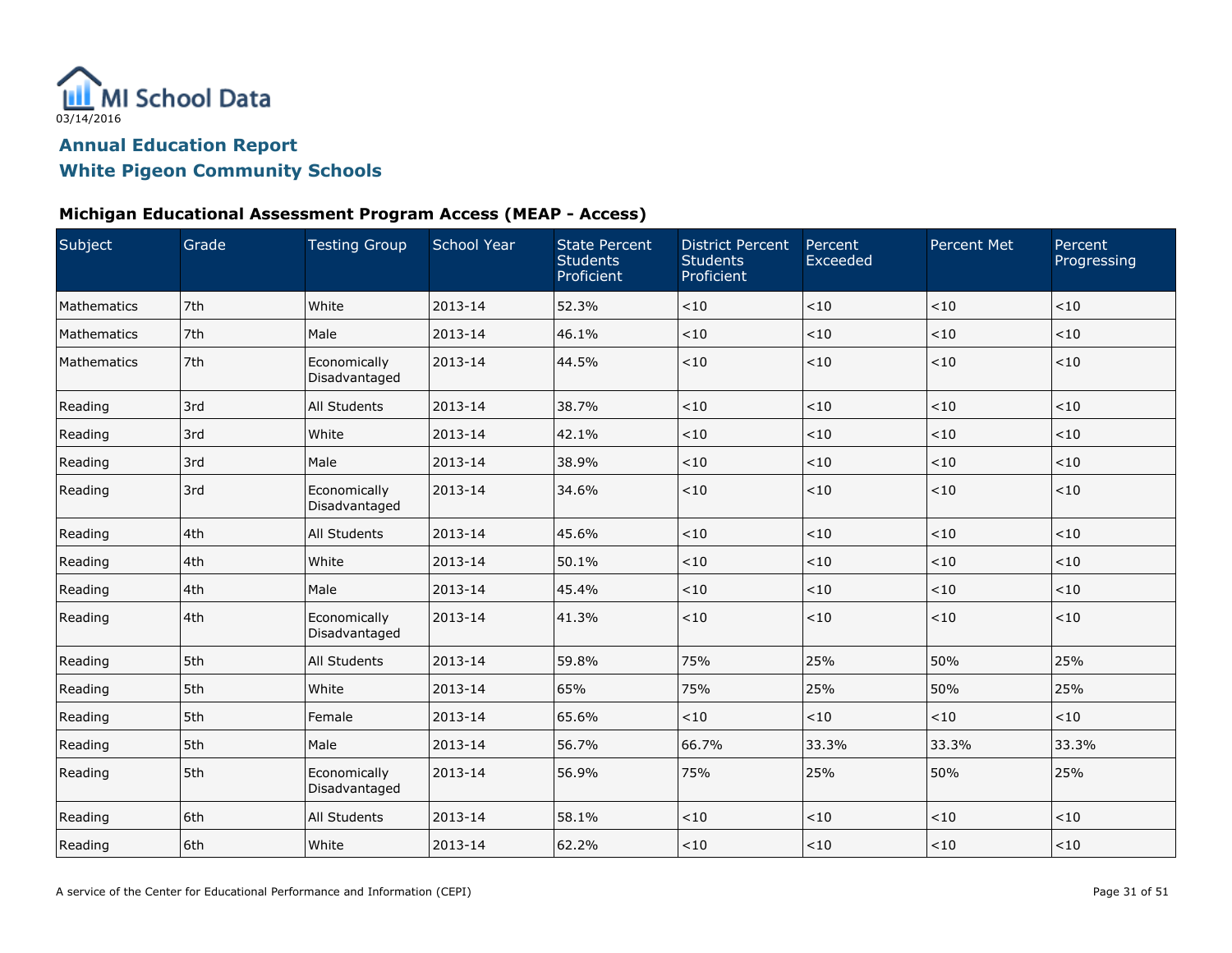

#### **Michigan Educational Assessment Program Access (MEAP - Access)**

| Subject | Grade | <b>Testing Group</b>          | School Year  | State Percent<br><b>Students</b><br>Proficient | District Percent<br><b>Students</b><br>Proficient | Percent<br>Exceeded | <b>Percent Met</b> | Percent<br>Progressing |
|---------|-------|-------------------------------|--------------|------------------------------------------------|---------------------------------------------------|---------------------|--------------------|------------------------|
| Reading | l 6th | Male                          | $12013 - 14$ | 55.3%                                          | $<$ 10                                            | < 10                | < 10               | $<$ 10                 |
| Reading | l 6th | Economically<br>Disadvantaged | $ 2013 - 14$ | 55.2%                                          | < 10                                              | < 10                | < 10               | $<$ 10                 |
| Reading | 7th   | All Students                  | $12013 - 14$ | 61.7%                                          | < 10                                              | < 10                | < 10               | $ $ < 10               |
| Reading | 7th   | White                         | $12013 - 14$ | 66.7%                                          | < 10                                              | $ $ < 10            | < 10               | $<$ 10                 |
| Reading | 7th   | Male                          | $12013 - 14$ | 59.3%                                          | < 10                                              | $ $ < 10            | < 10               | $<$ 10                 |
| Reading | 7th   | Economically<br>Disadvantaged | $12013 - 14$ | 59.3%                                          | < 10                                              | < 10                | < 10               | $<$ 10                 |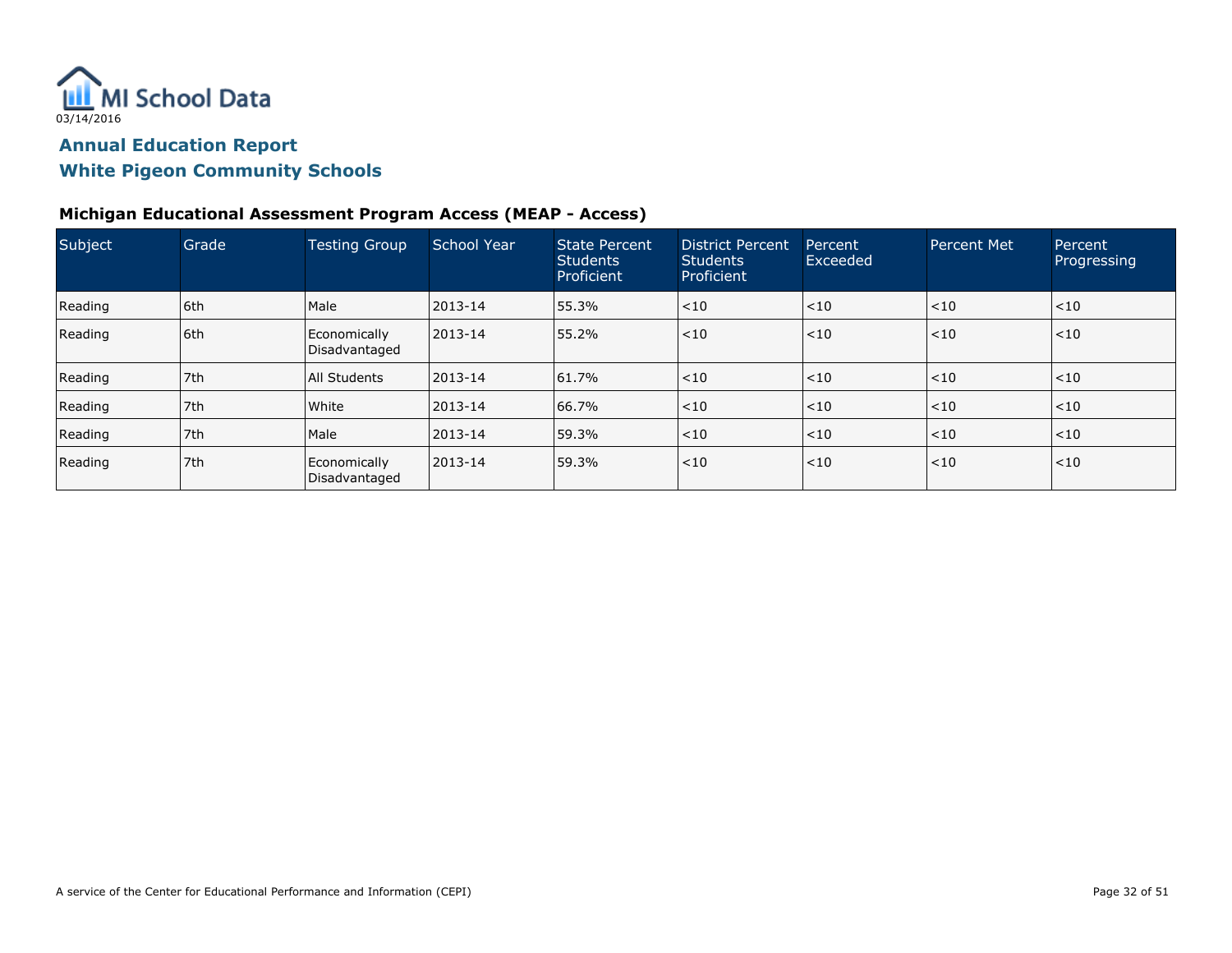

### **MI-Access Functional Independence**

| Subject     | Grade                               | <b>Testing Group</b> | <b>School Year</b> | <b>State Percent</b><br><b>Students</b><br>Proficient | <b>District Percent</b><br><b>Students</b><br>Proficient | Percent<br>Surpassed | <b>Percent Attained Percent</b> | Emerging |
|-------------|-------------------------------------|----------------------|--------------------|-------------------------------------------------------|----------------------------------------------------------|----------------------|---------------------------------|----------|
| Mathematics | 3rd Grade Content   All Students    |                      | 2014-15            | 71.1%                                                 | < 10                                                     | < 10                 | < 10                            | < 10     |
| <b>ELA</b>  | 3rd Grade Content All Students      |                      | 2014-15            | 69.2%                                                 | < 10                                                     | < 10                 | < 10                            | < 10     |
| Mathematics | 3rd Grade Content   Hispanic of Any | Race                 | 2014-15            | 71.7%                                                 | < 10                                                     | < 10                 | < 10                            | < 10     |
| <b>ELA</b>  | 3rd Grade Content Hispanic of Any   | Race                 | 2014-15            | 65.9%                                                 | < 10                                                     | < 10                 | < 10                            | $<10$    |
| Mathematics | 3rd Grade Content White             |                      | 2014-15            | 72.9%                                                 | < 10                                                     | < 10                 | < 10                            | $<10$    |
| <b>ELA</b>  | 3rd Grade Content White             |                      | 2014-15            | 71.8%                                                 | < 10                                                     | < 10                 | < 10                            | < 10     |
| Mathematics | 3rd Grade Content   Male            |                      | 2014-15            | 71.9%                                                 | < 10                                                     | < 10                 | < 10                            | < 10     |
| <b>ELA</b>  | 3rd Grade Content   Male            |                      | 2014-15            | 69.2%                                                 | < 10                                                     | < 10                 | < 10                            | $<10$    |
| Mathematics | 3rd Grade Content Economically      | Disadvantaged        | 2014-15            | 71.7%                                                 | < 10                                                     | < 10                 | < 10                            | < 10     |
| <b>ELA</b>  | 3rd Grade Content Economically      | Disadvantaged        | 2014-15            | 68.9%                                                 | < 10                                                     | < 10                 | < 10                            | $<10$    |
| Mathematics | 4th Grade Content   All Students    |                      | 2014-15            | 72.4%                                                 | < 10                                                     | < 10                 | < 10                            | < 10     |
| <b>ELA</b>  | 4th Grade Content All Students      |                      | 2014-15            | 69.7%                                                 | < 10                                                     | < 10                 | < 10                            | < 10     |
| Science     | 4th Grade Content   All Students    |                      | 2014-15            | 59.1%                                                 | < 10                                                     | < 10                 | $<10$                           | < 10     |
| Mathematics | 4th Grade Content White             |                      | 2014-15            | 75.6%                                                 | < 10                                                     | < 10                 | < 10                            | < 10     |
| <b>ELA</b>  | 4th Grade Content White             |                      | 2014-15            | 71.4%                                                 | < 10                                                     | < 10                 | < 10                            | $<10$    |
| Science     | 4th Grade Content   White           |                      | 2014-15            | 64%                                                   | < 10                                                     | < 10                 | $<10$                           | < 10     |
| Mathematics | 4th Grade Content   Male            |                      | 2014-15            | 74%                                                   | < 10                                                     | < 10                 | < 10                            | < 10     |
| <b>ELA</b>  | 4th Grade Content   Male            |                      | 2014-15            | 68.4%                                                 | < 10                                                     | < 10                 | $<10$                           | < 10     |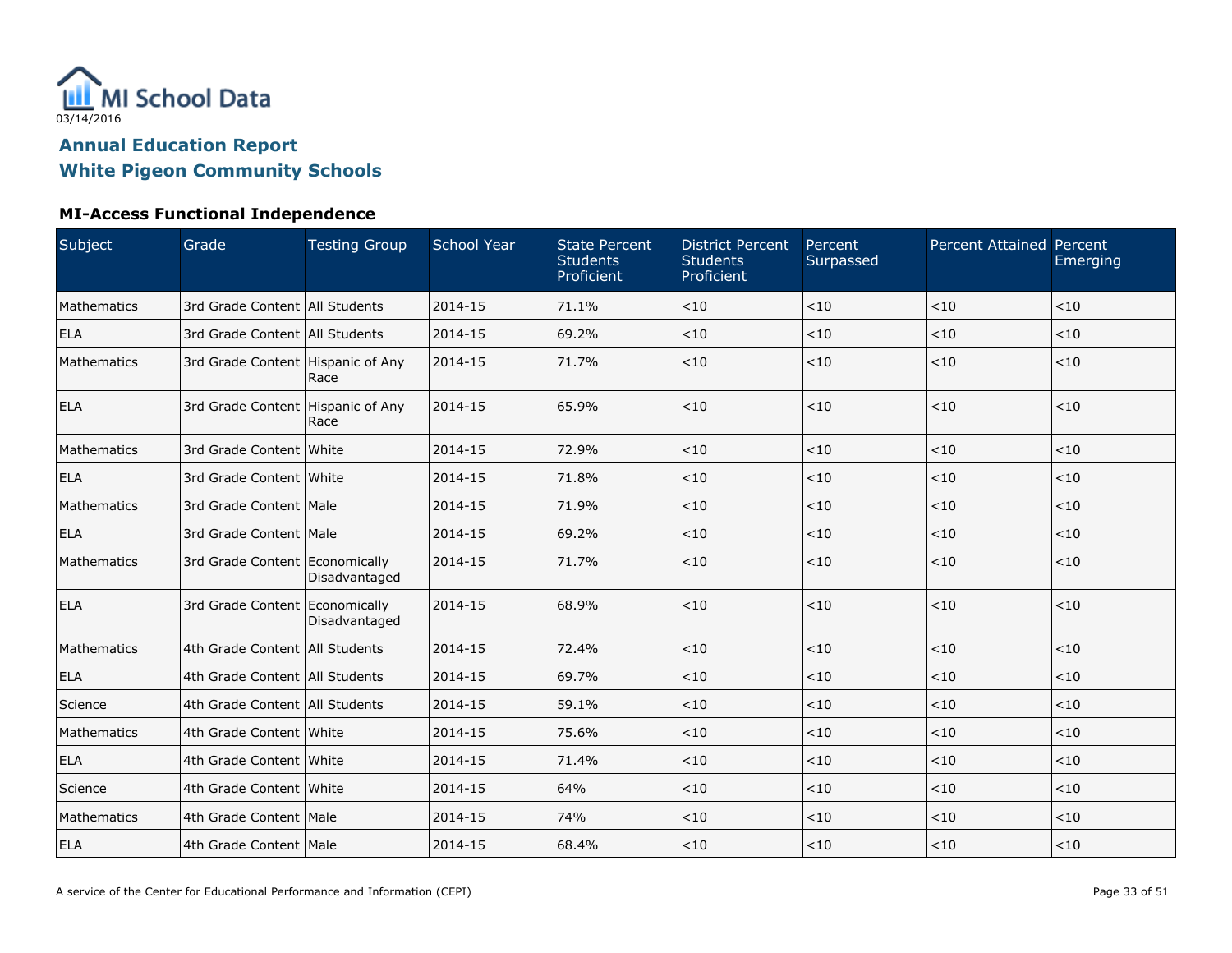

### **MI-Access Functional Independence**

| Subject     | Grade                            | <b>Testing Group</b> | School Year | <b>State Percent</b><br><b>Students</b><br>Proficient | <b>District Percent</b><br><b>Students</b><br>Proficient | Percent<br>Surpassed | <b>Percent Attained Percent</b> | Emerging |
|-------------|----------------------------------|----------------------|-------------|-------------------------------------------------------|----------------------------------------------------------|----------------------|---------------------------------|----------|
| Science     | 4th Grade Content   Male         |                      | 2014-15     | 61.7%                                                 | $<10$                                                    | < 10                 | $<10$                           | < 10     |
| Mathematics | 4th Grade Content Economically   | Disadvantaged        | 2014-15     | 73.3%                                                 | < 10                                                     | < 10                 | < 10                            | < 10     |
| <b>ELA</b>  | 4th Grade Content Economically   | Disadvantaged        | 2014-15     | 69.7%                                                 | < 10                                                     | < 10                 | < 10                            | < 10     |
| Science     | 4th Grade Content Economically   | Disadvantaged        | 2014-15     | 60.7%                                                 | < 10                                                     | < 10                 | $<10$                           | < 10     |
| Mathematics | 5th Grade Content   All Students |                      | 2014-15     | 65.5%                                                 | < 10                                                     | $<10$                | < 10                            | < 10     |
| <b>ELA</b>  | 5th Grade Content   All Students |                      | 2014-15     | 66.4%                                                 | < 10                                                     | < 10                 | < 10                            | < 10     |
| Mathematics | 5th Grade Content White          |                      | 2014-15     | 68.6%                                                 | < 10                                                     | < 10                 | $<10$                           | < 10     |
| <b>ELA</b>  | 5th Grade Content White          |                      | 2014-15     | 71.5%                                                 | < 10                                                     | < 10                 | < 10                            | < 10     |
| Mathematics | 5th Grade Content   Female       |                      | $2014 - 15$ | 61.4%                                                 | < 10                                                     | < 10                 | < 10                            | < 10     |
| <b>ELA</b>  | 5th Grade Content   Female       |                      | 2014-15     | 68.3%                                                 | $<10$                                                    | < 10                 | $<10$                           | < 10     |
| Mathematics | 5th Grade Content Economically   | Disadvantaged        | 2014-15     | 66.3%                                                 | < 10                                                     | < 10                 | < 10                            | < 10     |
| <b>ELA</b>  | 5th Grade Content Economically   | Disadvantaged        | 2014-15     | 66%                                                   | < 10                                                     | < 10                 | $<10$                           | < 10     |
| Mathematics | 7th Grade Content   All Students |                      | 2014-15     | 67.8%                                                 | < 10                                                     | < 10                 | < 10                            | < 10     |
| <b>ELA</b>  | 7th Grade Content   All Students |                      | 2014-15     | 68.8%                                                 | < 10                                                     | < 10                 | < 10                            | < 10     |
| Science     | 7th Grade Content All Students   |                      | 2014-15     | 51.8%                                                 | $<10$                                                    | < 10                 | $<10$                           | < 10     |
| Mathematics | 7th Grade Content White          |                      | 2014-15     | 72.3%                                                 | < 10                                                     | < 10                 | < 10                            | < 10     |
| <b>ELA</b>  | 7th Grade Content White          |                      | 2014-15     | 71.8%                                                 | < 10                                                     | < 10                 | < 10                            | < 10     |
| Science     | 7th Grade Content   White        |                      | 2014-15     | 57.6%                                                 | < 10                                                     | < 10                 | < 10                            | < 10     |

A service of the Center for Educational Performance and Information (CEPI) **Page 34 of 51** Page 34 of 51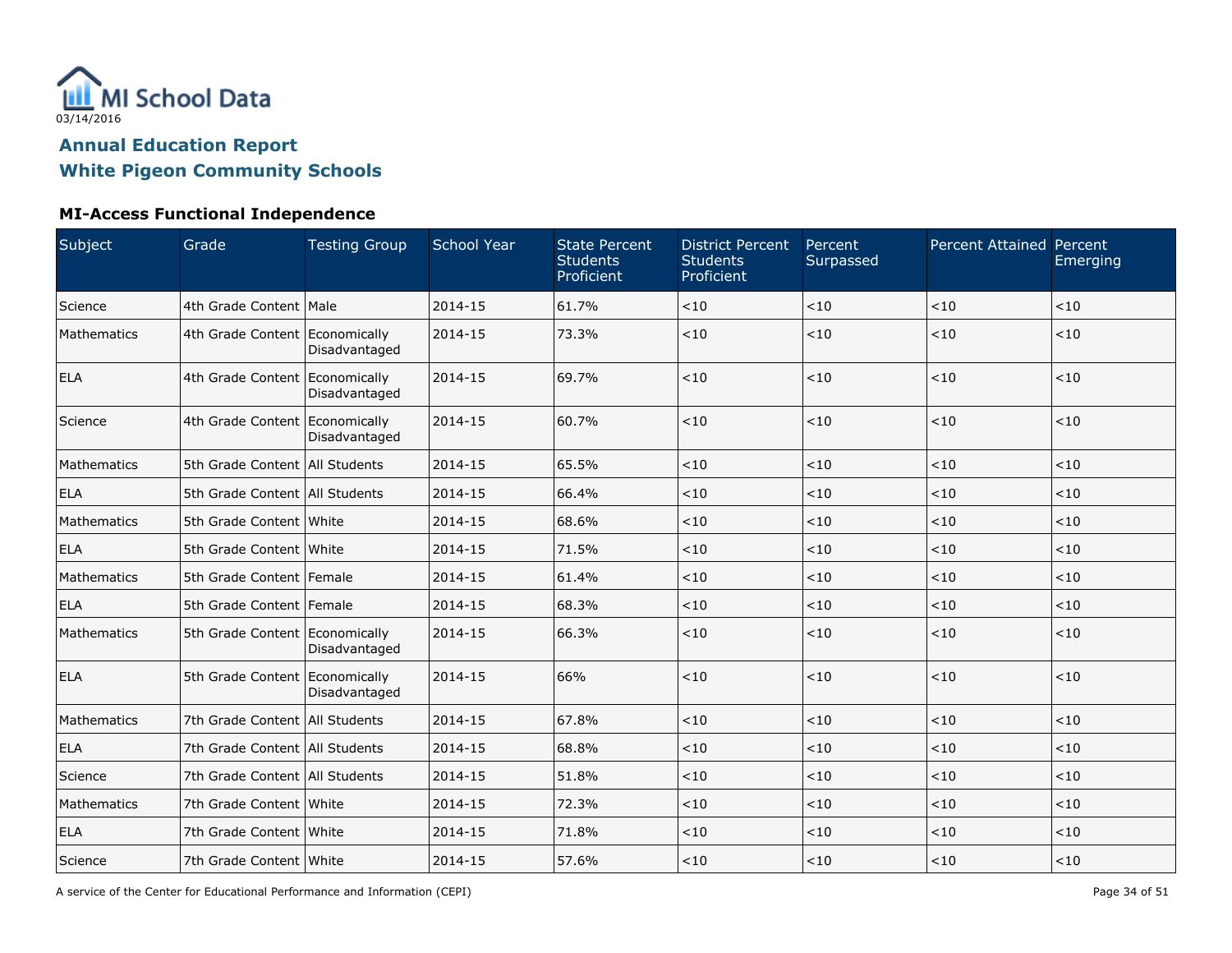

### **MI-Access Functional Independence**

| Subject     | Grade                            | <b>Testing Group</b> | <b>School Year</b> | <b>State Percent</b><br><b>Students</b><br>Proficient | <b>District Percent</b><br><b>Students</b><br>Proficient | Percent<br>Surpassed | <b>Percent Attained Percent</b> | Emerging |
|-------------|----------------------------------|----------------------|--------------------|-------------------------------------------------------|----------------------------------------------------------|----------------------|---------------------------------|----------|
| Mathematics | 7th Grade Content   Male         |                      | 2014-15            | 70.8%                                                 | < 10                                                     | < 10                 | < 10                            | < 10     |
| <b>ELA</b>  | 7th Grade Content   Male         |                      | 2014-15            | 66.6%                                                 | < 10                                                     | < 10                 | < 10                            | < 10     |
| Science     | 7th Grade Content   Male         |                      | 2014-15            | 54.8%                                                 | < 10                                                     | < 10                 | < 10                            | < 10     |
| Mathematics | 7th Grade Content Economically   | Disadvantaged        | 2014-15            | 68.9%                                                 | < 10                                                     | < 10                 | < 10                            | < 10     |
| <b>ELA</b>  | 7th Grade Content Economically   | Disadvantaged        | 2014-15            | 69.8%                                                 | < 10                                                     | < 10                 | < 10                            | < 10     |
| Science     | 7th Grade Content Economically   | Disadvantaged        | 2014-15            | 52.4%                                                 | < 10                                                     | < 10                 | < 10                            | < 10     |
| Mathematics | 8th Grade Content   All Students |                      | 2014-15            | 65.2%                                                 | < 10                                                     | < 10                 | < 10                            | < 10     |
| <b>ELA</b>  | 8th Grade Content   All Students |                      | 2014-15            | 84.4%                                                 | $<10$                                                    | < 10                 | < 10                            | $<10$    |
| Mathematics | 8th Grade Content White          |                      | 2014-15            | 67%                                                   | < 10                                                     | < 10                 | < 10                            | < 10     |
| <b>ELA</b>  | 8th Grade Content White          |                      | 2014-15            | 86.2%                                                 | < 10                                                     | < 10                 | < 10                            | < 10     |
| Mathematics | 8th Grade Content   Male         |                      | 2014-15            | 67.8%                                                 | < 10                                                     | < 10                 | < 10                            | < 10     |
| <b>ELA</b>  | 8th Grade Content   Male         |                      | 2014-15            | 82.8%                                                 | < 10                                                     | < 10                 | < 10                            | < 10     |
| Mathematics | 8th Grade Content Economically   | Disadvantaged        | 2014-15            | 67%                                                   | < 10                                                     | < 10                 | < 10                            | < 10     |
| <b>ELA</b>  | 8th Grade Content   Economically | Disadvantaged        | 2014-15            | 84.3%                                                 | < 10                                                     | < 10                 | < 10                            | < 10     |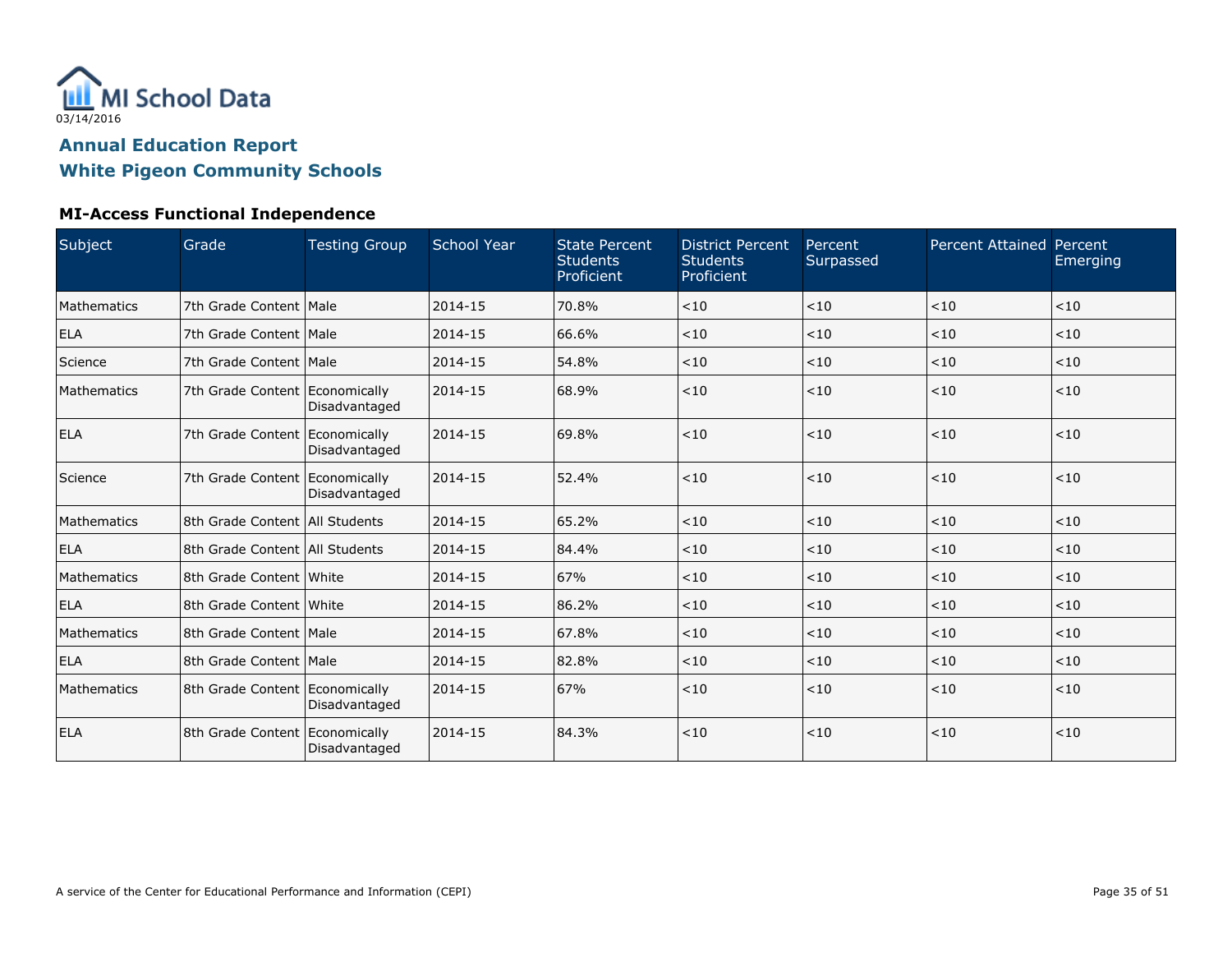

#### **MI-Access Supported Independence**

| Subject<br>School Year<br>Grade<br><b>Testing Group</b> | <b>State Percent</b><br>District Percent<br>Students<br><b>Students</b><br>Proficient<br>Proficient | Percent<br>Surpassed | Percent Attained Percent | <b>Emerging</b> |
|---------------------------------------------------------|-----------------------------------------------------------------------------------------------------|----------------------|--------------------------|-----------------|
|---------------------------------------------------------|-----------------------------------------------------------------------------------------------------|----------------------|--------------------------|-----------------|

No Data to Display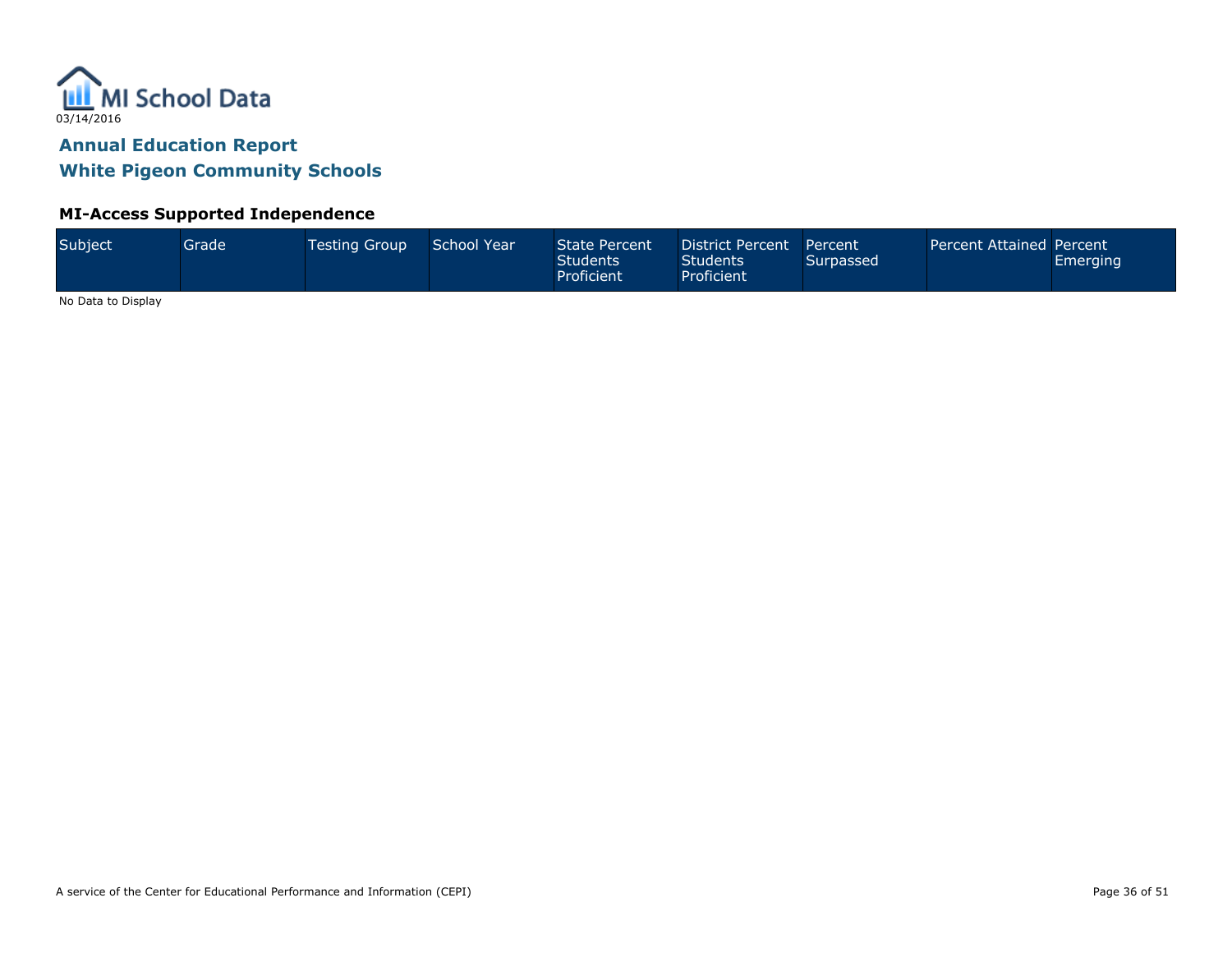

### **MI-Access Participation**

No Data to Display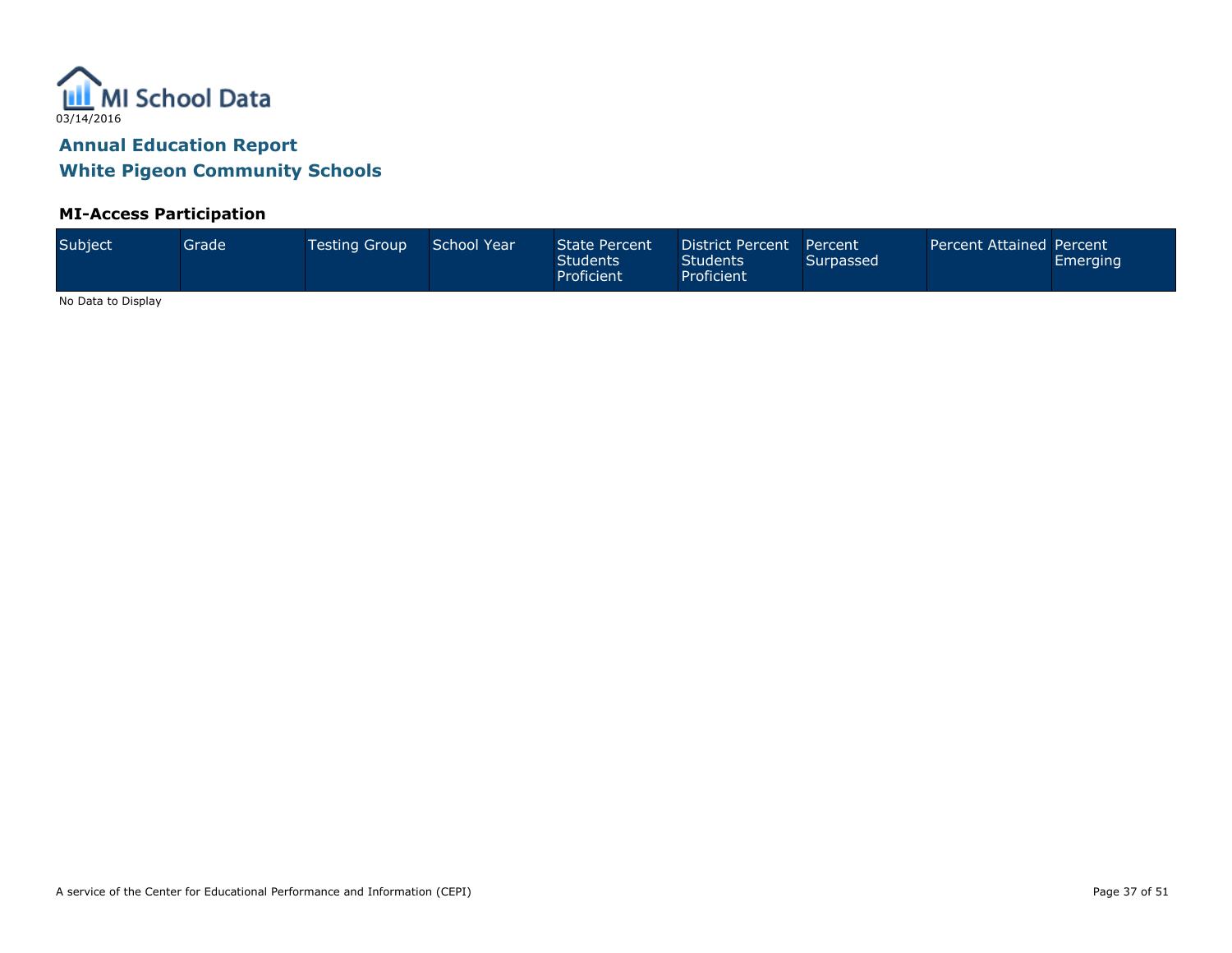

### **Accountability Details Subject Data**

| <b>Testing Group</b>                                   | Subject        | State Tested Total State Percent | Proficient | <b>District Tested</b><br><b>Total</b> | <b>District Percent</b><br>Proficient* |
|--------------------------------------------------------|----------------|----------------------------------|------------|----------------------------------------|----------------------------------------|
| All Students                                           | Mathematics    | 98.1%                            | 36.5%      | 99.5%                                  | N/A                                    |
| All Students                                           | <b>ELA</b>     | 98.1%                            | 48.5%      | 99.5%                                  | N/A                                    |
| All Students                                           | Science        | 97.5%                            | 22.2%      | 99.4%                                  | N/A                                    |
| All Students                                           | Social Studies | 97.4%                            | 31.8%      | 99.4%                                  | N/A                                    |
| American Indian                                        | Mathematics    | 98.2%                            | 27.8%      | $30$                                   | N/A                                    |
| American Indian                                        | <b>ELA</b>     | 98%                              | 41.5%      | $30$                                   | N/A                                    |
| American Indian                                        | Science        | 97.8%                            | 17.7%      | $30$                                   | N/A                                    |
| American Indian                                        | Social Studies | 97.2%                            | 25.2%      | N/A                                    | N/A                                    |
| African American                                       | Mathematics    | 96.5%                            | 13.5%      | N/A                                    | N/A                                    |
| African American                                       | <b>ELA</b>     | 96.5%                            | 24.5%      | N/A                                    | N/A                                    |
| African American                                       | Science        | 95.4%                            | 6.1%       | N/A                                    | N/A                                    |
| African American                                       | Social Studies | 95.2%                            | 11%        | N/A                                    | N/A                                    |
| Asian                                                  | Mathematics    | 99.1%                            | 66.3%      | $30$                                   | N/A                                    |
| Asian                                                  | <b>ELA</b>     | 98.7%                            | 70.2%      | $30$                                   | N/A                                    |
| Asian                                                  | Science        | 99%                              | 38%        | $30$                                   | N/A                                    |
| Asian                                                  | Social Studies | 98.8%                            | 49.6%      | $30$                                   | N/A                                    |
| Hispanic of Any Race                                   | Mathematics    | 98.3%                            | 23.7%      | 96.7%                                  | N/A                                    |
| Hispanic of Any Race                                   | <b>ELA</b>     | 98.3%                            | 36.1%      | 96.7%                                  | N/A                                    |
| Hispanic of Any Race                                   | Science        | 97.9%                            | 11.7%      | $30$                                   | N/A                                    |
| Hispanic of Any Race                                   | Social Studies | 97.5%                            | 20.2%      | $30$                                   | N/A                                    |
| Native Hawaiian or<br>Other Pacific<br>Islander        | Mathematics    | 99.8%                            | 40.8%      | N/A                                    | N/A                                    |
| Native Hawaiian or<br>Other Pacific<br>Islander        | <b>ELA</b>     | 99.3%                            | 53.3%      | N/A                                    | N/A                                    |
| Native Hawaiian or<br><b>Other Pacific</b><br>Islander | Science        | 99.6%                            | 21.9%      | N/A                                    | N/A                                    |
| Native Hawaiian or<br><b>Other Pacific</b><br>Islander | Social Studies | 99.3%                            | 33%        | N/A                                    | N/A                                    |
| Two or More Races                                      | Mathematics    | 98.5%                            | 33.6%      | $30$                                   | N/A                                    |
| Two or More Races                                      | <b>ELA</b>     | 98.5%                            | 46.9%      | $30$                                   | N/A                                    |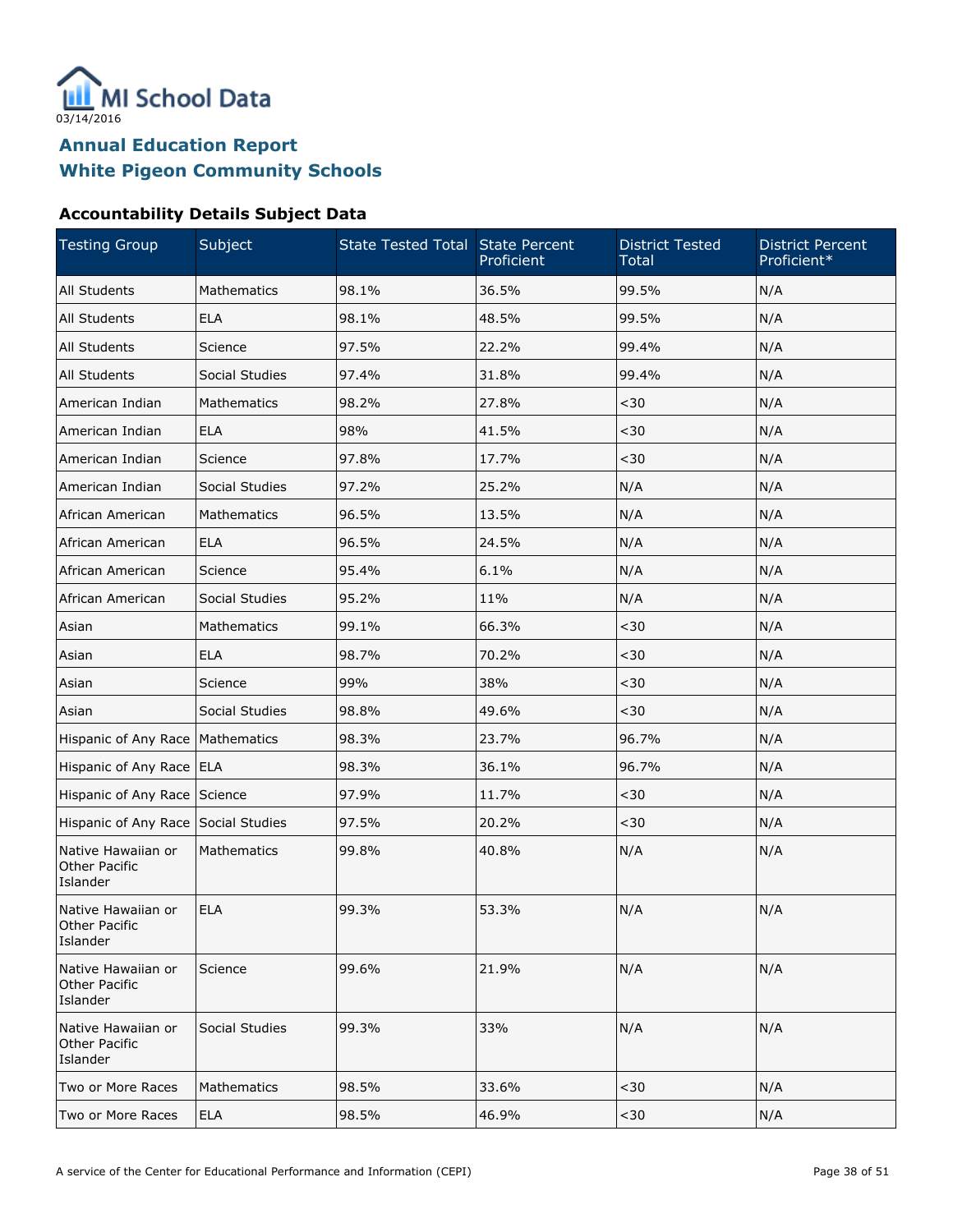

#### **Accountability Details Subject Data**

| <b>Testing Group</b>                 | Subject        | State Tested Total State Percent | Proficient | <b>District Tested</b><br><b>Total</b> | <b>District Percent</b><br>Proficient* |
|--------------------------------------|----------------|----------------------------------|------------|----------------------------------------|----------------------------------------|
| Two or More Races                    | Science        | 98.5%                            | 20.1%      | $30$                                   | N/A                                    |
| Two or More Races                    | Social Studies | 98.1%                            | 28.3%      | $30$                                   | N/A                                    |
| White                                | Mathematics    | 98.5%                            | 42.5%      | 99.7%                                  | N/A                                    |
| White                                | <b>ELA</b>     | 98.5%                            | 55%        | 99.7%                                  | N/A                                    |
| White                                | Science        | 98.1%                            | 26.6%      | 100%                                   | N/A                                    |
| White                                | Social Studies | 98%                              | 37.3%      | 99.4%                                  | N/A                                    |
| Economically<br>Disadvantaged        | Mathematics    | 97.6%                            | 22.5%      | 99.4%                                  | N/A                                    |
| Economically<br>Disadvantaged        | <b>ELA</b>     | 97.6%                            | 33.7%      | 99.4%                                  | N/A                                    |
| Economically<br>Disadvantaged        | Science        | 96.8%                            | 11.7%      | 99.2%                                  | N/A                                    |
| Economically<br>Disadvantaged        | Social Studies | 96.5%                            | 17.8%      | 99.2%                                  | N/A                                    |
| English Language<br>Learners         | Mathematics    | 98.6%                            | 20.3%      | $30$                                   | N/A                                    |
| English Language<br>Learners         | <b>ELA</b>     | 98.2%                            | 24%        | $30$                                   | N/A                                    |
| English Language<br>Learners         | Science        | 98.2%                            | 3.9%       | $30$                                   | N/A                                    |
| English Language<br>Learners         | Social Studies | 97.9%                            | 8.1%       | N/A                                    | N/A                                    |
| Students With<br><b>Disabilities</b> | Mathematics    | 97.2%                            | 21.8%      | 97.7%                                  | N/A                                    |
| Students With<br><b>Disabilities</b> | <b>ELA</b>     | 96.6%                            | 24.7%      | 97.7%                                  | N/A                                    |
| Students With<br><b>Disabilities</b> | Science        | 96.5%                            | 15.4%      | $30$                                   | N/A                                    |
| Students With<br><b>Disabilities</b> | Social Studies | 95%                              | 13.9%      | $30$                                   | N/A                                    |

Note: 1062 Recently arrived LEP students took part in the State's WIDA instead of the M-STEP/MME/MI-Access.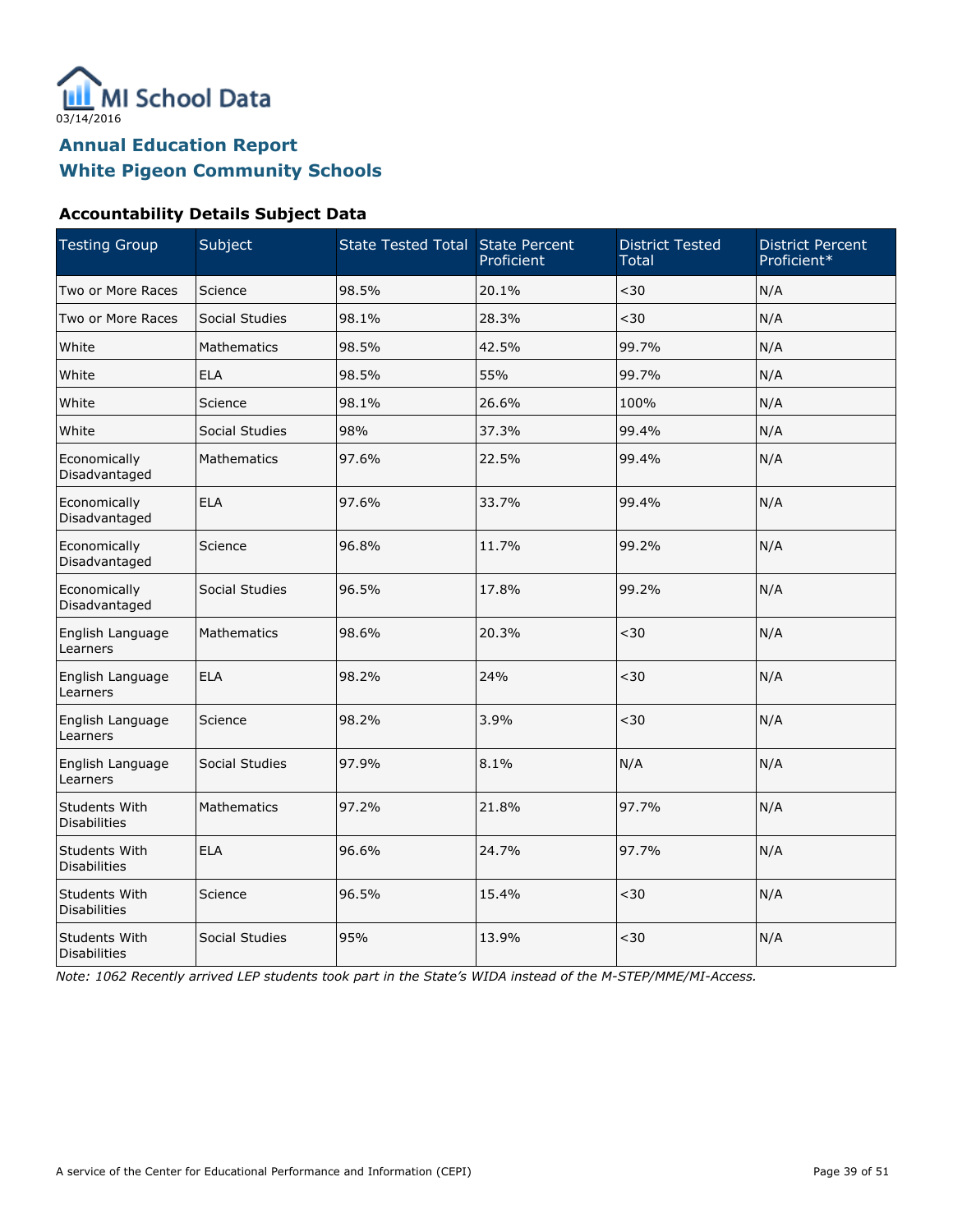

#### **Accountability Details Graduation Data**

| <b>Testing Group</b>                      | Statewide | <b>District</b> |  |
|-------------------------------------------|-----------|-----------------|--|
| All Students                              | 78.6%     | 93.1%           |  |
| American Indian                           | 64.8%     | N/A             |  |
| African American                          | 64.5%     | N/A             |  |
| Asian                                     | 89.1%     | N/A             |  |
| Hispanic of Any Race                      | 68.8%     | N/A             |  |
| Migrant                                   | 63.2%     | N/A             |  |
| Native Hawaiian or Other Pacific Islander | 78.9%     | N/A             |  |
| Two or More Races                         | 74.2%     | N/A             |  |
| White                                     | 82.9%     | 92.5%           |  |
| Female                                    | 82.9%     | N/A             |  |
| Male                                      | 74.4%     | N/A             |  |
| Economically Disadvantaged                | 65.6%     | 90.9%           |  |
| English Language Learners                 | 68.2%     | N/A             |  |
| <b>Students With Disabilities</b>         | 55.1%     | N/A             |  |
| Homeless                                  | 54.0%     | N/A             |  |

\* All data based on students enrolled for a full academic year.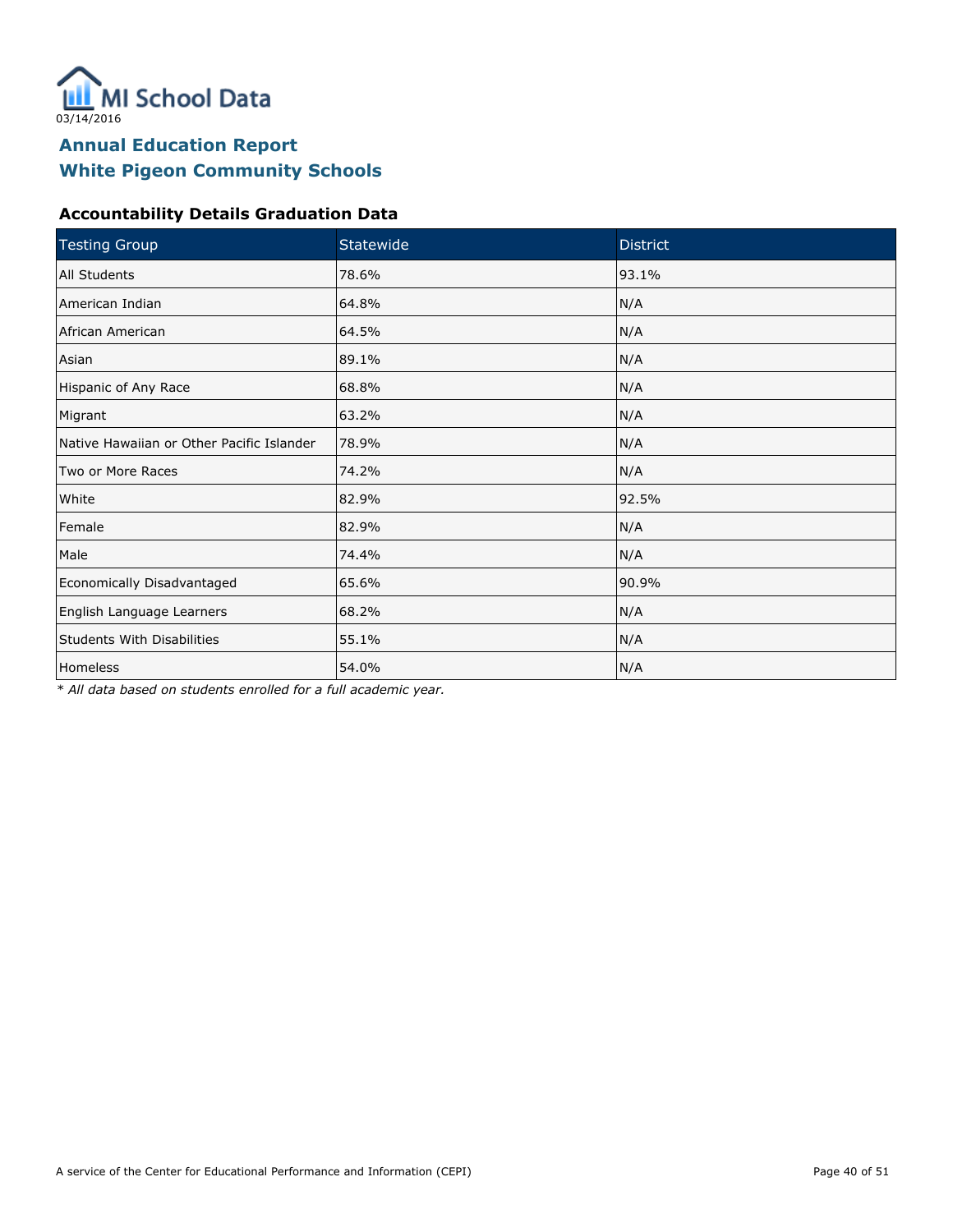

#### **Accountability Details Attendance Data**

| <b>Testing Group</b> | Statewide <sup>1</sup> | District <sup>'</sup> |
|----------------------|------------------------|-----------------------|
| All Students         | 94.7%                  | 195.3%                |

\* All data based on students enrolled for a full academic year.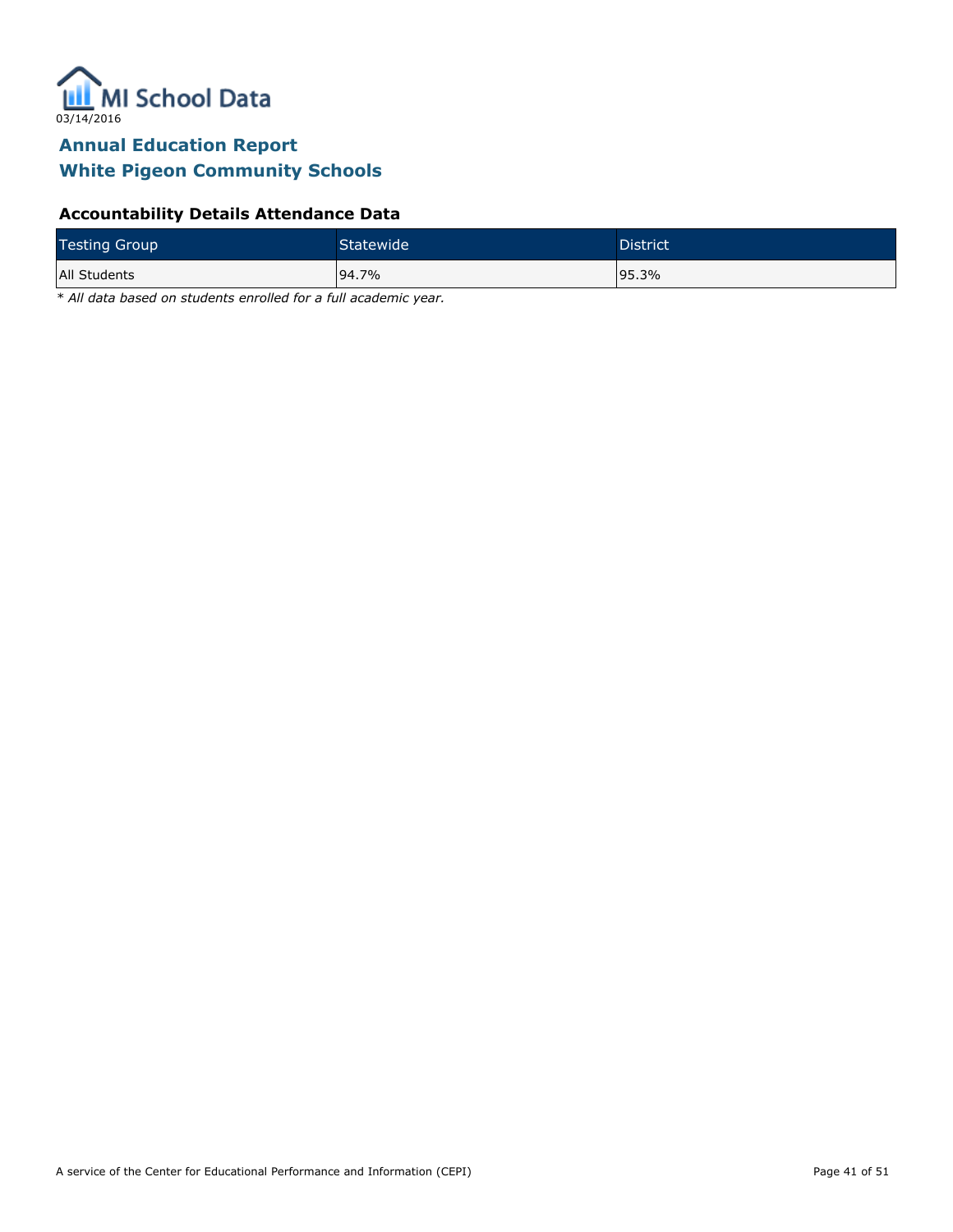

#### **Accountability Status District Data**

| <b>District</b><br><b>Name</b> | Reading<br><b>Status</b> | Reading<br>Score | Writing<br><b>Status</b> | Writing<br>Score | Math<br><b>Status</b> | Math Score Science | Status' | Science <sup>1</sup><br>Score | <b>Social</b><br><b>Studies</b><br><b>Status</b> | Social<br><b>Studies</b><br>Score | Overall <sup>1</sup><br>Status | ) verall<br>Score' |
|--------------------------------|--------------------------|------------------|--------------------------|------------------|-----------------------|--------------------|---------|-------------------------------|--------------------------------------------------|-----------------------------------|--------------------------------|--------------------|
|--------------------------------|--------------------------|------------------|--------------------------|------------------|-----------------------|--------------------|---------|-------------------------------|--------------------------------------------------|-----------------------------------|--------------------------------|--------------------|

No Data to Display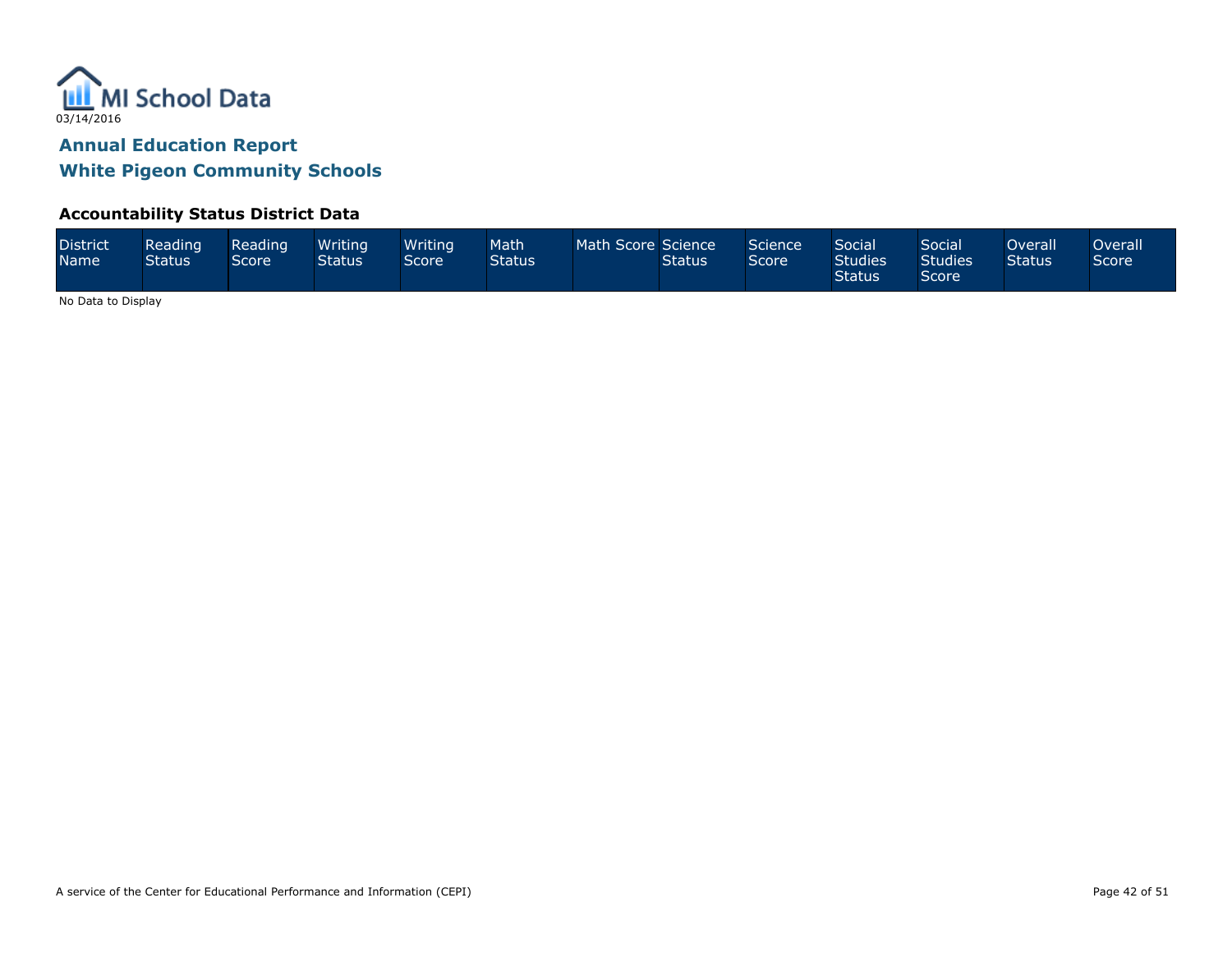

#### **Accountability Status School Data**

| <b>District</b><br><b>Name</b> | School<br>Name ! | <b>Title 1</b><br>Status | Status | Reading Reading Writing<br>Score | Status | Writing<br>Score | <b>Math</b><br><b>Status</b> | <b>Math</b><br>Score <sup>1</sup> | Science Science Social<br><b>Status</b> | Score | Studies<br><b>Status</b> | Social<br>Studies<br>Score <b>Score</b> | Overall<br><b>Status</b> | <b>Overall</b><br>Score |
|--------------------------------|------------------|--------------------------|--------|----------------------------------|--------|------------------|------------------------------|-----------------------------------|-----------------------------------------|-------|--------------------------|-----------------------------------------|--------------------------|-------------------------|
|--------------------------------|------------------|--------------------------|--------|----------------------------------|--------|------------------|------------------------------|-----------------------------------|-----------------------------------------|-------|--------------------------|-----------------------------------------|--------------------------|-------------------------|

No Data to Display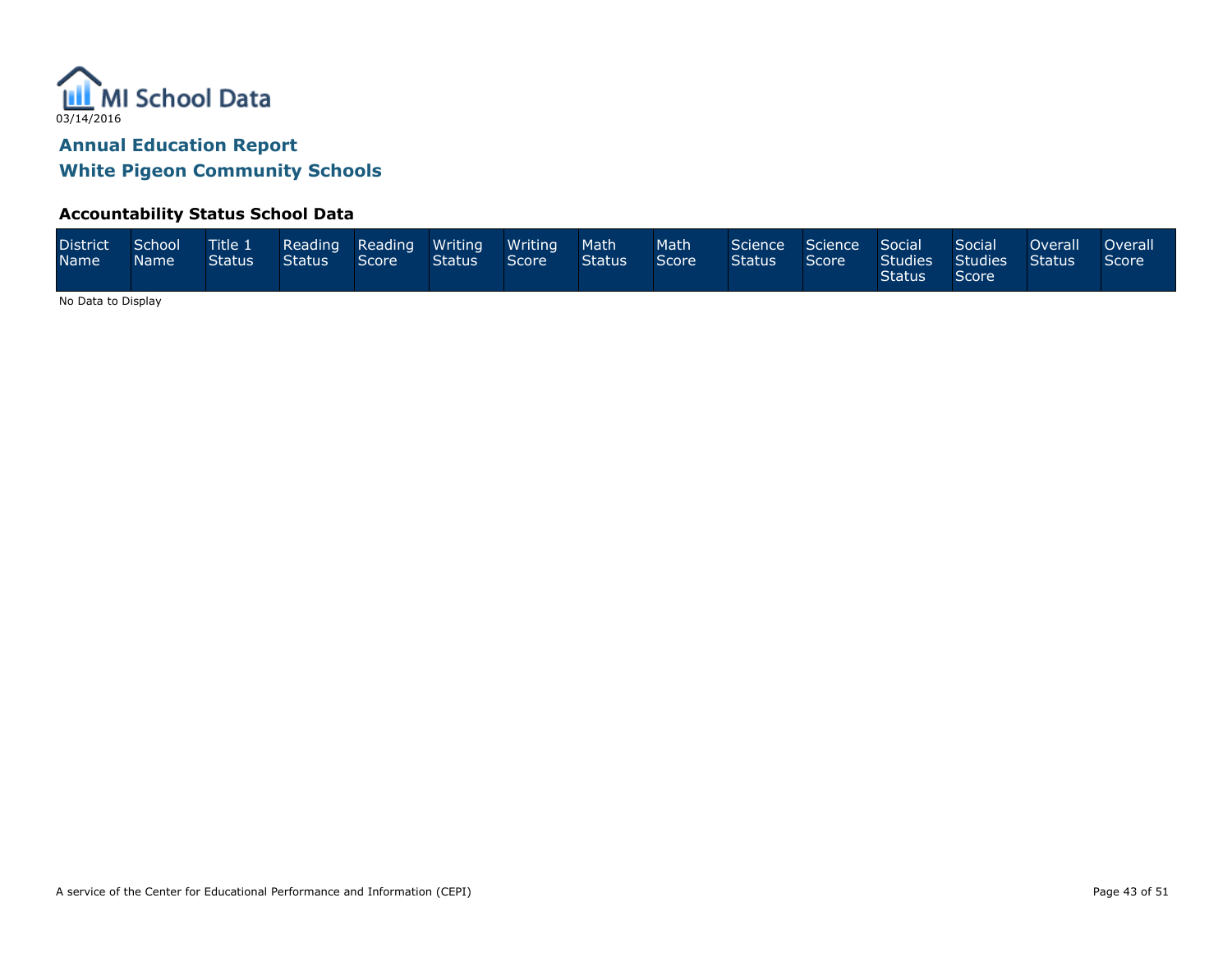

#### **Teacher Quality - Qualification**

|                                                                                                                | Other | <b>B.A.</b> | M.A. | P.H.D. |
|----------------------------------------------------------------------------------------------------------------|-------|-------------|------|--------|
| Professional<br>Qualifications of All Public<br>Elementary and<br>Secondary School<br>Teachers in the District |       | 30          | 16   |        |

Professional Qualifications are defined by the State and may include information such as the degrees of public school teachers (e.g., percentage of teachers with Bachelors Degrees or Masters Degrees) or the percentage of fully certified teachers

#### **Teacher Quality - Class**

|                                                                                                                                        | District Aggregate | <b>High-Poverty Schools</b> | Low-Poverty Schools |
|----------------------------------------------------------------------------------------------------------------------------------------|--------------------|-----------------------------|---------------------|
| Percentage of Core Academic<br>Subject Elementary and<br>Secondary School Classes not<br>Taught by Highly Qualified<br><b>Teachers</b> | 10.0%              | $0.0\%$                     | $10.0\%$            |

#### **Teacher Quality - Provisional**

|                                                                                                                    | Certification Percent |
|--------------------------------------------------------------------------------------------------------------------|-----------------------|
| Percentage of Public Elementary and Secondary School Teachers 2.1%<br>in the District with Emergency Certification |                       |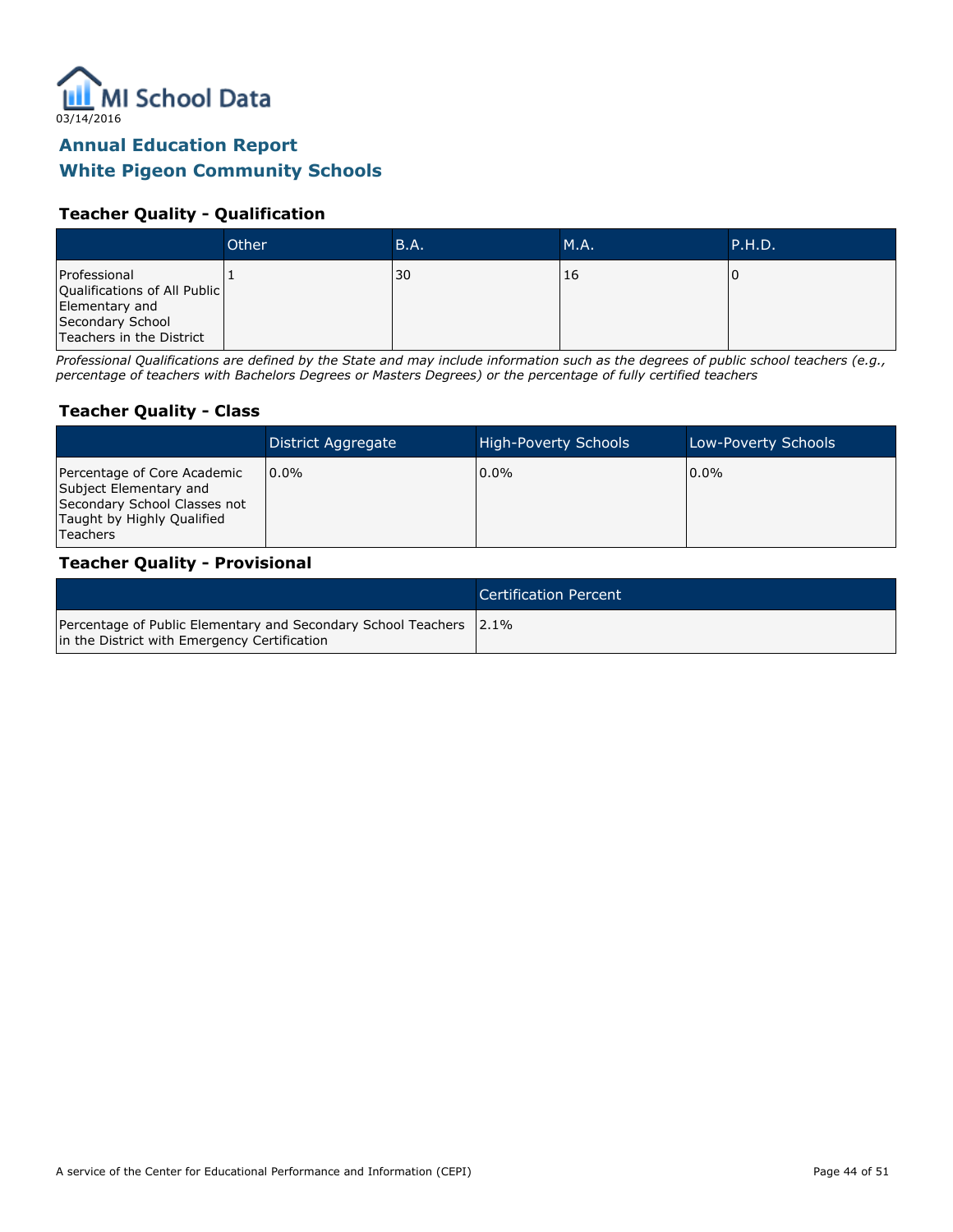

#### **NAEP Grade 4 Math**

|                                                                                                                                                                        | Percent of<br><b>Students</b>  | Percent below<br><b>Basic</b>                                  | Percent Basic                                                  | Percent Proficient                                             | Percent Advanced                        |
|------------------------------------------------------------------------------------------------------------------------------------------------------------------------|--------------------------------|----------------------------------------------------------------|----------------------------------------------------------------|----------------------------------------------------------------|-----------------------------------------|
| All Students                                                                                                                                                           | 100                            | 23                                                             | 77                                                             | 34                                                             | 5                                       |
| Male<br>Female                                                                                                                                                         | 51<br>49                       | 22<br>23                                                       | 78<br>77                                                       | 36<br>32                                                       | 6<br>4                                  |
| National Lunch<br>Program Eligibility<br>Eligible<br>Not Eligible<br>Info not available                                                                                | 47<br>53<br>#                  | 36<br>10<br>$\ddagger$                                         | 64<br>90<br>$\ddagger$                                         | 17<br>49<br>$\ddagger$                                         | 1<br>9<br>$\ddagger$                    |
| Race/Ethnicity<br>White<br><b>Black</b><br>Hispanic<br>Asian<br>American<br>Indian/Alaska Native<br><b>Native</b><br>Hawaiian/Pacific<br>Islander<br>Two or More Races | 72<br>15<br>6<br>$\frac{4}{3}$ | 15<br>53<br>38<br>11<br>$\ddagger$<br>$\ddagger$<br>$\ddagger$ | 85<br>47<br>62<br>89<br>$\ddagger$<br>$\ddagger$<br>$\ddagger$ | 39<br>10<br>21<br>58<br>$\ddagger$<br>$\ddagger$<br>$\ddagger$ | 5<br>8#35<br>3<br>19<br>$\ddagger$<br>‡ |
| Student classified as<br>having a disability<br>SD<br>Not SD                                                                                                           | 12<br>88                       | 47<br>19                                                       | 53<br>81                                                       | 14<br>37                                                       | 5                                       |
| Student is an English<br>Language Learner<br><b>ELL</b><br>Not ELL                                                                                                     | 5<br>95                        | 42<br>22                                                       | 58<br>78                                                       | 16<br>35                                                       | 1<br>5                                  |

‡ Reporting Standards not met. Note: Observed differences are not necessarily statistically significant. Detail may not sum to total because of rounding. SOURCE: U.S. Department of Education. Institute for Education Sciences. National Center for Education Statistics. National Assessment of Educational Progress (NAEP) 2015 Mathematics Achievement.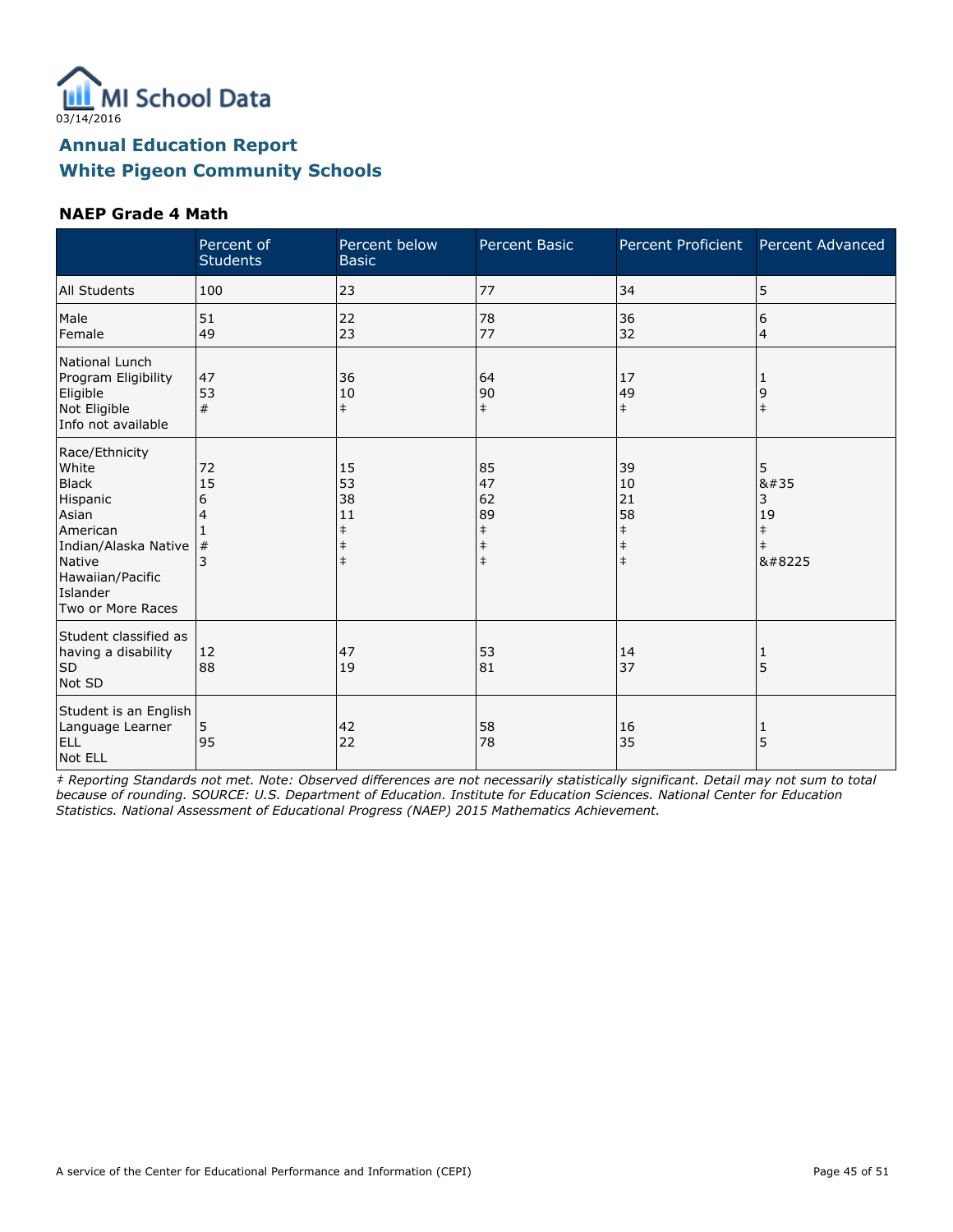

#### **NAEP Grade 8 Math**

|                                                                                                                                                                 | Percent of<br><b>Students</b>  | Percent below<br><b>Basic</b>                                  | Percent Basic                                                  | Percent Proficient                                            | Percent Advanced                                          |
|-----------------------------------------------------------------------------------------------------------------------------------------------------------------|--------------------------------|----------------------------------------------------------------|----------------------------------------------------------------|---------------------------------------------------------------|-----------------------------------------------------------|
| All Students                                                                                                                                                    | 100                            | 32                                                             | 39                                                             | 22                                                            | 7                                                         |
| Male<br>Female                                                                                                                                                  | 51<br>49                       | 31<br>34                                                       | 39<br>39                                                       | 23<br>21                                                      | 7<br>6                                                    |
| National Lunch<br>Program Eligibility<br>Eligible<br>Not Eligible<br>Info not available                                                                         | 45<br>55<br>#                  | 48<br>19<br>$\ddagger$                                         | 39<br>40<br>$\ddagger$                                         | 12<br>30<br>$\ddagger$                                        | 2<br>11<br>$\ddagger$                                     |
| Race/Ethnicity<br>White<br><b>Black</b><br>Hispanic<br>Asian<br>American<br>Indian/Alaska Native<br>Native<br>Hawaiian/Pacific<br>Islander<br>Two or More Races | 69<br>20<br>4<br>$\frac{4}{3}$ | 23<br>66<br>38<br>11<br>$\ddagger$<br>$\ddagger$<br>$\ddagger$ | 43<br>29<br>44<br>18<br>$\ddagger$<br>$\ddagger$<br>$\ddagger$ | 26<br>5<br>15<br>39<br>$\ddagger$<br>$\ddagger$<br>$\ddagger$ | $\#$<br>4<br>32<br>$\ddagger$<br>$\ddagger$<br>$\ddagger$ |
| Student classified as<br>having a disability<br>SD<br>Not SD                                                                                                    | 11<br>89                       | 77<br>27                                                       | 19<br>41                                                       | 3<br>24                                                       | $\#$                                                      |
| Student is an English<br>Language Learner<br><b>ELL</b><br>Not ELL                                                                                              | 3<br>97                        | 54<br>32                                                       | 33<br>39                                                       | 11<br>22                                                      | 2<br>7                                                    |

‡ Reporting Standards not met. NOTE: Observed differences are not necessarily statistically significant. Detail may not sum to total because of rounding. SOURCE: U.S. Department of Education. Institute for Education Sciences. National Center for Education Statistics. National Assessment of Educational Progress (NAEP) 2015 Mathematics Achievement.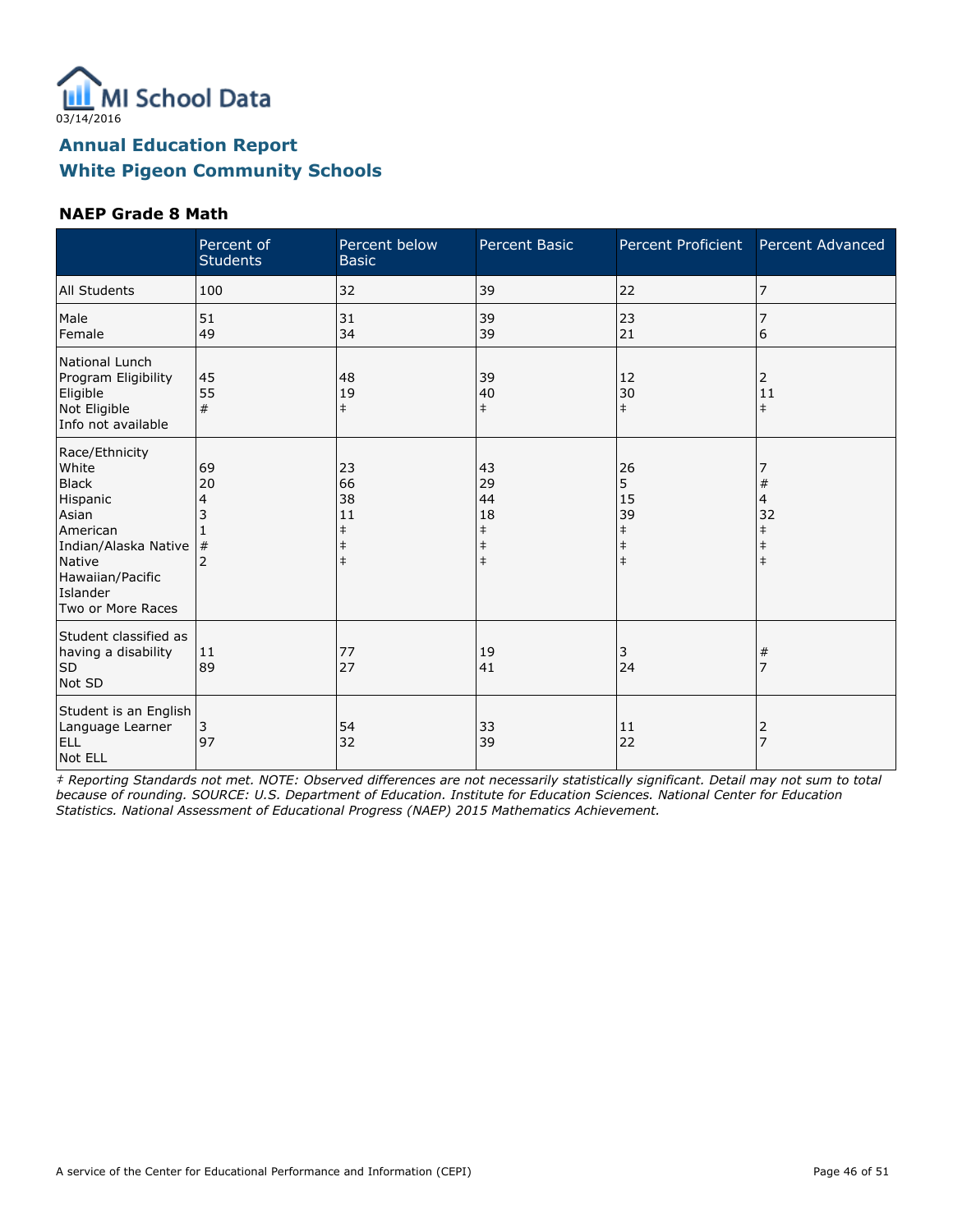

#### **NAEP Grade 12 Math**

|                                                                                                                                                | Percent of<br><b>Students</b> | Percent below<br><b>Basic</b>                  | Percent Basic                       | Percent Proficient                  | Percent Advanced    |
|------------------------------------------------------------------------------------------------------------------------------------------------|-------------------------------|------------------------------------------------|-------------------------------------|-------------------------------------|---------------------|
| <b>All Students</b>                                                                                                                            | 100                           | 34                                             | 41                                  | 23                                  | 2                   |
| Male<br>Female                                                                                                                                 | 51<br>49                      | 32<br>35                                       | 41<br>42                            | 26<br>22                            | 1<br>1              |
| National Lunch<br>Program Eligibility<br>Eligible<br>Not Eligible<br>Info not available                                                        | 35<br>64<br>$\Omega$          | 54<br>22<br>0                                  | 37<br>44<br>0                       | 9<br>32<br>$\mathbf 0$              | 2<br>$\Omega$       |
| Race/Ethnicity<br>White<br><b>Black</b><br>Hispanic<br>Asian<br>American Indian<br>Native<br>Hawaiian/Pacific<br>Islander<br>Two or More Races | 76<br>14<br>5<br>3<br>0<br>1  | 26<br>68<br>58<br>26<br>0<br>O<br><sup>0</sup> | 42<br>27<br>33<br>32<br>0<br>0<br>0 | 30<br>5<br>9<br>35<br>0<br>0<br>l 0 | 2<br>O              |
| Student classified as<br>having a disability<br><b>SD</b><br>Not SD                                                                            | 9<br>91                       | 78<br>30                                       | 19<br>43                            | 3<br>25                             | 0<br>$\overline{2}$ |
| Student is an English<br>Language Learner<br>ELL<br>Not ELL                                                                                    | 2<br>98                       | 0<br>33                                        | 0<br>41                             | 0<br>24                             | 0<br>$\overline{2}$ |

‡ Reporting Standards not met. NOTE: Observed differences are not necessarily statistically significant. Detail may not sum to total because of rounding. SOURCE: U.S. Department of Education. Institute for Education Sciences. National Center for Education Statistics. National Assessment of Educational Progress (NAEP) 2015 Mathematics Achievement.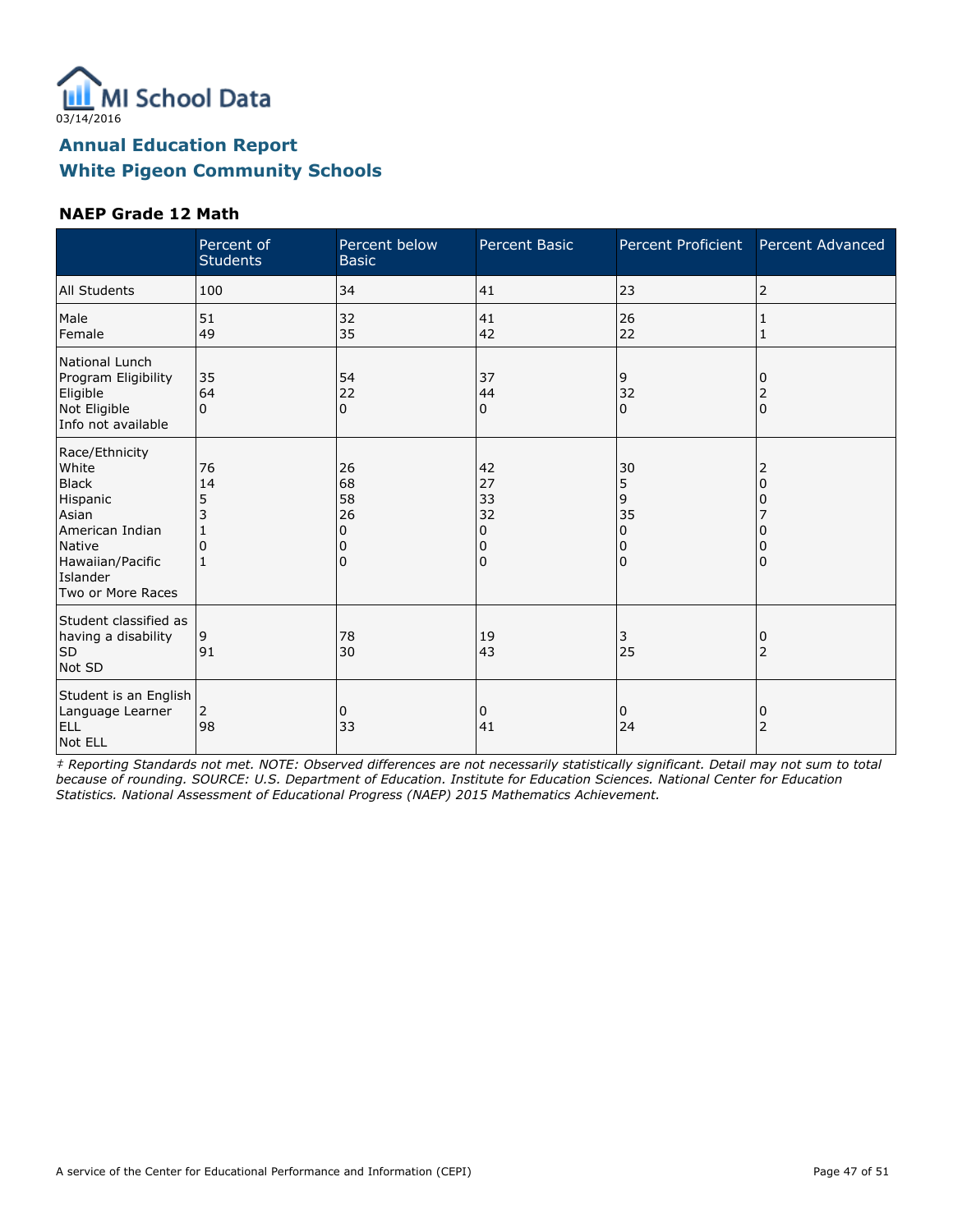

#### **NAEP Grade 4 Reading**

|                                                                                                                                                                 | Percent of<br><b>Students</b> | Percent below<br><b>Basic</b>                          | <b>Percent Basic</b>                                   | Percent Proficient                                    | Percent Advanced                              |
|-----------------------------------------------------------------------------------------------------------------------------------------------------------------|-------------------------------|--------------------------------------------------------|--------------------------------------------------------|-------------------------------------------------------|-----------------------------------------------|
| <b>All Students</b>                                                                                                                                             | 100                           | 37                                                     | 63                                                     | 29                                                    | 5                                             |
| Male<br>Female                                                                                                                                                  | 50<br>50                      | 39<br>34                                               | 61<br>66                                               | 26<br>31                                              | 5<br>6                                        |
| National Lunch<br>Program Eligibility<br>Eligible<br>Not Eligible<br>Info not available                                                                         | 48<br>52<br>#                 | 50<br>24<br>$\ddagger$                                 | 50<br>76<br>$\ddagger$                                 | 16<br>40<br>$\pm$                                     | 8<br>$\ddagger$                               |
| Race/Ethnicity<br>White<br><b>Black</b><br>Hispanic<br>Asian<br>American<br>Indian/Alaska Native<br>Native<br>Hawaiian/Pacific<br>Islander<br>Two or More Races | 72<br>14<br>6<br>4<br>#<br>3  | 32<br>66<br>49<br>16<br>$\ddagger$<br>$\ddagger$<br>30 | 68<br>34<br>51<br>84<br>$\ddagger$<br>$\ddagger$<br>70 | 32<br>9<br>17<br>49<br>$\ddagger$<br>$\ddagger$<br>37 | 6<br>1<br>15<br>$\ddagger$<br>$\ddagger$<br>8 |
| Student classified as<br>having a disability<br><b>SD</b><br>Not SD                                                                                             | 12<br>88                      | 76<br>32                                               | 24<br>68                                               | 7<br>31                                               | #<br>6                                        |
| Student is an English<br>Language Learner<br>ELL<br>Not ELL                                                                                                     | 4<br>96                       | 52<br>36                                               | 48<br>64                                               | 16<br>29                                              | 2<br>5                                        |

# Rounds to zero

‡ Reporting Standards not met. NOTE: Observed differences are not necessarily statistically significant. Detail may not sum to total because of rounding. SOURCE: U.S. Department of Education, Institute of Education Sciences, National Center for Education Statistics, National Assessment of Educational Progress (NAEP), 2015 Reading Assessment.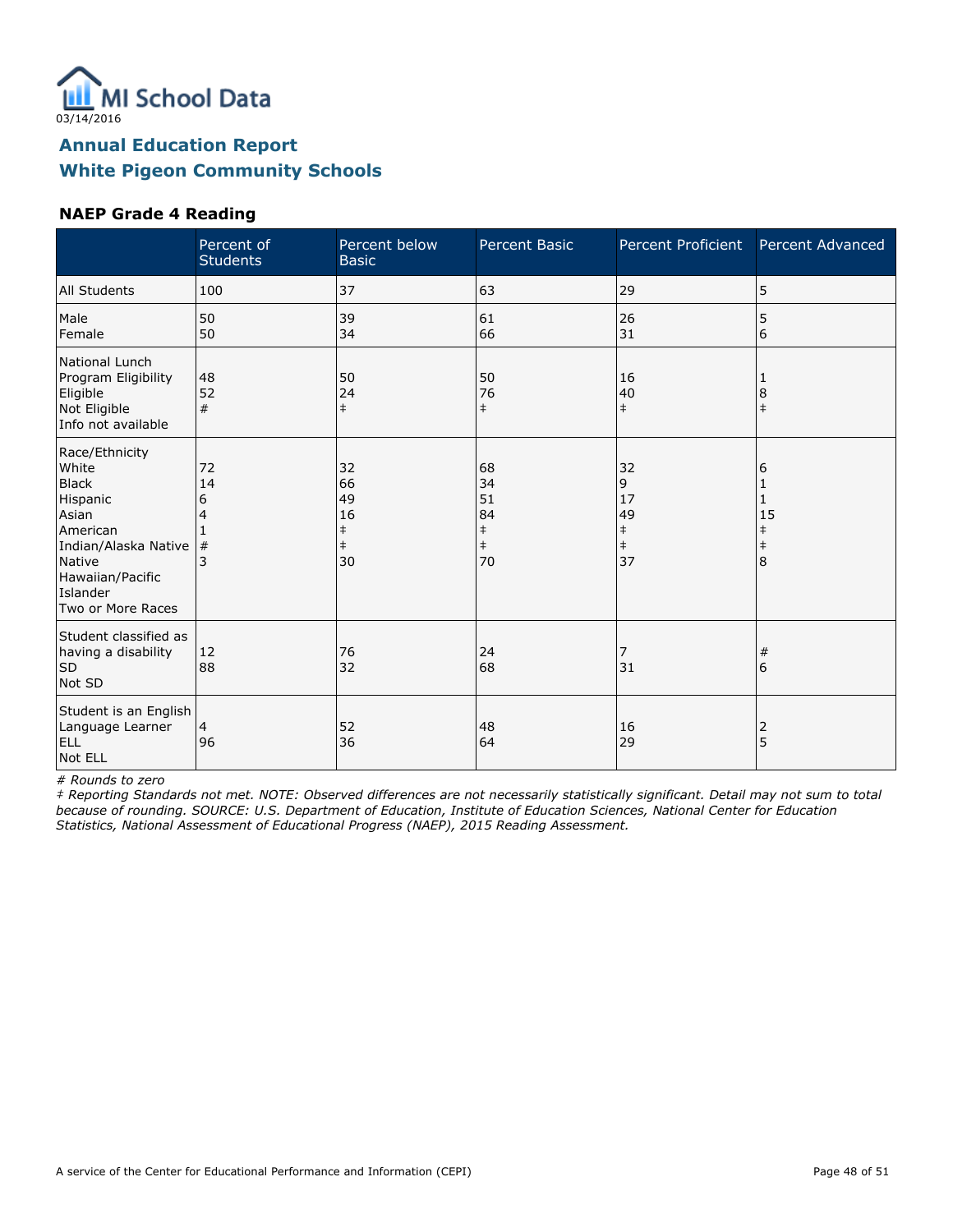

#### **NAEP Grade 8 Reading**

|                                                                                                                                            | Percent of<br><b>Students</b> | Percent below<br><b>Basic</b>                    | Percent Basic                                    | Percent Proficient                              | Percent Advanced                                 |
|--------------------------------------------------------------------------------------------------------------------------------------------|-------------------------------|--------------------------------------------------|--------------------------------------------------|-------------------------------------------------|--------------------------------------------------|
| All Students                                                                                                                               | 100                           | 24                                               | 44                                               | 29                                              | 3                                                |
| Male<br>Female                                                                                                                             | 51<br>49                      | 29<br>20                                         | 45<br>42                                         | 25<br>34                                        | 2<br>$\overline{4}$                              |
| National Lunch<br>Program Eligibility<br>Eligible<br>Not Eligible<br>Info not available                                                    | 45<br>55<br>#                 | 37<br>14<br>$\ddagger$                           | 45<br>43<br>$\ddagger$                           | 17<br>39<br>$\pm$                               | $\ddagger$                                       |
| Race/Ethnicity<br>White<br><b>Black</b><br>Hispanic<br>Asian/Pacific Islander 3<br>American<br>Indian/Alaska Native 2<br>Two or More Races | 69<br>20<br>4                 | 18<br>47<br>27<br>13<br>$\ddagger$<br>$\ddagger$ | 44<br>44<br>41<br>35<br>$\ddagger$<br>$\ddagger$ | 34<br>9<br>29<br>41<br>$\ddagger$<br>$\ddagger$ | 3<br>8#35<br>3<br>10<br>$\ddagger$<br>$\ddagger$ |
| Student classified as<br>having a disability<br><b>SD</b><br>Not SD                                                                        | 10<br>90                      | 64<br>20                                         | 30<br>45                                         | 5<br>32                                         | #<br>3                                           |
| Student is an English<br>Language Learner<br><b>ELL</b><br>Not ELL                                                                         | $\overline{3}$<br>97          | 57<br>23                                         | 37<br>44                                         | 6<br>30                                         | $\#$<br>3                                        |

# Rounds to zero

‡ Reporting Standards not met. NOTE: Observed differences are not necessarily statistically significant. Detail may not sum to total because of rounding. SOURCE: U.S. Department of Education, Institute of Education Sciences, National Center for Education Statistics, National Assessment of Educational Progress (NAEP), 2015 Reading Assessment.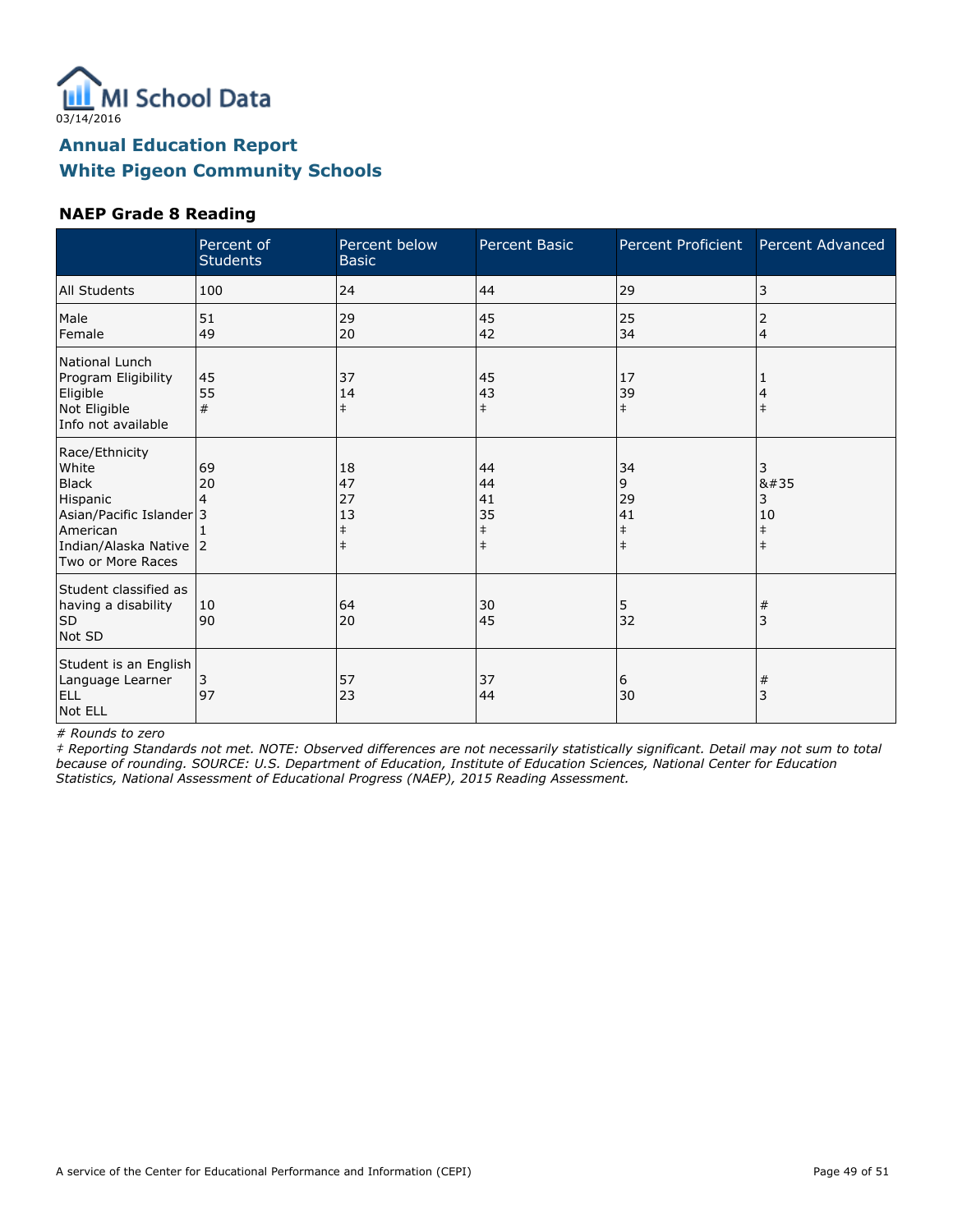

#### **NAEP Grade 12 Reading**

|                                                                                                                                                | Percent of<br><b>Students</b>       | Percent below<br><b>Basic</b>              | <b>Percent Basic</b>                | Percent Proficient                         | Percent Advanced            |
|------------------------------------------------------------------------------------------------------------------------------------------------|-------------------------------------|--------------------------------------------|-------------------------------------|--------------------------------------------|-----------------------------|
| All Students                                                                                                                                   | 100                                 | 26                                         | 5                                   | 27                                         | 5                           |
| Male<br>Female                                                                                                                                 | 50<br>50                            | 31<br>20                                   | 37<br>37                            | 28<br>37                                   | 4<br>6                      |
| National Lunch<br>Program Eligibility<br>Eligible<br>Not Eligible<br>Info not available                                                        | 35<br>64                            | 37<br>19<br>0                              | 39<br>36<br>0                       | 22<br>38<br>$\Omega$                       | 2<br>$\Omega$               |
| Race/Ethnicity<br>White<br><b>Black</b><br>Hispanic<br>Asian<br>American Indian<br>Native<br>Hawaiian/Pacific<br>Islander<br>Two or More Races | 76<br>14<br>5<br>3<br>0<br>$\Omega$ | 20<br>52<br>34<br>21<br>0<br>0<br>$\Omega$ | 38<br>36<br>44<br>26<br>0<br>0<br>0 | 36<br>12<br>21<br>41<br>0<br>0<br>$\Omega$ | 6<br>0<br>12<br>0<br>0<br>0 |
| Student classified as<br>having a disability<br>SD<br>Not SD                                                                                   | 93                                  | 66<br>23                                   | 25<br>38                            | 8<br>34                                    | 1<br>5                      |
| Student is an English<br>Language Learner<br><b>ELL</b><br>Not ELL                                                                             | 2<br>98                             | 0<br>25                                    | 0<br>37                             | 0<br>33                                    | 0<br>5                      |

# Rounds to zero

‡ Reporting Standards not met. NOTE: Observed differences are not necessarily statistically significant. Detail may not sum to total because of rounding. SOURCE: U.S. Department of Education, Institute of Education Sciences, National Center for Education Statistics, National Assessment of Educational Progress (NAEP), 2015 Reading Assessment.